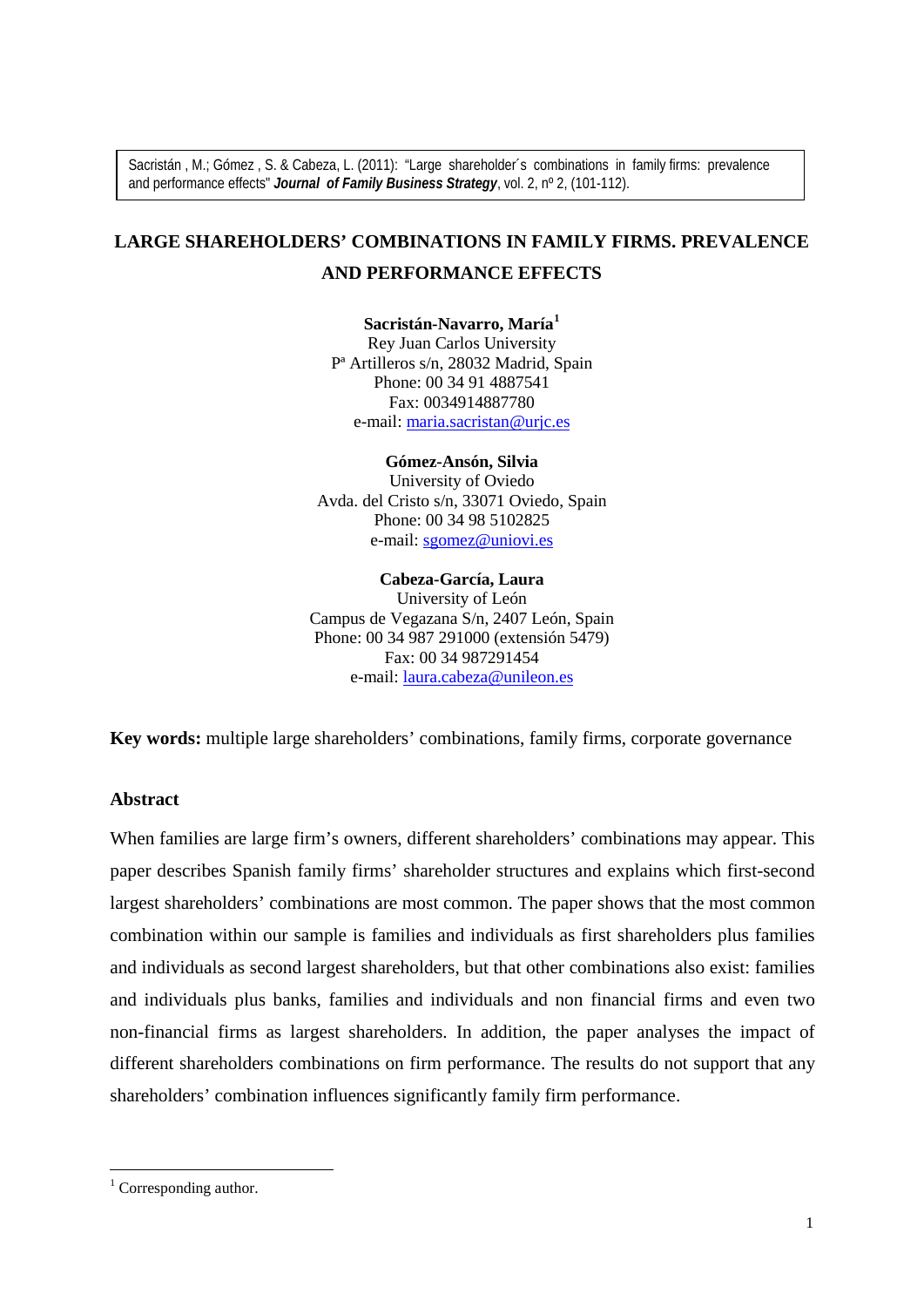#### **1. Introduction**

Family ownership is relatively common among publicly listed firms in different countries. Actually, many companies around the world are controlled by large shareholders usually individuals or their families. In fact, La Porta *et al.* (1999) document that family control is the most widespread form of organizational structure, except in countries with strong protection of minority shareholders. In the United States, more than one-third of S&P 500 corporations may be classified as family-controlled businesses (Anderson and Reeb, 2003). In East Asia, a small number of families control firms that make up a large percentage of the stock markets (Claessens *et al*., 2000). In Western Europe, Faccio and Lang (2002) document that more than 44% of listed firms are family controlled. In some Western European countries, families firms make up more than 50% of the stock market, for example, in Spain (Sacristán-Navarro and Gómez-Ansón, 2007).

A firms' ownership structure may adopt various forms and combinations. Firms may have just a single large shareholder, more than one blockholder or no large shareholders. For instance, for Western economies, Leaven and Levine (2008), suggest that over 40% of the public firms with one large shareholder have also an additional large shareholder (or even more than one) who own more than 10% of the firms' shares. This is also the case for family firms (especially listed family firms). They frequently combine a large shareholder -the family- plus other large shareholders and minority shareholders. For instance, for Spain, families often coexist with other large shareholders that may limit families' private benefits of control (Sacristán-Navarro *et al*., 2011).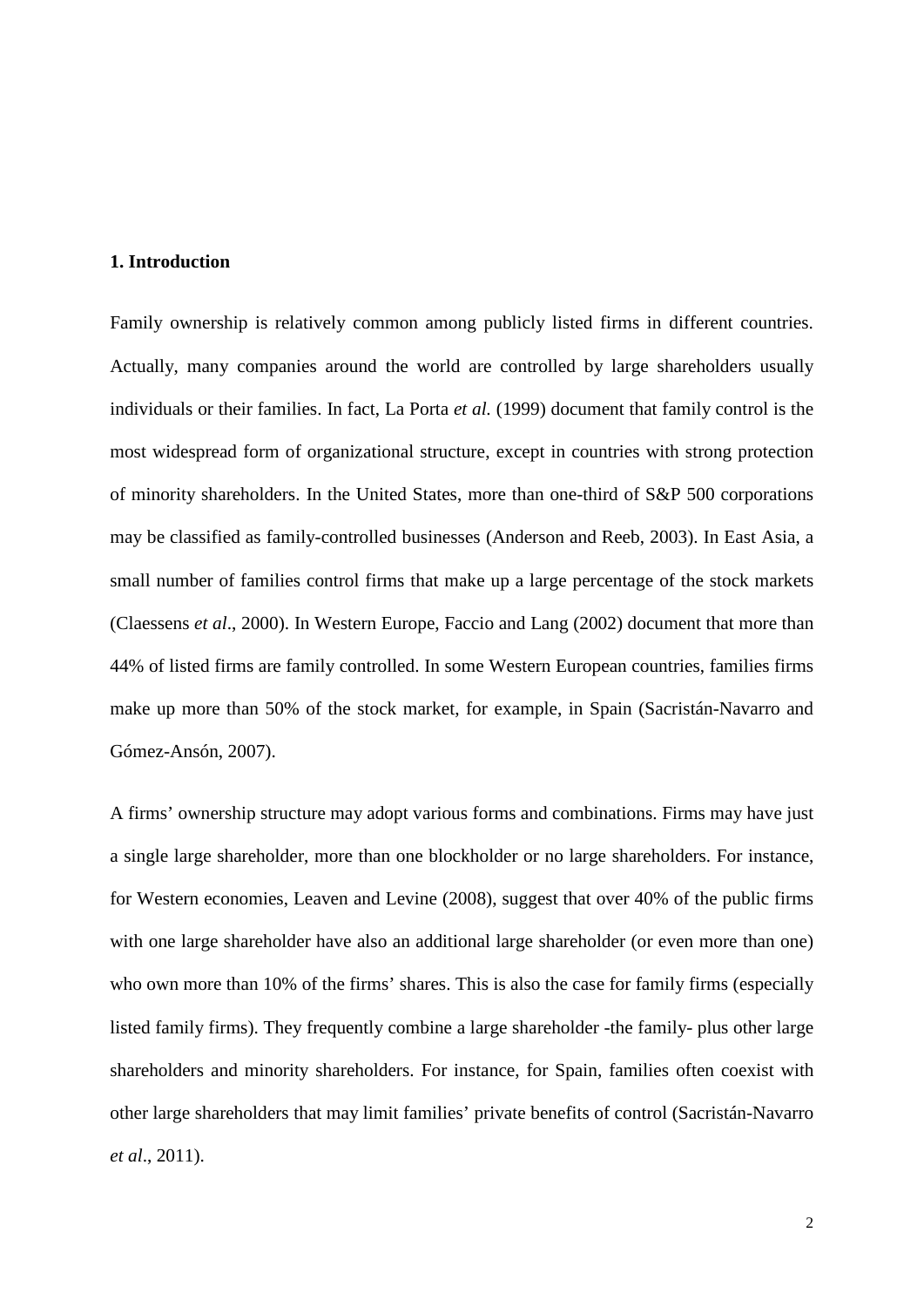The academic literature has focused on the possible conflicts of interests between large and minority shareholders (Maury, 2006), but not so much, with the exception of Maury and Pajuste (2005), Jara-Bertín *et al*. (2008) and Nieto *et al*. (2009), on the conflicts between families and other large shareholders. Besides, the empirical literature usually does not refer to the identity of the firms' large shareholders. Thus, very little is known, especially among family firms, about how large shareholders interact with each other, how they exercise their power and the control of the corporations, and how their mutual coexistence affects firm performance. As Jara-Bertín *et al.* (2008) point out more evidence about how large shareholders interact among themselves and their influence on firm performance is needed.

Our paper adds new empirical evidence about the different combinations of large shareholders in family firms. It contributes to the family firm's literature in several ways: first, it describes the nature or type of the first and the second largest shareholders within family firms; previous papers use samples of the whole universe of listed companies (López de Foronda *et al*., 2007; Nieto *et al.*, 2009) or are focused on closely-held firms (Bennedsen and Wolfenzon, 2000 or Gutierrez and Tribó, 2004). Second, we add new evidence about the role played by different large shareholders' combinations in family firms. Previous research has been focused on the nature and the effect of the family as a large shareholder, but not on how different shareholders combinations may interact with each other and affect family firm performance. Third, we analyse whether the impact on family firm performance of different shareholders' combinations is influenced by family presence in the firms' corporate governance structures.

Our empirical analysis is focused on a sample of 80 non-financial Spanish family listed companies over the period 2003-2008 (324 observations). Spain represents an example of a French civil law country that suffered a Civil War during the twentieth century. Its economy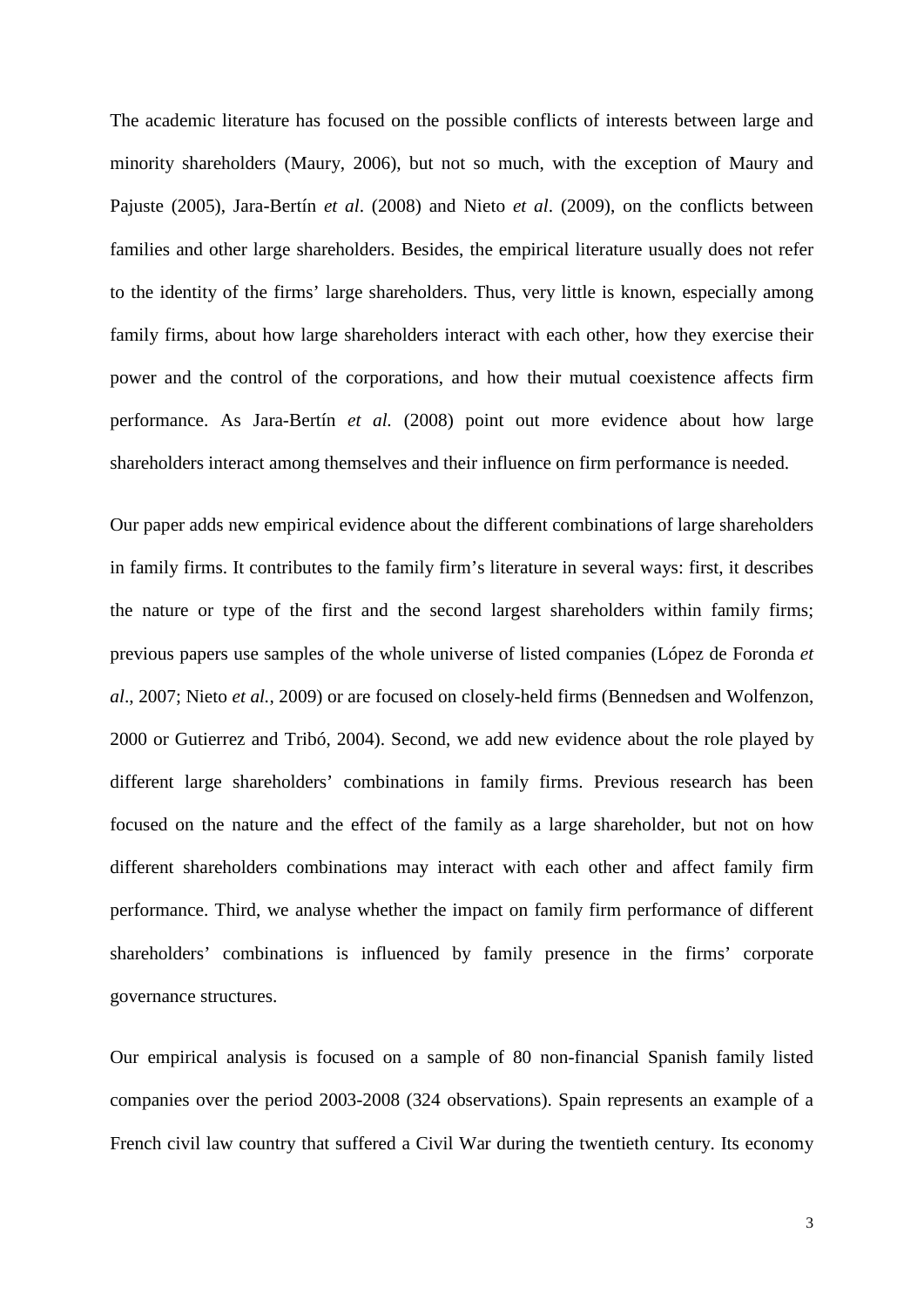ranks 93 among the 183 countries regarding investor protection (Doing Business, 2010), with listed firms presenting a high concentration of control rights and high diffusion of pyramidal structures. Thus, Spain represents an example of a country with fairly low investor protection and potential high benefits of control. Besides, banks have played in the past an important role in the economy both as shareholders and creditors of quoted companies and a large percentage of listed firms are controlled by families (Sacristán-Navarro and Gómez-Ansón, 2007) that tend to exercise their control not only through ownership, but also through an active involvement in firms' management and on the Board of Directors. Therefore, Spain represents a good laboratory to study the issues proposed in the paper. We are aware that analysing the firms of a single country could be considered a limitation of this study, as our results may not be transferable to other institutional environments, but single-country studies enable us to overcome a problem associated with multicountry studies: the use of samples composed of mainly large companies, and not by the whole universe of traded firms<sup>[2](#page-3-0)</sup>.

Our results, considering different performance measures, the influence on firm performance of families' control and using a pool regression clustered at firm level do not support that any shareholders' combination influence firm performance. What we find, as previously reported in the literature, is that how families exercise their control matters: non-family governed firms outperform family governed firms for all shareholders' combinations.

The paper is divided in five sections. Section 2 analyses the theoretical framework from an agency theory point of view and proposes the hypotheses to be tested. Section 3 describes the sample and variables used as well as the methodology employed. Section 4 refers to the

<span id="page-3-0"></span><sup>&</sup>lt;sup>2</sup> Equally important, narrowing the focus to a single country provides homogeneity in accounting measures and avoids the possible weakness of multicountry data (due to variations in financial reporting standards, for instance).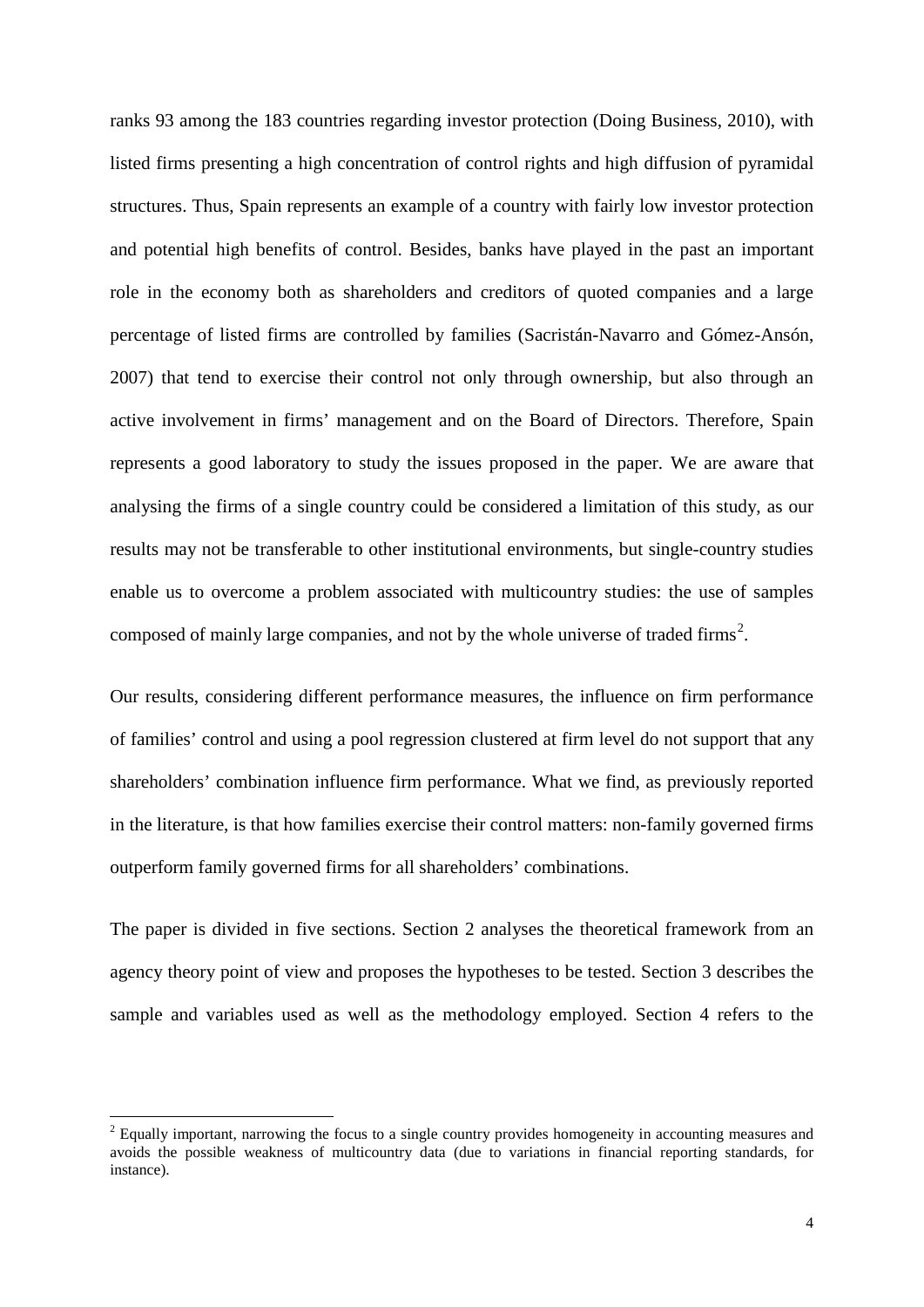results of the analyses. The main conclusions and implications of the paper, together with some suggestions for future research, are presented in Section 5.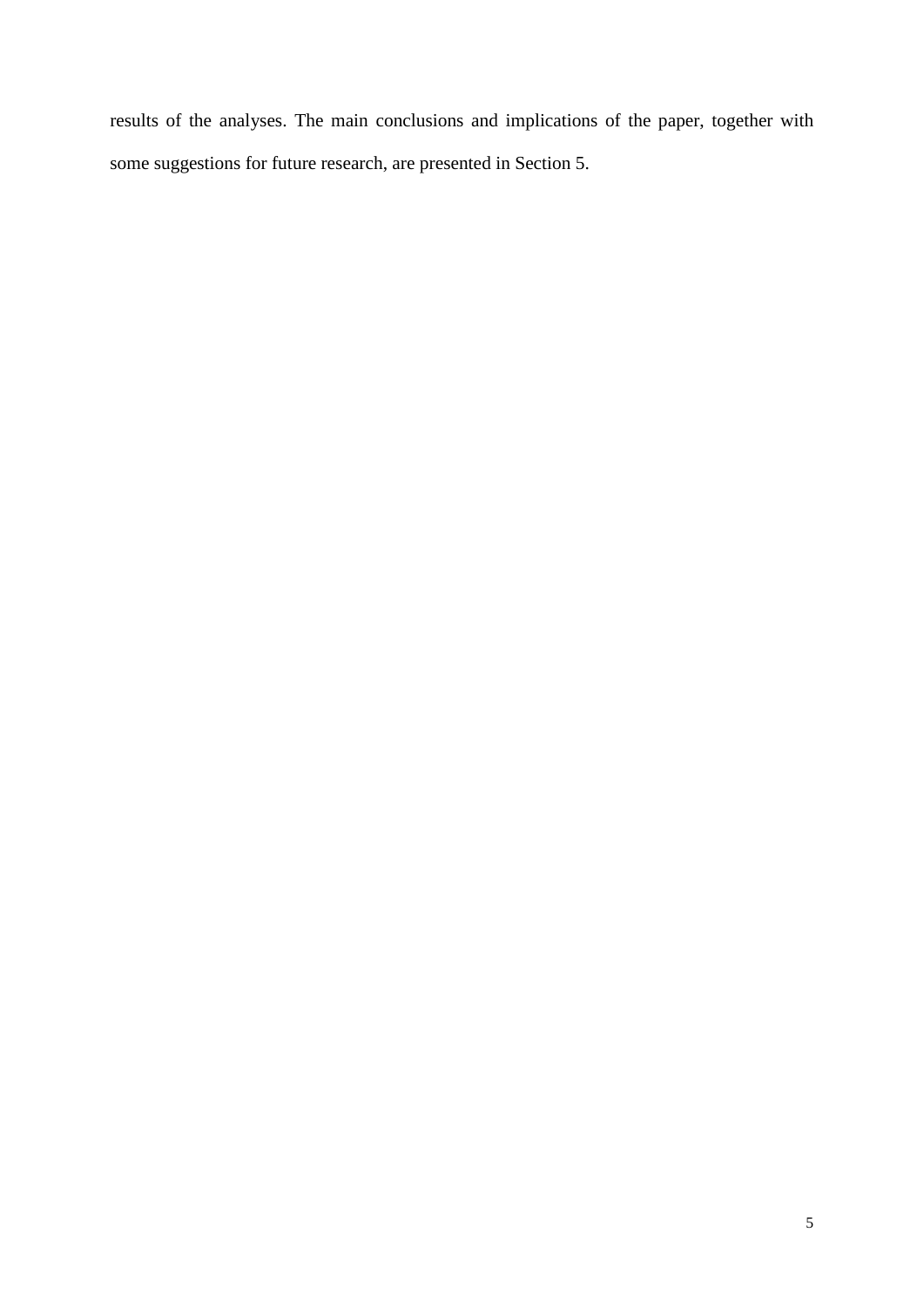#### **2. Large shareholders in family firms: theoretical background and hypotheses**

The agency studies of the 70s and 80s used to analyse the conflicts of interests between principals and agents assuming a world with diffuse ownership. In this scenario, small shareholders lack the incentives or contractual mechanisms to align the interests of managers with those of shareholders. Consequently, managers may exert substantial discretion over firm's decisions and divert corporate resources for private gain. This conflict of interest is the classic owner-manager conflict, described by Berle and Means (1932) and Jensen and Meckling (1976). Villalonga and Amit (2006) refer to it as agency problem I. Within this context, monitoring and disciplining managers may be prohibitively expensive for small shareholders (Grossman and Hart, 1980) and monitoring will only be effective if a single party becomes large enough to internalise the costs of control. Consequently, the presence of large shareholders may be considered a corporate governance mechanism that enhances firms' performance.

Nevertheless, this classical agency problem between owners and managers (Fama and Jensen, 1983) does not fit properly to a large proportion of family firms. In fact, families act as "principals" of the agency relation investing their wealth in companies and protecting their interests with governance systems intended to maximize utility and demand market returns; but they may also act as "agents". As dominant shareholders, they may dictate corporate policies, either by managing the firm directly or by appointing the management team while the remaining shareholders may lack either the power or the incentives to oppose the families' decisions (Bennedsen and Wolfenzon, 2000). For example, families may be oriented to maintain control of the companies they found or acquire, to make value-reducing acquisitions that benefit the dominant family and to see executive positions in the firm as a mean of providing high-paying jobs to the offspring, instead of selecting the best managers that the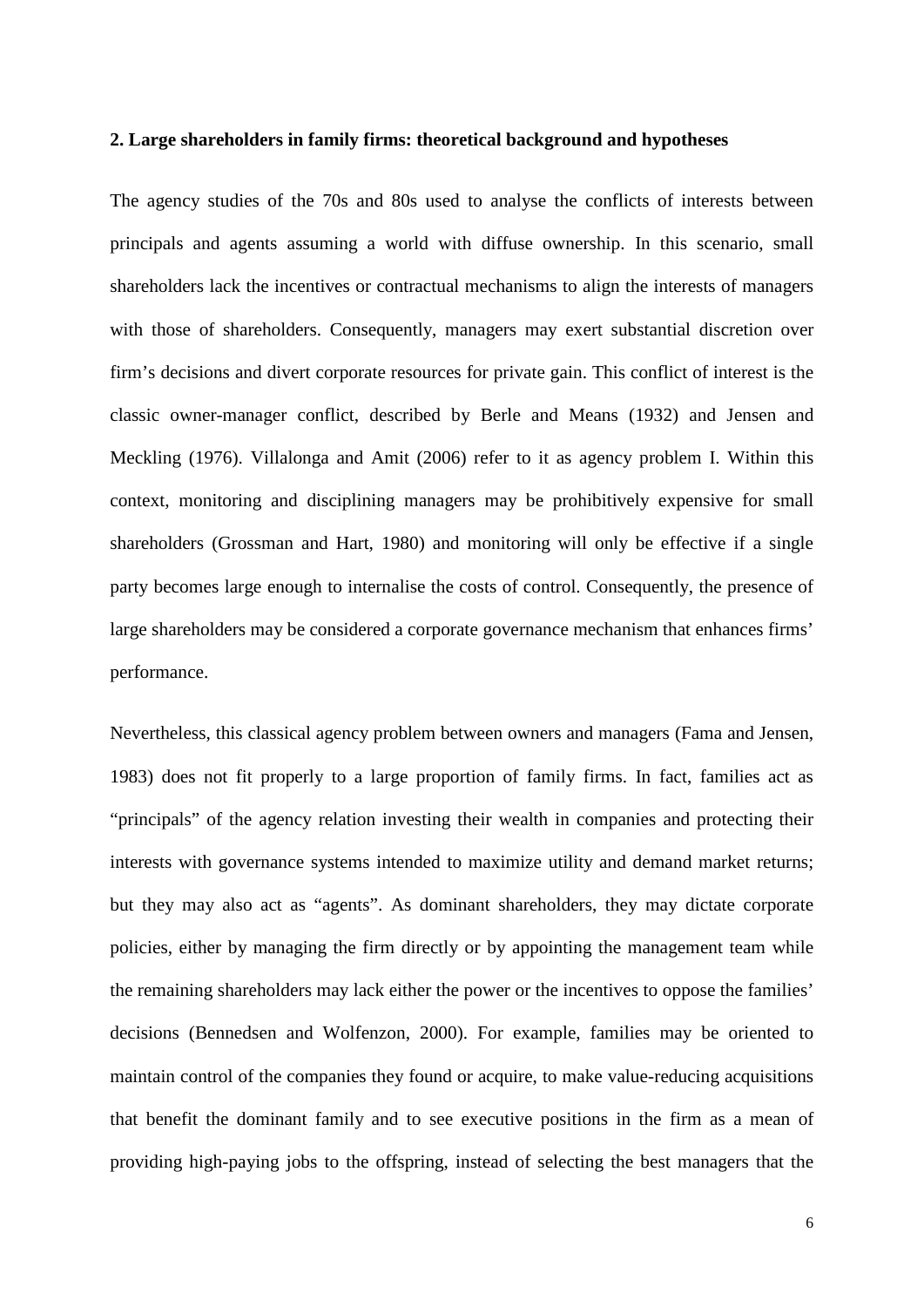market could provide; in this context, families as large investors may also harm firm performance. Thus, families may extract rents from the managers ex post and may expropriate wealth from minority investors (Shleifer and Vishny, 1997). This agency problem between large and minority shareholders has been named in the literature agency problem II. Consequently, as different studies report (De Miguel *et al.*, 2004; Schulze *et al*., 2003; Sciascia *et al*., 2010) there could exist an inverted U-shaped relationship between family shareholdings and firm performance (positive at low levels of ownership as a result of the preponderance of agency problem I, and negative at high levels of ownership because of agency problem II).

However, the conflicts of interests between shareholders may also exist among the large ones. In fact, listed family firms are characterised by a large owner -the family or an individual-, a set of minority shareholders, and sometimes other large shareholders. For instance, for Western Europe, Laeven and Levine (2008) report that other large shareholders are present in more than 40% of public companies, especially when the firms are family enterprises. These other large shareholders may monitor families as controlling shareholders (Pagano and Röell, 1998; La Porta *et al.*, 1999) and may moderate their influence and power limiting tunnelling or private rent seeking behaviours (Maury and Pajuste, 2005). Moreover, their presence may add professionalism and experience to the firm and contribute to a better decision taking. However, one has to consider that bargaining problems between the large shareholders may also result in corporate paralysis, reducing firm's efficiency and performance and minority shareholders' wealth (López de Foronda *et al.*, 2007). Moreover, large shareholders may form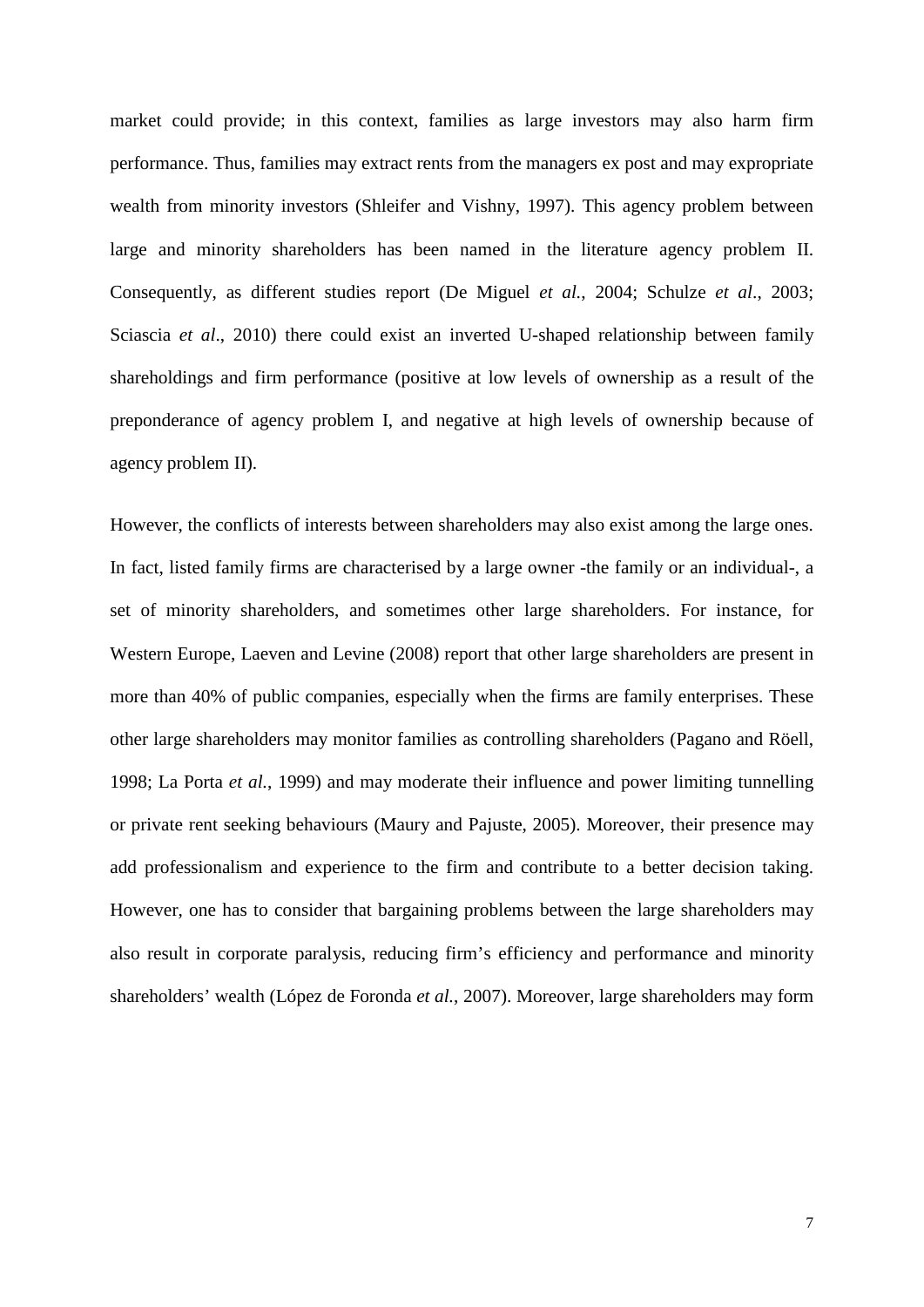coalitions and affect firm's policy (Tribó and Casasola, 2010) and their presence limits the liquidity of the firm's shares leading to lower firm performance (Randoy and Goel,  $2003$  $2003$ )<sup>3</sup>.

Table 1 shows the scarce empirical evidence regarding the relation between the presence of multiple large shareholders and firm performance. For instance, Lehman and Weignand (2000) report that the presence of a second large shareholder enhances profitability in German listed companies; for European countries, López de Foronda *et al.* (2007) find that in civil-law countries, the second largest shareholder plays a critical role in contesting the control of the dominant shareholder, reducing the extraction of private benefits by the largest shareholder and improving firm performance whereas in common-law countries, capital structure and managerial ownership are the most effective mechanisms of control; Nieto *et al.* (2009) suggest that the existence of other blockholders moderates the relationship between family ownership and performance.

### -Insert Table 1-

When analysing a firm's ownership structure one should not only consider the distribution of shares, but also the nature or type of large shareholders (Pedersen and Thomsen, 2003). In fact, the nature of a large shareholder determines its preferences and goals, while the amount of shares it holds determines its power and incentives. Thus, the influence of other large shareholders on family firm performance may vary depending on their nature and the coalitions they may establish with the controlling family. Family firms may have other large shareholders such as: other families or individuals, banks, non-financial and foreign companies, and other types of firms like other financial institutions (such as insurance companies and mutual funds or nominee funds) and the State.

<span id="page-7-0"></span><sup>&</sup>lt;sup>3</sup> For Bennedsen and Wolfenzon (2000) the best ownership structure relies on a single large shareholder or a combination of shareholders of roughly the same size. They also relate the presence of different types of shareholders to different stages or needs in family firms.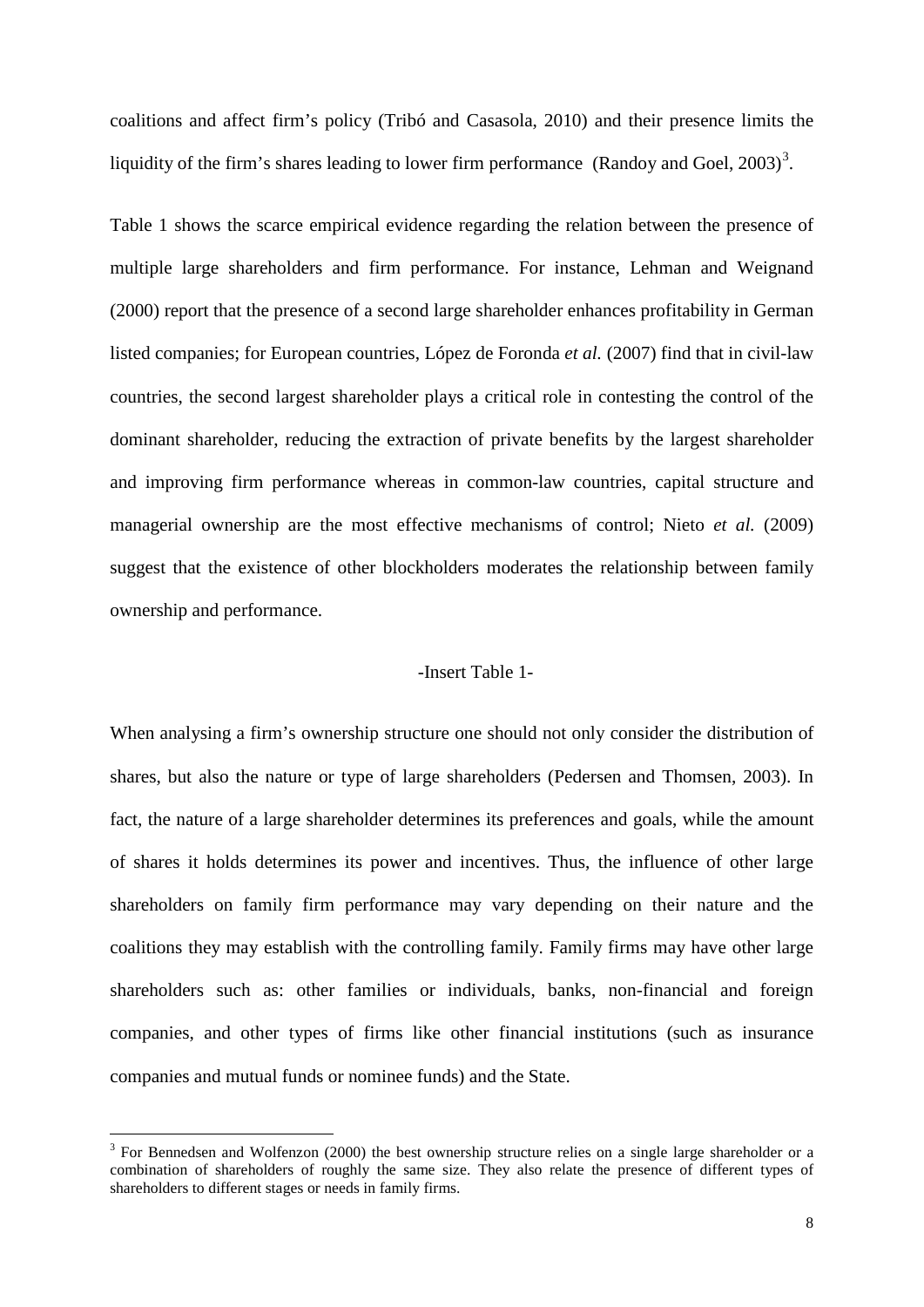Other *families or individuals as other large* shareholders may influence firm performance: for example, they may decrease firm value if the families have a higher propensity to seek private benefits of control (Jara-Bertín *et al*., 2008). Actually, for Continental European countries the empirical evidence tends to support the negative influence on firm performance of the presence of families as second largest shareholders (Maury and Pajuste, 2005; Jara-Bertín *et al.,* 2008).

*Banks as large shareholders* may provide financial resources to the firms they invest in and may monitor managerial performance actively. Moreover, they are presumed to have a lower degree of asymmetric information and, valuing the security of their loans, they may impose wealth-constrains to the companies. Besides, banks may have a long term horizon and may help firms' decision making without having the purpose of controlling the firms. All these arguments favour a positive influence of banks as large shareholders on firm performance. In fact, different empirical papers tend to emphasize the beneficial role of banks as large shareholders suggesting that the ownership held by the dominant financial institutions is associated with an increase in firm value (Cable, 1985; Hoshi *et al.,* 1990; Thomsen and Pedersen, 2000; Casasola and Tribó, 2004) or with a positive effect on firm productivity (Nickel *et al.*, 1997). Specifically, for family-controlled firms, Maury and Pajuste (2005) report that financial institutions enhance firm value. Nevertheless, banks may also value other business relations with the company and their presence may decrease firm value. Accordingly, studies such as Tribó and Casasola (2010) report a negative effect on firm's returns when a bank buys the largest stake of a firm or when it forms coalitions with other banks.

*Non-financial companies* and *foreign companies* are often also large shareholders of listed firms. Both usually hold shares in other companies as part of cross-ownership structures that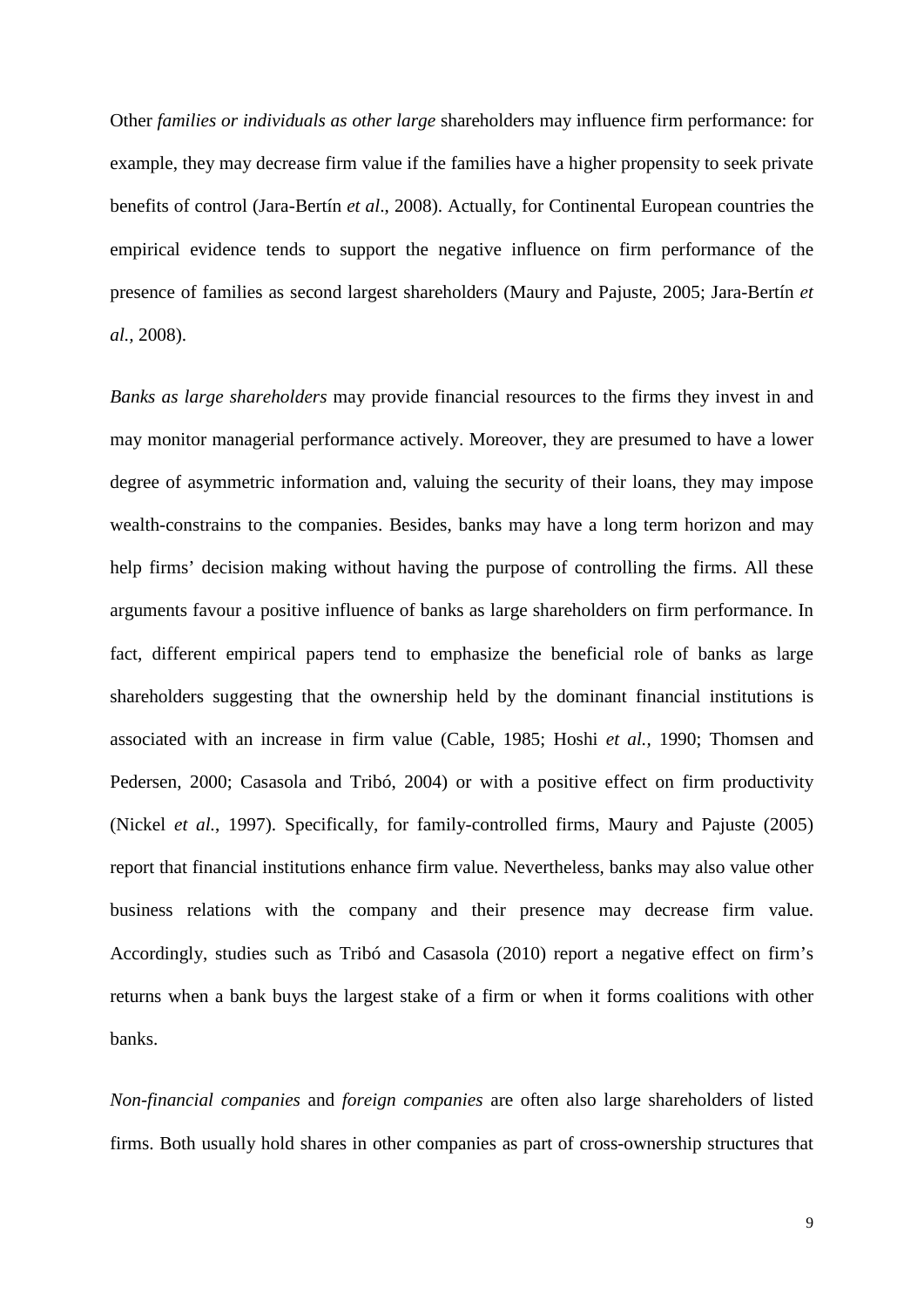may function as a takeover defence to protect managerial interests or as part of company group structures. Additionally, holding shares of other firms may facilitate their access to valuable technology and other specific resources. These large shareholders with business ties with the companies they participate in may be considered as insider-owners, being their cost of profit diversion smaller which should derive in increases in firms' performance (Pedersen and Thomsen, 2003). However, these blockholders may also use the companies, in which they invest as a part of their general strategy, looking for their own interests. Actually, the scarce empirical evidence regarding the relationship between non-financial and foreign companies and family firms' performance is contradictory: while Nieto *et al.* (2009) suggest that other companies as blockholders destroy value, Randoy and Goel (2003) report a positive effect of a low level of foreign ownership on family firms' performance.

Besides banks, *other financial institutions*, such as insurance companies, and mutual and nominee funds may also hold large equity stakes in family firms<sup>[4](#page-9-0)</sup>. These large shareholders may monitor other large shareholders and avoid a possible discretional use of corporate resources and the extraction of private benefits. Besides, these investors are generally subject to special regulation and supervision; thus, their marginal cost of value diversion should be presumable high, which should also lead to a positive influence associated to their presence on firm performance. Accordingly, the empirical evidence suggests a positive influence on firm performance of institutional investors: as large shareholders (McConnell and Servaes, 1990; Chaganti and Damanpour, 1991; Acker and Athnassakos, 2003) and as second large shareholders (Jara-Bertín *et al.,* 2008). Specifically, for family firms, Nieto *et al*. (2009) also

<span id="page-9-0"></span><sup>&</sup>lt;sup>4</sup> *The State* may also be an important large shareholder of listed firms. A common view is that State ownership tends to decrease firm value: politicians have a tendency to distort managerial objectives in order to satisfy political objectives, especially excess employment, as they do not internalise the costs of diverting the objectives of firms away from profit maximisation. Accordingly, Claessens *et al.* (1997) contend that if the State holds a majority ownership, a privatised firm is more likely to delay restructuring and maintain high levels of employment and Shleifer and Vishny (1996) argue that divested firms controlled by the State may not have incentives to assume risks, given their lesser degree of wealth diversification, and could pursue non-valuemaximising objectives.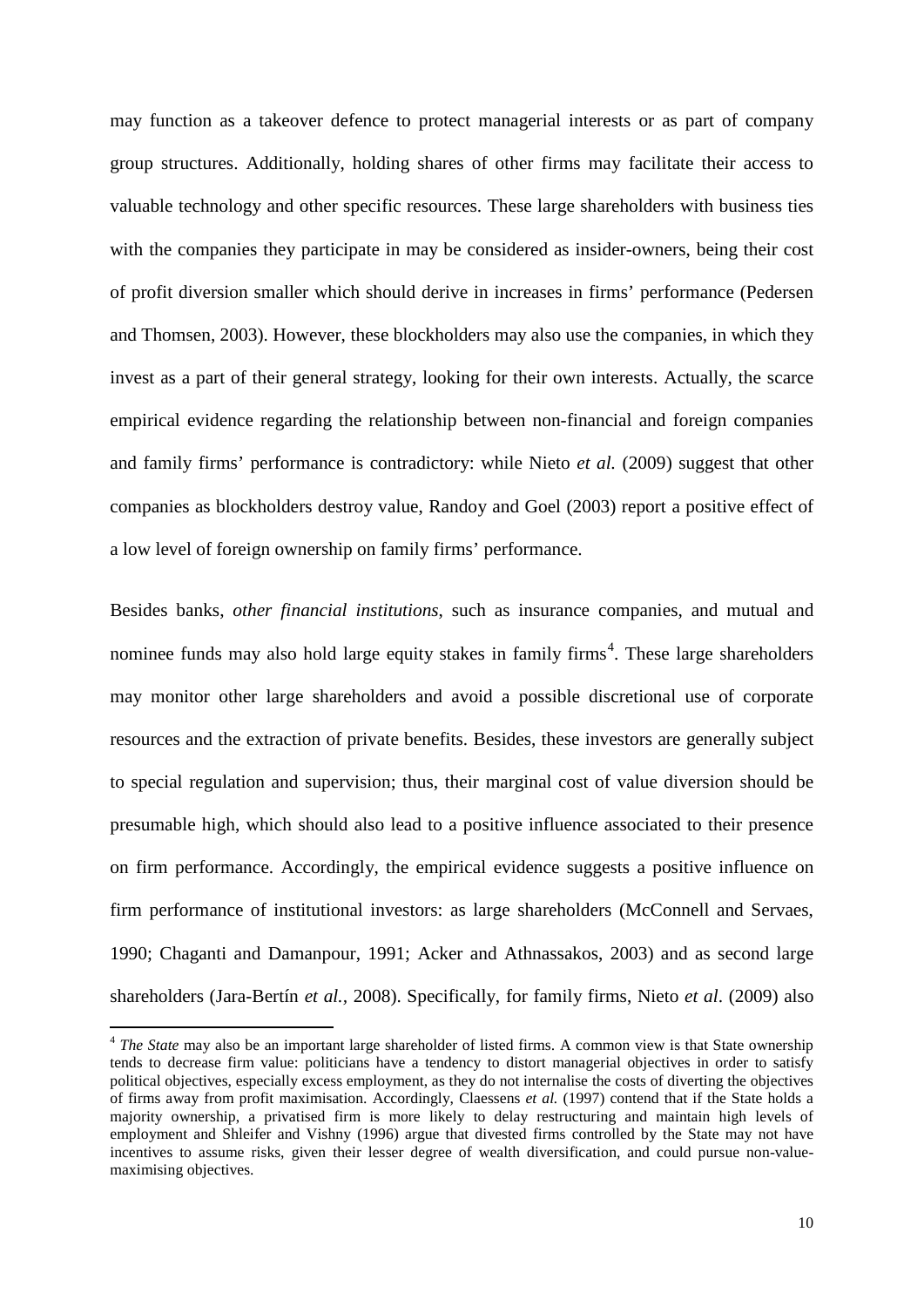report a positive influence on firm performance of institutional investors, although for founders' small family firms, Randoy and Goel (2003) argue that foreign institutional owners, which typically hold shares only for short periods, may not provide much benefit in terms of reducing agency costs. On the contrary, they may impose additional costly reporting requirements.

According to these arguments, we propose the following hypothesis:

**Hypothesis 1:** *Within family firms, the nature or type of the second largest shareholder influences firm performance.* 

Family involvement may affect ownership, corporate governance and succession (Chrisman *et al*., 2003). Actually, family firm's control may be carried out by controlling the firms' ownership (passive control) or by assuming also CEO posts or the Chair of the Board of Directors (active control). As reported by Burkart *et al.* (2003), patterns of separation of ownership and control may vary across countries. In the U.S., founders often hire professional managers early on and by the time the founder retires, his or her family retains only marginal ownership; while in Western Europe, significant stakes of shares typically stay with the family after the founder retires. This is also the case in Spain, where families tend to exercise control by assuming a high level of ownership concentration and by having an active family involvement in firms' management and on the Board of Directors.

When family involvement is characterised by ownership and management and by its presence on the Board of Directors (active control), a family governed firm emerges. When family members serve as the firm's CEO, fill other top management positions or occupy Board seats, the family can more readily align the firm's interests with those of the family, and therefore the negative effects of family ownership on firm performance may be potentially magnified (Anderson and Reeb, 2003). Also, families may limit executive management and Board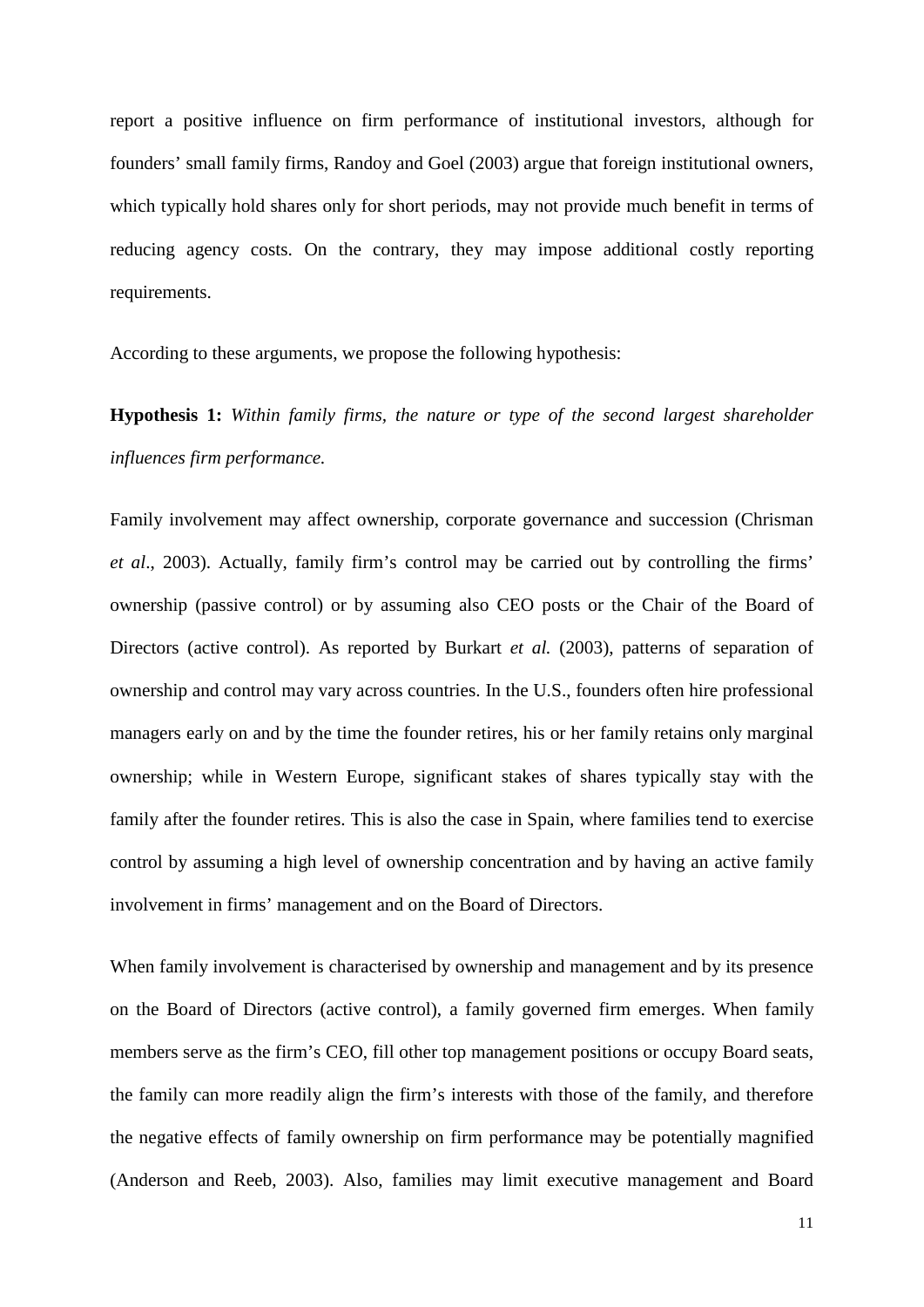positions to family members restricting the labour pool from which to obtain qualified and capable talent (Anderson and Reeb, 2003). Thus, the influence of the presence of other large shareholders on family firm performance may differ depending on how the dominant family exercises control through the firms' corporate governance structures.

A factor that influences decisively the power of families in family firms is the identity of the CEO. In non-family-governed-firms, families may have more difficulties to induce managers to pursue family interests, especially in the presence of another large shareholder, and therefore a higher firm performance should be expected, but in family-governed firms, owners and managers (CEOs) belong to the same group -the family- and this may allow them to extract private benefits of control.

Besides, when ownership is shared among different owners, the Board of Directors may become an important governance device. The Board of Directors, for instance, may be used by families to retain firm's control or to obtain family-dominated decision making processes. Thus, its composition may play a key role within family firms and may help families achieving their control purposes or improving the decision making processes. For instance, Anderson and Reeb (2004) report that the most valuable family public firms are those whose independent directors balance family Board representation. Another issue that should be analysed is whether a family member holds the post of Chairman of the Board since this fact will presumably increase the potential control of families on firms' decisions. Moreover, when a family firm's Chairman is the same person as the CEO or a member of the same family (duality), families may extract on a larger extent private benefits of control that may harm minority shareholders' wealth.

As the effect on family firm performance of other large shareholders may be different depending on the control exercised by families, we propose our second hypothesis as follows:

12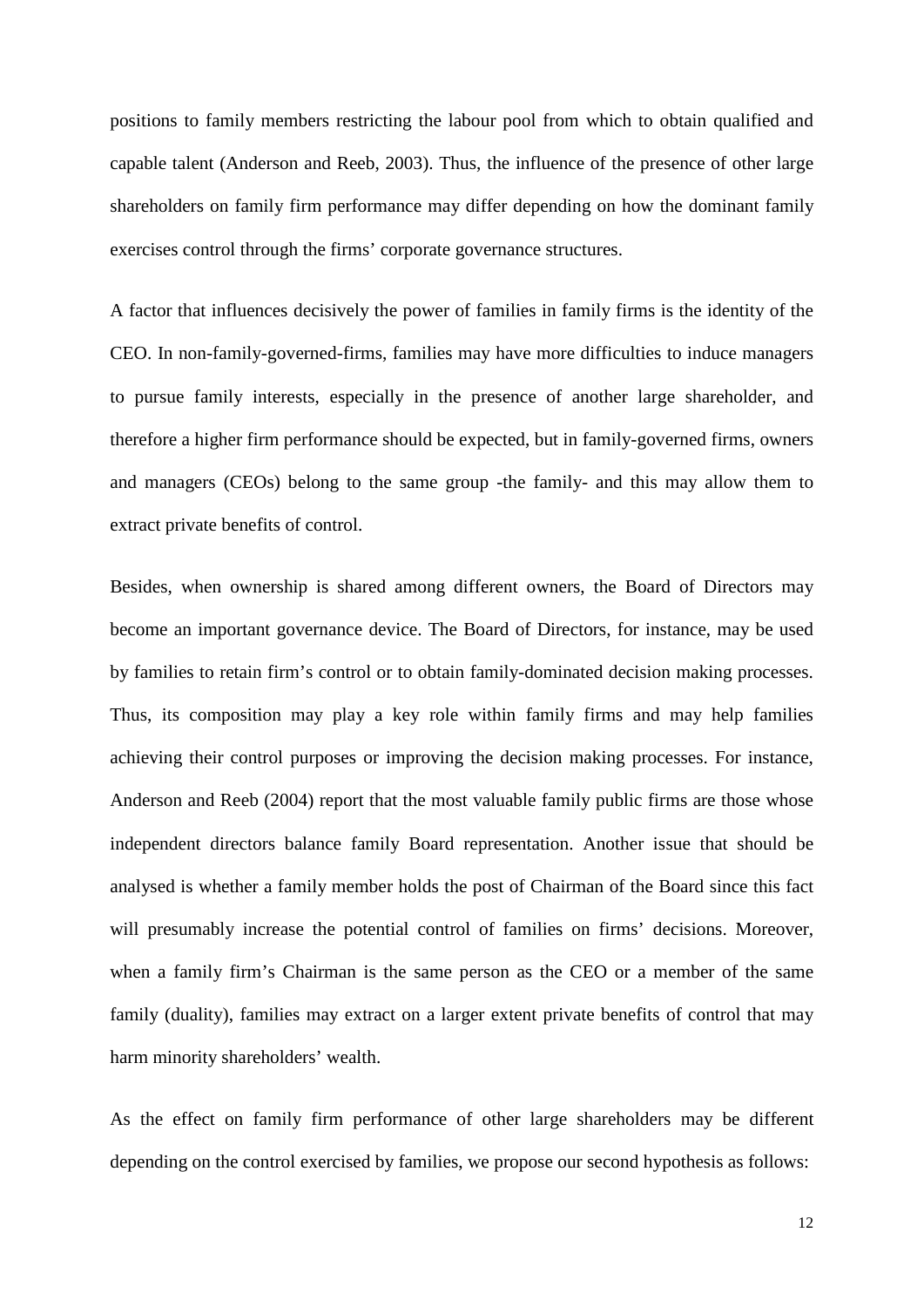**Hypothesis 2:** The *effect of different shareholders on family firm performance depends on the way in which an owning family exercises control over the firm's corporate governance structures.*

#### **3. Sample, variables and methodology**

The initial sample comprises the whole population of firms listed on the Spanish Stock Exchanges. From this initial sample, we excluded financial companies (SIC 6000-6999), companies that do not fill in a Corporate Governance Report, and non family firm companies. We also excluded from the sample those family firms with a second large shareholder that belongs to the same ownership group as the largest shareholder. After applying these filters, the final sample amounts to 80 family firms quoted on the Spanish Electronic Market (72 firms, 90% of the total sample) and on the outcry market of the four Spanish Stock Exchanges -Madrid, Valencia, Bilbao and Barcelona- (8 firms, 10% of the total sample) over the period 2003-2008. The total number of family firms' observations amounts to 324. As shown in Table 2, sample firms show a widespread industry distribution and belong mainly to the building construction industry (SIC Code 15, 26.2%), followed by the food and kindred products industry (SIC Code 20, 10.5%), communications industry (SIC Code 48, 6.8%) and paper and allied products (SIC Code 26, 4.9%).

#### -Insert Table 2-

The data underlying this research were collected manually and in two steps. Firstly, we gathered all the information about the firms' ownership and corporate governance structures and secondly, we gathered the economic and financial information for all sample firms. We obtained ownership and corporate governance data individually from the Annual Corporate Governance Report that each firm fills in the Spanish Supervisory Agency -CNMV- over the sample period (2003-2008). Financial and economic information for each company and each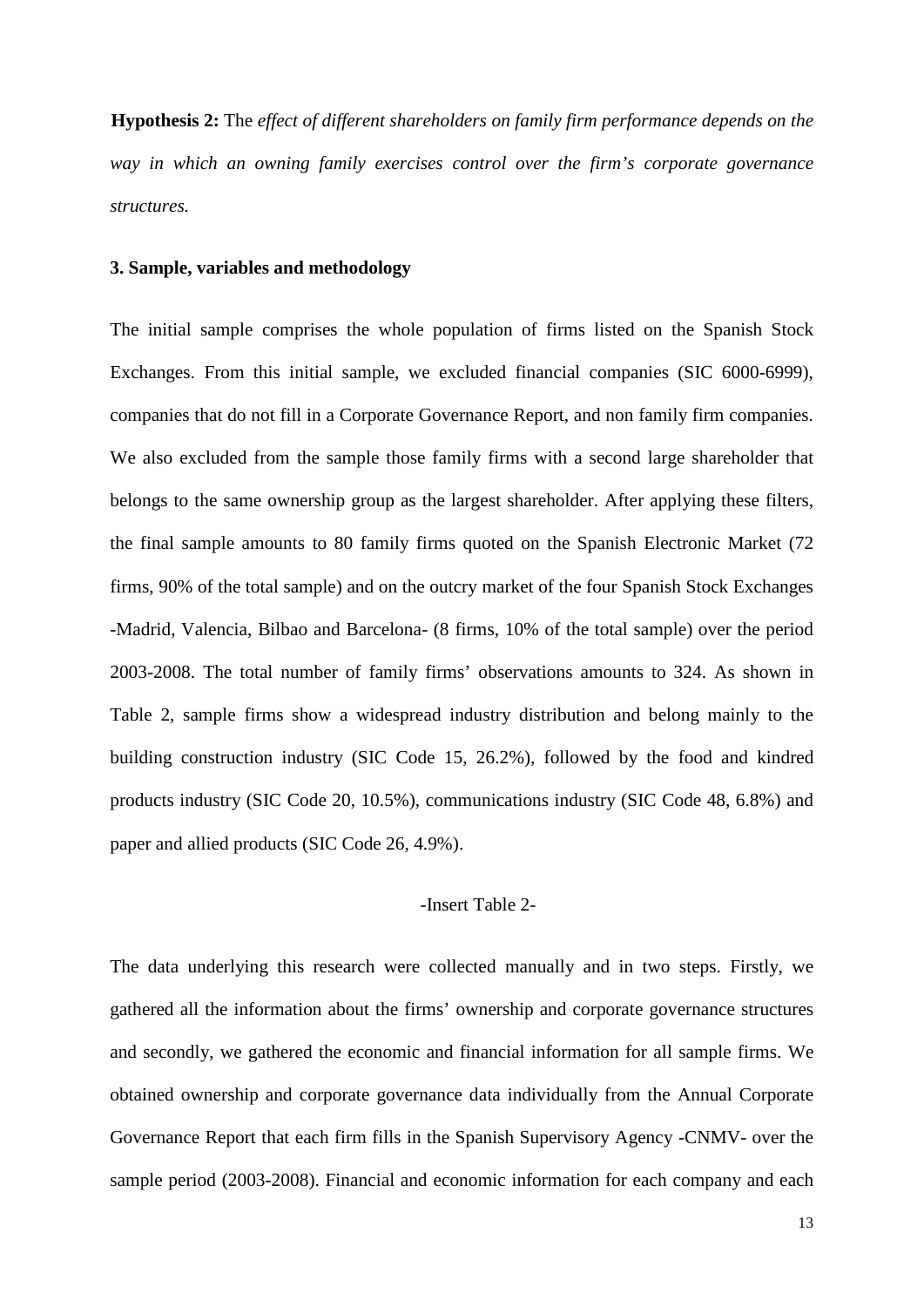year was obtained from different data sources: SABI database, the Madrid Stock Exchange and CNMV.

We identified the large and/or ultimate owners of each sample firm and the percentage of common shares held by them. For that purpose, we followed the standard methodology employed by La Porta *et al.* (1999), Claessens *et al.* (2000), Claessens *et al*. (2002) and Faccio and Lang (2002). Following La Porta *et al.* (1999), a large owner is a legal entity that directly or indirectly controls at least 10% of the voting rights. A shareholder was defined as "large", if his direct and indirect voting rights summed above 10%. If no shareholder held 10% of the firm's shares, the company was classified as widely-held. Since the large shareholders of corporations are sometimes corporations themselves, we identified, whenever it was possible, the large shareholders in these corporations. This indirect ownership chain was traced backwards through numerous corporations to identify the *ultimate vote holders*. Using this methodology, we identified all large shareholders of each sample firms: families and individuals, banks, non-financial firms, foreign firms, other financial firms and a category named miscellaneous (that includes some few cases like pension or mutual funds, nominee or the State). When a large and/or ultimate owner of a firm is an individual or a family, which holds more than 10% of the shares, the firm was classified as a family firm  $(FF)^5$  $(FF)^5$ . Due to the fact that sample's firms are all listed firms, a 10% threshold is large enough to justify a family control. The 10% cut-off has been widely used in the family business literature (La Porta e*t al.*, 1999; Maury, 2006; Pindado *et al*., 2008) and could be considered high enough for a family to exercise effective control.

<span id="page-13-0"></span> $<sup>5</sup>$  For families, we added the individual voting rights held by the different members of the family. Note that</sup> although the largest shareholder may be, for instance, a non financial firm, a bank, or a foreign firm, the firm may be classified as a family firm if an ultimate owner is a family or an individual.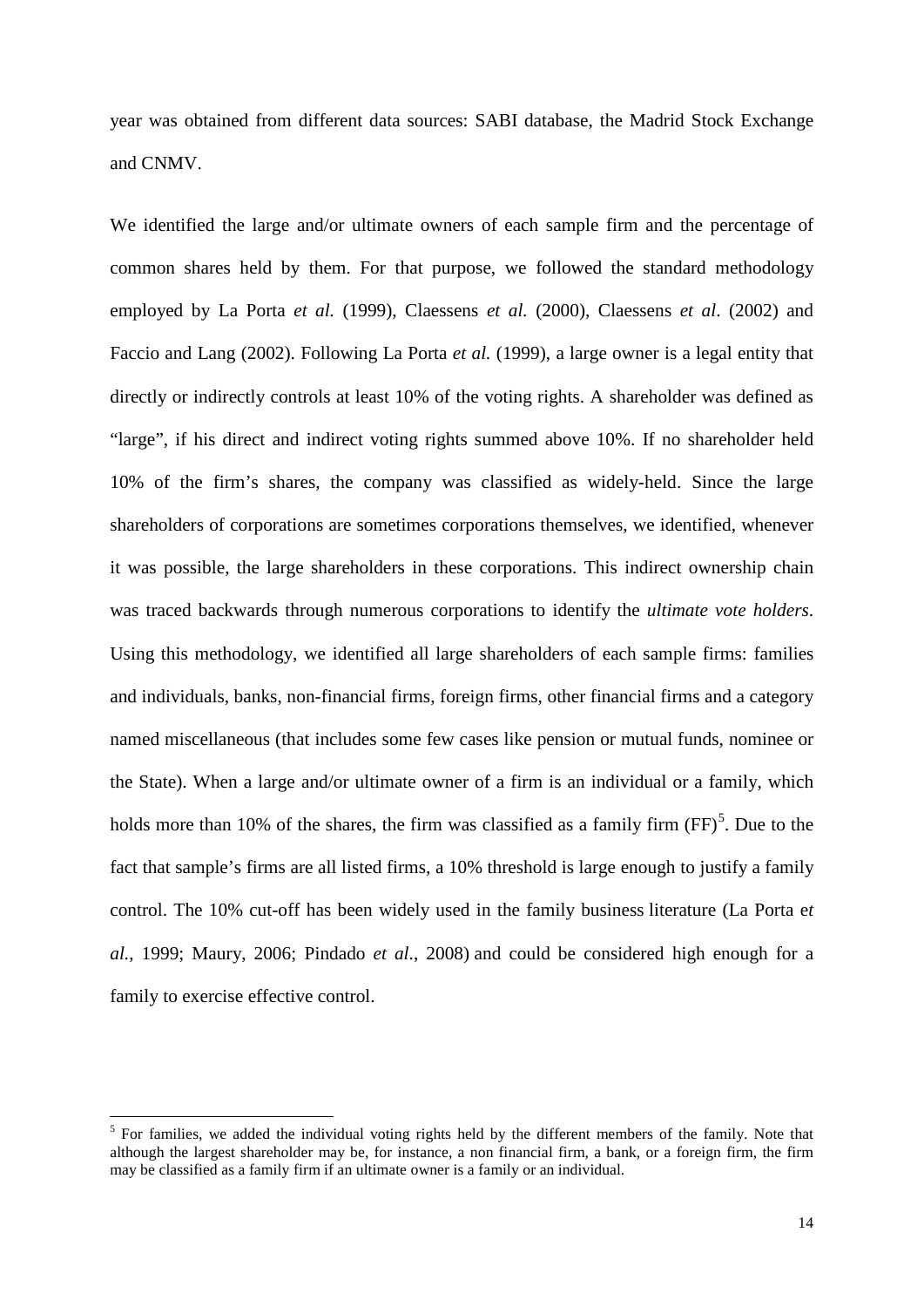In order to test the hypotheses proposed in the theoretical background we run a pool OLS. In the results Section, in Tables, we show the results of the estimations using a pooled OLS regressions clustered on the firm level. However, we also refer in the text to the results obtained with pooled OLS non-clustered regressions. It is also worth mentioning that, initially, we considered the possibility of employing a panel data methodology. However, as we did not have enough observations of consecutive years for the same firm, this methodology was not applied due to a significant reduction of the number of observations. The pool OLS regressions we run are as follows:

#### $PERFORMANCE_i = a_0 + \beta X_i + \varepsilon_i$

where PERFORMANCE is firm performance measured by industry adjusted $6$  market value measure: AVALUE, being ratio VALUE defined as market value of common shares plus book value of total debt over total assets. X denotes the explanatory and control variables and  $\varepsilon$ <sub>i</sub> is the error term<sup>[7](#page-14-1)</sup>. Besides, we also employed as alternative measures of firm performance, accounting adjusted measures AROA and AROE. Ratio ROA is defined as firm return on assets and ratio ROE as the ratio of net profits over book value of equity. We refer to the results obtained when using these alternative measures of firm performance in the additional results sub-section.

The explanatory variables include dummy variables that relate to the most frequent shareholders' combinations attending to their nature; FAMGOV, a dummy variable that adopts value one when a family member occupies the post of CEO and/or Chairman of the

<span id="page-14-0"></span> $6$  As previous studies demonstrate that industry factors affect firm performance (King, 1966; Livingston, 1977), in order to take into account this fact, and in order to avoid multicollinearity problems that could arise if we included dummy variables representing firm's industry, we use industry-adjusted performance indicators. Such measures were computed by subtracting the industry median ratio from the company's ratio. In order to take account of the possible non-normality of the dependant variable, we also run the estimations, although not reported, using log values of the dependant variable. The results varied in some cases, but not significantly.

<span id="page-14-1"></span><sup>&</sup>lt;sup>7</sup> We also repeated the estimations including annual dummy variables and the results did not vary significantly.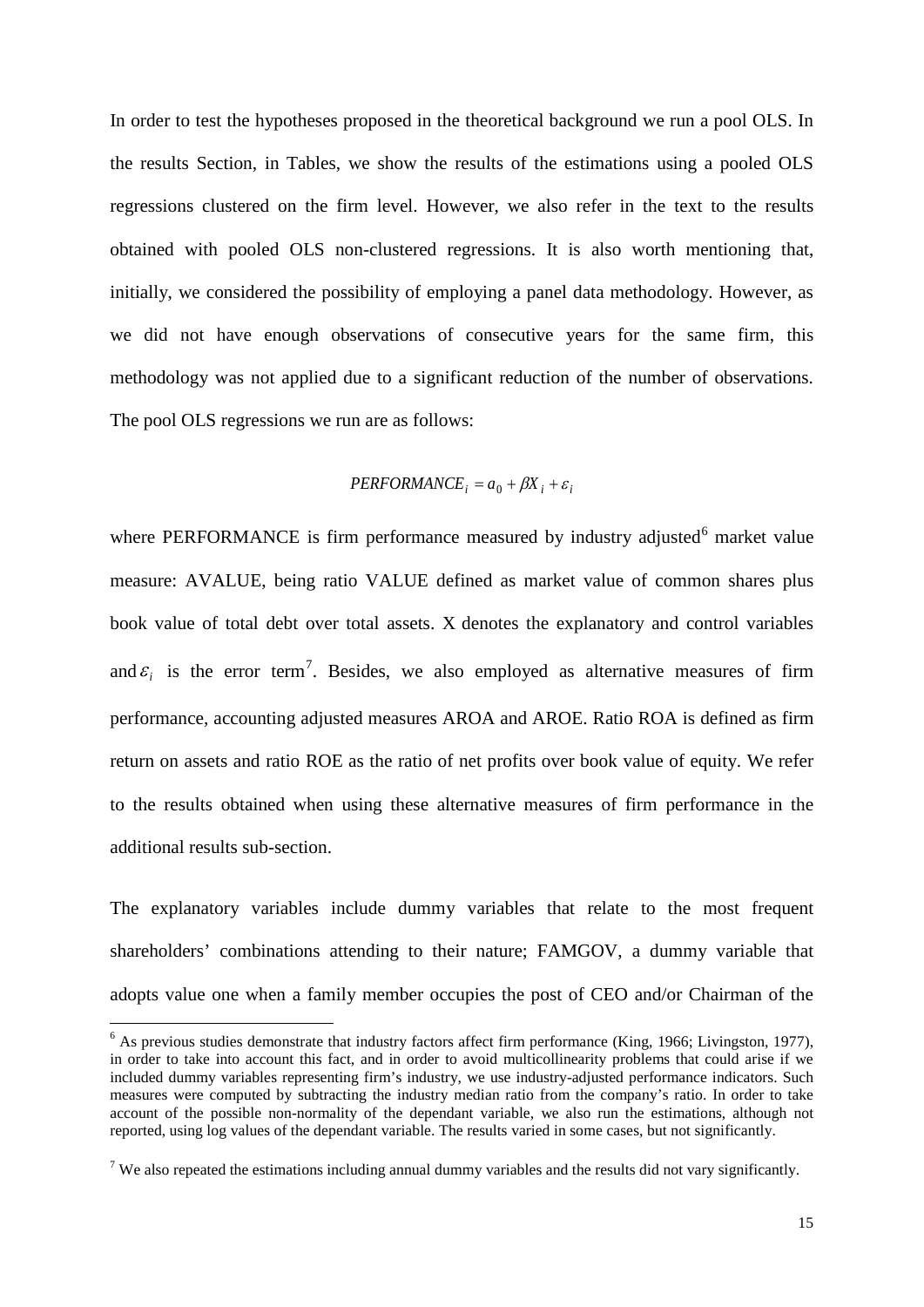Board and zero otherwise, and FAMDUAL is a dummy variable that adopts value of one when the same person or another member of the same family occupies the post of CEO and of Chairman of the Board and zero otherwise. The dummy variables of the most frequent shareholders' combinations attending to their nature are: FAMFAM, a dummy variable that adopts value of one if the two largest shareholders are families or individuals and zero otherwise; FAMBANK, a dummy variable that adopts value of one if the two largest shareholder is a family or an individual and the other one is a bank and zero otherwise; FAMNFIN, a dummy variable that adopts value of one if one of the two largest shareholder is a family or an individual and the other one is a non financial firm and zero otherwise; NFINNFIN, a dummy variable that adopts value of one if the two largest shareholders are non financial firms and zero otherwise; FAMFOR, a dummy variable that adopts value of one if one of the two largest shareholders is a family or an individual and the other one is a foreign firm and zero otherwise. Besides, in order to test hypothesis 2, we included interaction variables of the shareholders' combinations and variables FAMGOV and FAMDUAL (see Table 3).

As control variables, we included the following ones: the logarithm of firm size (LSIZE), leverage (LEV), and the logarithm of firm age (LAGE). Finally, as different researches report that families often turn to control-enhancing mechanisms (Barontini and Caprio, 2006; Leaven and Levine, 2008) and as several studies have shown this is associated with lower firm performance (Claessens *et al*., 2002; Lemmon and Lins, 2003; Gompers *et al.*, 2004), we also considered the possible influence of such mechanisms on firm performance. Specifically, considering that pyramids<sup>[8](#page-15-0)</sup> are the most frequently used control-enhancing mechanism in Spain (Sacristán-Navarro and Gómez-Ansón, 2007), following La Porta *et al.* (1999),

<span id="page-15-0"></span><sup>&</sup>lt;sup>8</sup> Pyramids separate cash flow from control rights and allow large shareholders to enhance their control rights, increasing their ability to divert corporate resources for private gain.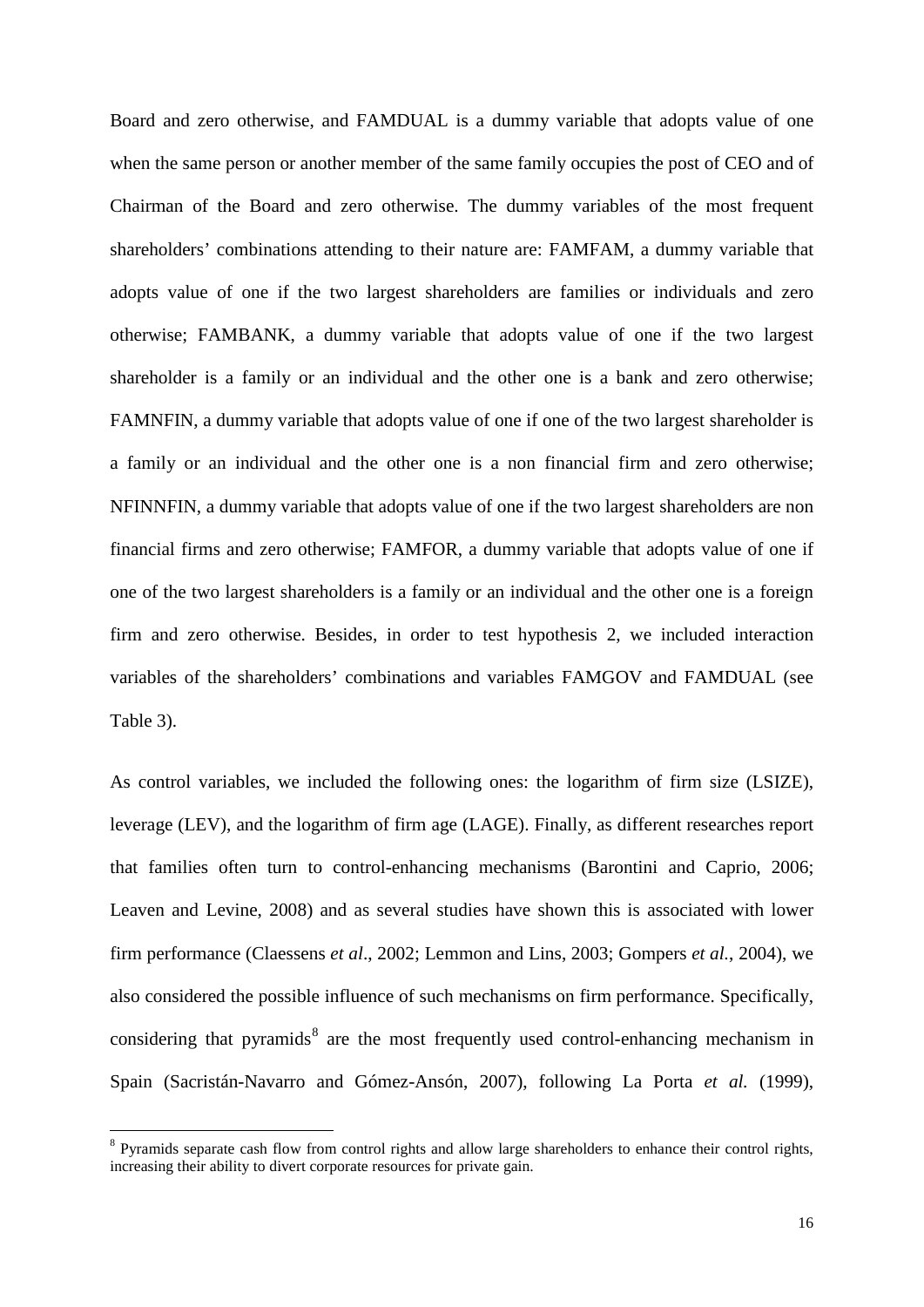Claessens *et al*. (2000, 2002) and Faccio and Lang (2002) methodology, we defined a variable that measures the differences between control and cash flow rights held by the largest shareholder (WEDGE).

-Insert Table 3-

#### **4. Results**

#### 4.1. Types of family firms' largest shareholders

Table 4 shows the nature or type of the largest shareholder and the amount of shares it holds. As expected, families and individuals are usually the largest shareholders in family firms (in 61% of the family-firm observations) with an average stake of 36.08% shares, followed by non-financial firms (in 25.27% of the cases, with an average stake of 46.23% shares). In fewer cases, the largest owners are other financial firms, like insurance companies (in 2.47% of the cases, with an average stake of 19.75%). Other categories that are barely present as largest shareholders of family firms are banks, 0.2% of the cases, although when present they hold a relevant percentage of the firms' shares, 22.51%.

#### -Insert Table 4-

Table 5 analyses the nature or type of the second largest shareholder and its stake. The number of family firms' observations with a second large shareholder drops to 165 and the number of family firms to 53 companies (in 52.81% of the cases, family firms have a second large shareholder)<sup>[9](#page-16-0)</sup>. The nature of the second shareholder for family firms is more diverse than the nature of the largest one and, as should be expected, its average stake, is much smaller. Families and individuals are again the most frequent second largest shareholder (in 52.12% of the cases, with a mean average stake of 16.86%), followed by non-financial firms

<span id="page-16-0"></span><sup>&</sup>lt;sup>9</sup> It is worth noting that larger firms seem to be less prone to have a second large shareholder.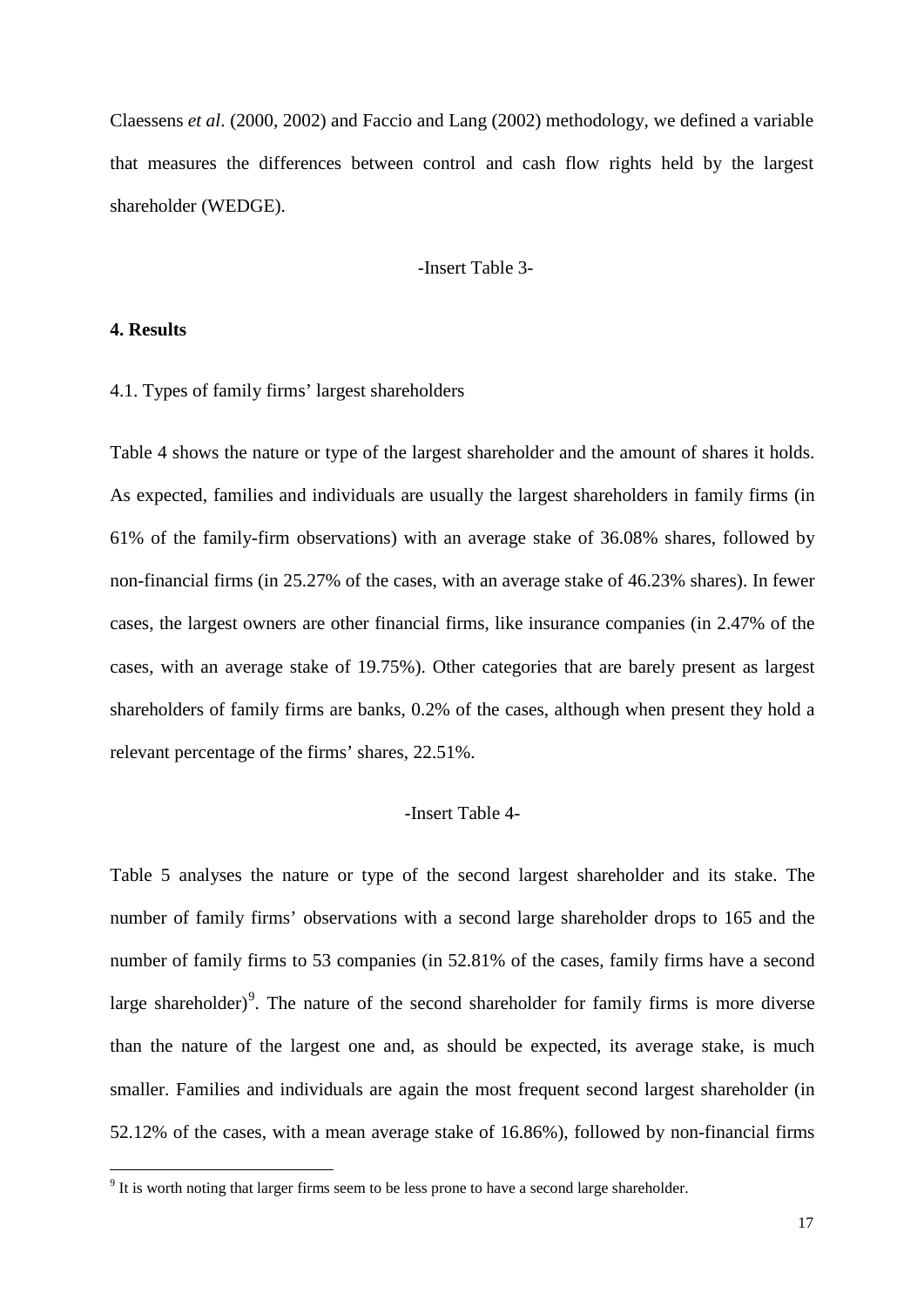(18.79% and a mean stake of 15.51%), banks (16.36% with an average stake of 13.45%), foreign firms (9.09% with an average stake of 13.19%), other financial firms (2.42% with an average stake of 15.41%), and the miscellaneous category, 1.21%, with an average stake of 13.57%. In this sense, our results differ from those reported by Nieto *et al.* (2009). For a sample of 15 European countries (Spain included), these authors find that the most common second shareholder in family firms is a non-financial firm (in 20.7% of the cases), whereas in our sample, the most common second largest shareholders are also families or individuals. Thus, in Western European Continental countries such as Spain, families seem to be more important shareholders -even as second large shareholders- than in the mean European country.

#### -Insert Table 5-

Next, we describe the most common family firms' shareholders combinations of the largest and second largest shareholder. As it can be seen in Table 6, the most frequent combination within our sample is families and individuals as first shareholders plus families and individuals as second largest shareholders (FAMFAM) -44.8% of the observations-. The second most common combination is families and individuals plus Banks (FAMBANK) (14.5% of the observations) followed in 9.1% of the cases by the combination families and individuals and non financial firms (FAMNFIN). In 8.5% of the cases, the first and second largest shareholders are both non financial firms (NFINNFIN), the same percentage holds for the combination of families and individuals and foreign firms (FAMFOR).

#### - Insert Table 6-

#### 4.2. Summary statistics and correlations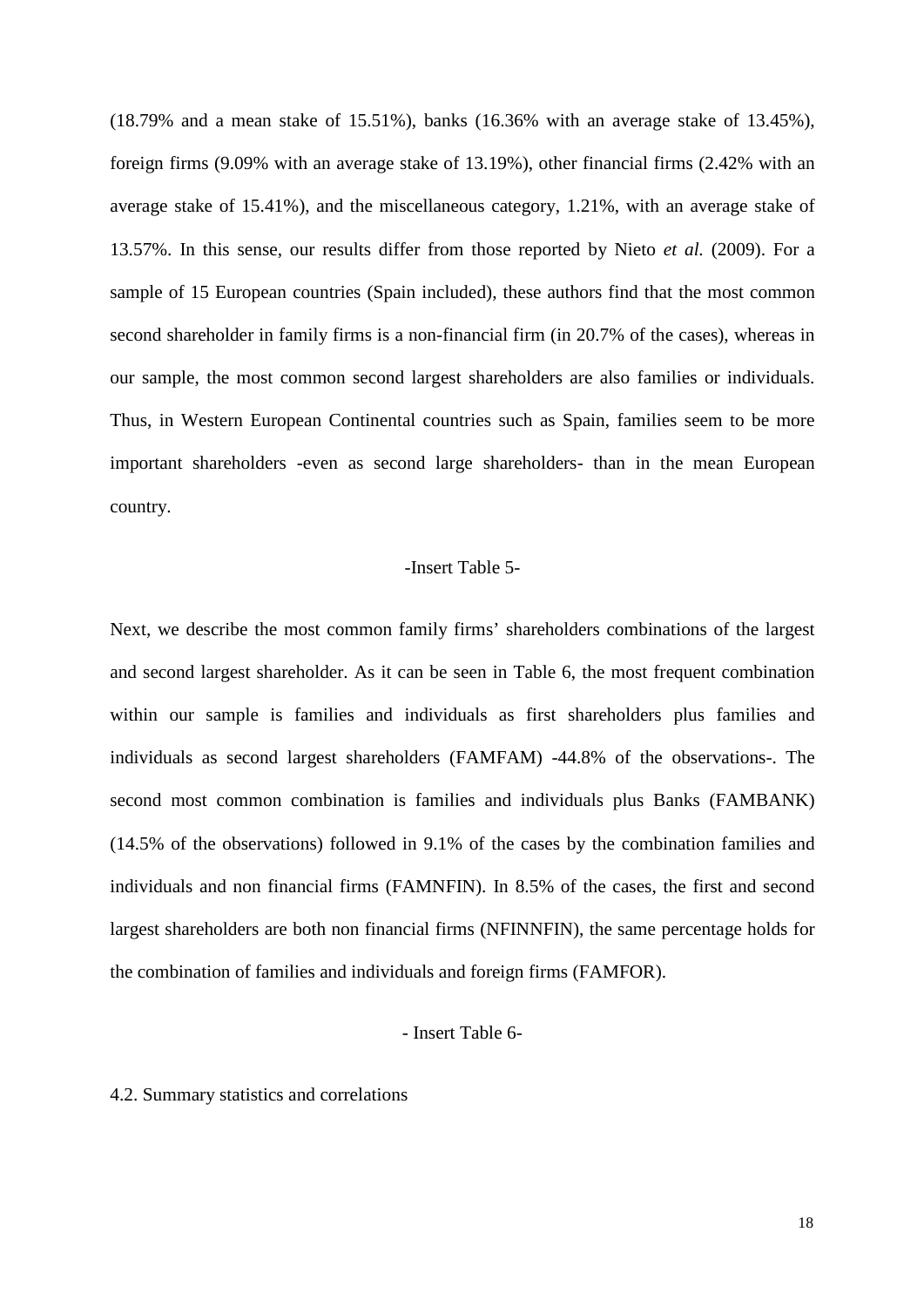Table 7 analyses the sample main statistics and correlations<sup>[10](#page-18-0)</sup>. The mean industry adjusted value (AVALUE) amounts to  $.30^{11}$ . Family firms' have a mean size (SIZE) of 1,350,915 euros of total assets, and a mean age (AGE) of about 42 years. Mean deviation between cash flow rights and control rights (WEDGE) amounts to 2.37. In 70.71% of the observations, a member of the family is either the CEO or/and the Chairman of the Board of Directors (FAMGOV) and in 55% of the observations, the same person or a member of the same family is the CEO and also the Chair of the Board of Directors (FAMDUAL).

Significant positive correlations (at .01 level) are shown between firm leverage (LEV) and size (LSIZE), variable WEDGE and firm size (LSIZE) and firm age (LAGE) and leverage (LEV). Negative significant correlations (at .01 level) are found between FAMGOV and LSIZE. Thus, families seem to exercise less power (through the firms' governance structures) in larger firms.

## - Insert Table 7-

4.3. Shareholders' combinations and the effect of family involvement in corporate governance on family firm's performance

In order to test hypothesis 1, we analyse differences in performance of different family firms' shareholders' combinations: FAMFAM, FAMBANK, FAMNFIN, NFINNFIN and  $FAMFOR$ <sup>[12](#page-18-2)</sup>.

<span id="page-18-0"></span> $10$  Statistics refer to the sample of 53 Spanish non-financial family listed firms with a second large shareholder over the period 2003-2008, 165 observations. Excluding missing sampling variables the sample is reduced to 140 observations (53 firms).

<span id="page-18-1"></span><sup>&</sup>lt;sup>11</sup> Although not shown, the mean industry adjusted ratio of operating income to total assets (AROA) amounts to .01 and the mean industry adjusted ratio of return on equity (AROE) stands at .04.

<span id="page-18-2"></span> $12$  Although not reported, we considered a linear and a possible curvilinear relationship between the ownership held by the largest shareholder, and specifically by families, and firm performance. No significant results were found. Besides, as Demsetz and Lehn (1985) point out, a firm's ownership structure depends on different factors, i.e., firm risk, size, or leverage; thus firm risk may determine the ownership held by large shareholders.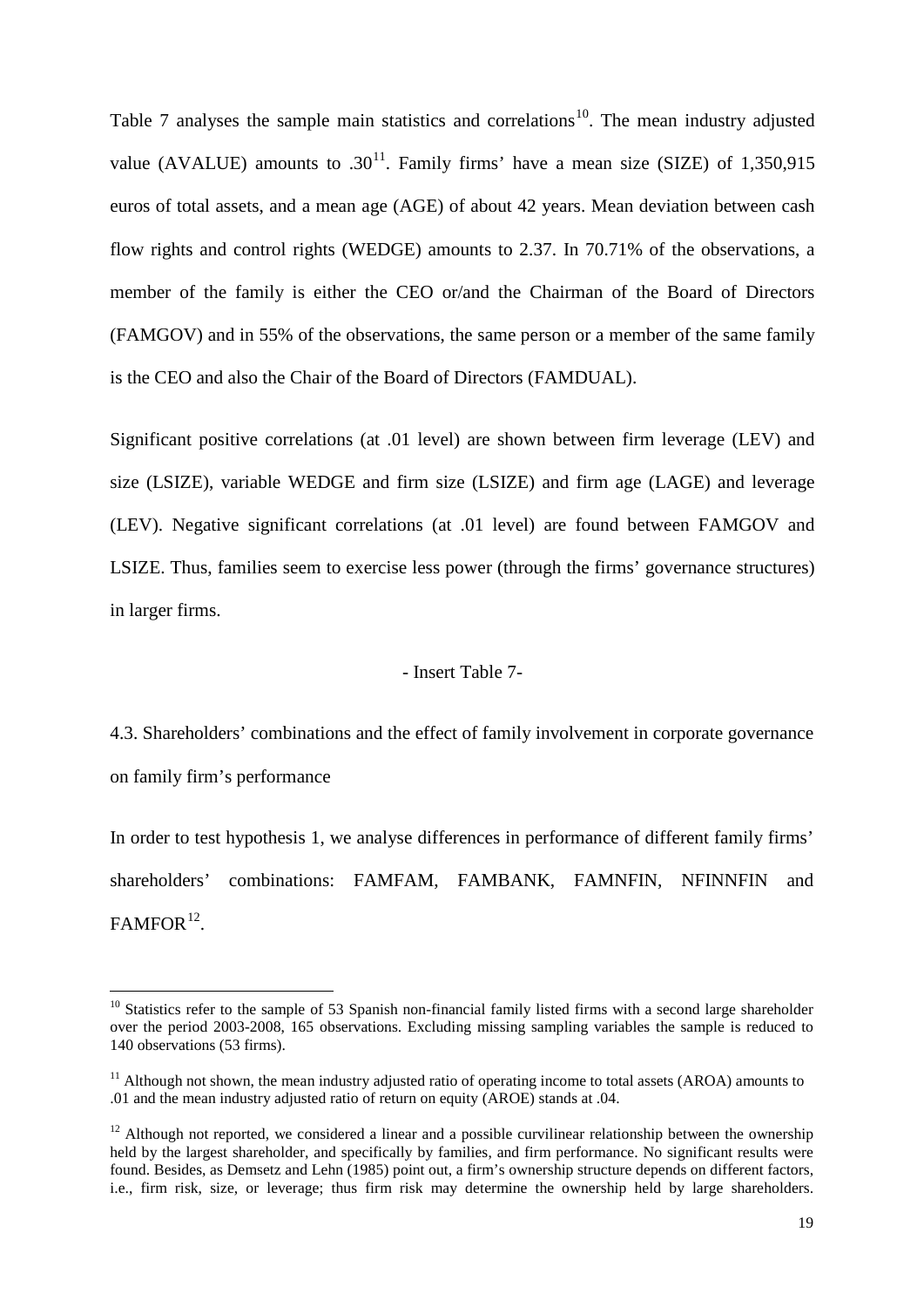As shown in Table 8 (model 1), without clustering on the firm level, we find a negative significant effect on adjusted value (AVALUE) of the shareholders' combination families and foreign investors (FAMFOR) -just at a .10 level- and a positive significant effect (at .05 level) of the shareholders' combination families and individuals and a non-financial firm (FAMNFIN), being non significant the effect on firm industry-adjusted value of other shareholders' combinations. Besides, regarding the control variables, the results show a positive significant effect (at .01 level) of firm age (LAGE) on adjusted value  $(AVALUE)^{13}$ . Nevertheless, when we repeated the estimation using pool regressions clustering on the firm level (Table 8, model 2), no shareholders' combination influences significantly firm performance when all the combinations are introduced at the same time in the model, and the only variable that turns out to influence significantly AVALUE is firm age  $(LAGE)^{14}$ . Thus, considering the results of the pool regression clustering on the firm level our results do not seem to support hypothesis 1. These results contradict the findings of Maury and Pajuste (2005) who report, for Finnish companies, that the relation between multiple blockholders and firm value is significantly affected by the nature of the large shareholders<sup>15</sup>.

#### - Insert Table 8 -

Next, we test hypothesis 2 by analysing whether the influence of different shareholders' combinations on firm performance is affected by family firms' corporate governance

<u>.</u>

Consequently, we checked whether firm risk (defined either as beta, volatility or specific risk), differs for family firms with and without a second largest shareholder. Firm risk presents larger values when family firms have a second significant shareholder although the difference is only statistically significant for the volatility measure and just at a .10 level. We have repeated the differences taking into account the different variables of risk adjusted to industry median, but the results were similar (significant differences existed for specific risk, but not for volatility).

<span id="page-19-0"></span><sup>&</sup>lt;sup>13</sup> For AROA, the results reveal a negative significant effect (at a .01 level) of firm size (LSIZE) and leverage (LEV). No significant results were obtained for dependant variable AROE.

<span id="page-19-1"></span><sup>&</sup>lt;sup>14</sup> When estimating the pool regression clustering on the firm level considering as independent variables each shareholders' combination independently and the control variables, the only shareholders' combination that presents a significant coefficient (and just at a .10 level) is FAMFOR.

<span id="page-19-2"></span><sup>&</sup>lt;sup>15</sup> We tested possible differences in family firms' performances for the same shareholders' combinations with the non-parametric test U Mann Whitney, by repeating all the analyses year by year. The results were similar.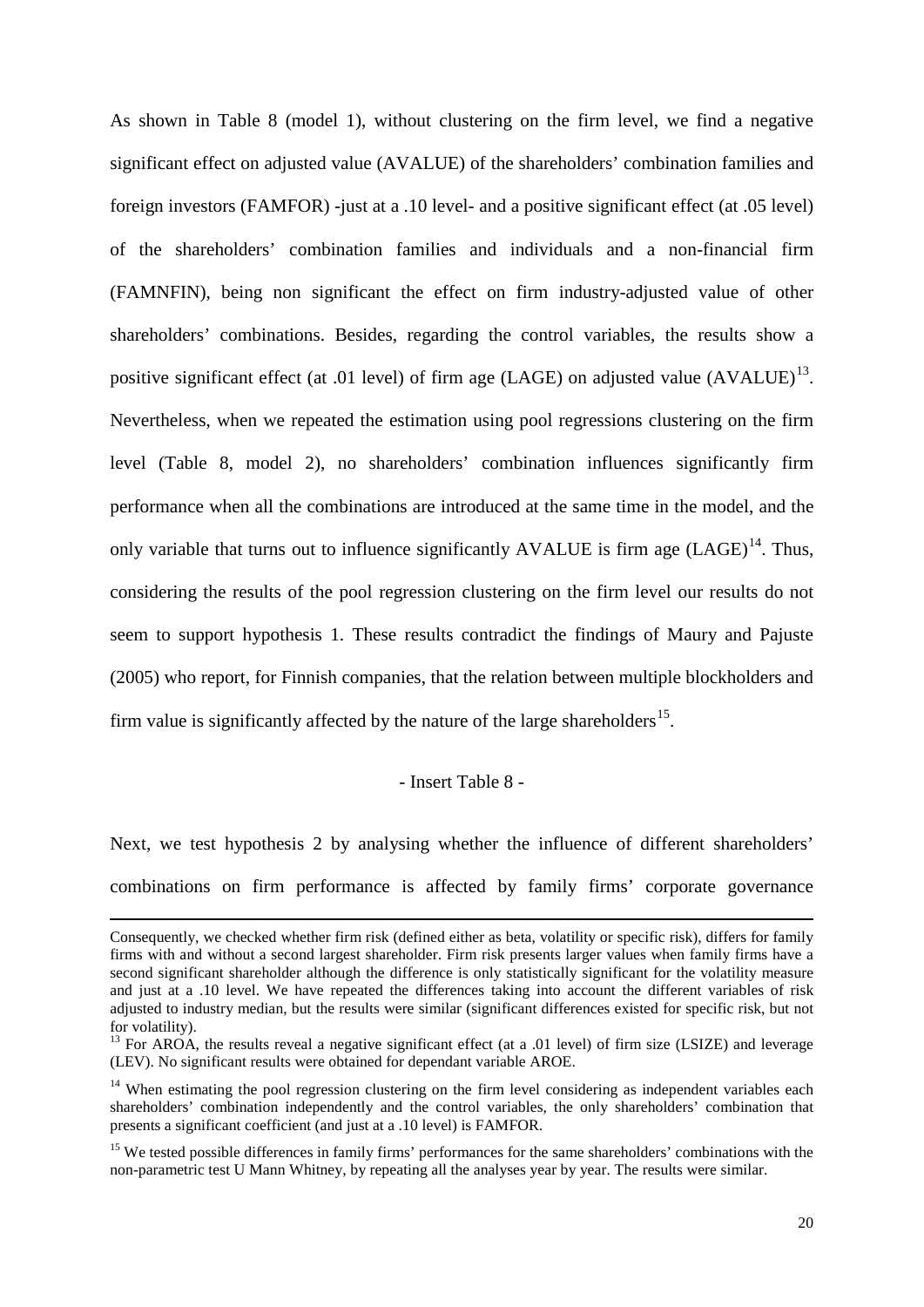structures, in particular by the fact of having a family member acting as a CEO or as Chair of the Board of Directors (FAMGOV) or having a family member that holds simultaneously the posts of CEO and Chairman of the Board or the same person acting as CEO and as Chairman of the Board (FAMDUAL). For that purpose, we first run the estimations including each of the shareholders' combinations considered and alternatively variables FAMGOV (Table 9) and FAMDUAL (Table 10) and then, when repeat the estimations including the multiplicative variable of each shareholder's combination and variables FAMGOV or FAMDUAL.

The results of the estimations without clustering on the firm level suggest a negative effect of family governance (FAMGOV) on firm performance (AVALUE) for all shareholders' combinations -significant at a .01 level-, but the only shareholder combination that influences significantly firm performance is families and individuals plus non-financial firms - FAMNFIN- (significant at a .01 level). The results also show that the positive influence on firm performance of this combination is moderated by the effect of FAMGOV on firm performance (the coefficient of the combination variable FAMGOV\*FAMNFIN is negative and statistically significant at a .05 level)<sup>[16](#page-20-0)</sup>. These results would suggest that the positive effect of the combination FAMNFIN on firm value may be moderated when the family is present in the firm's governance structures (either by occupying the post of CEO or the Chair of the Board of Directors): family governance would reduce the positive influence of non financial firms as large shareholders. Nevertheless, these results do not hold when we repeat the estimations clustering on the firm level (see Table 9). For these estimations, variable FAMGOV continues presenting a negative and significant coefficient (models 1, 3, 5, 7 y 9), but variable FAMNFIN does not present a significant coefficient (model 5). Thus, considering

<span id="page-20-0"></span><sup>&</sup>lt;sup>16</sup> We also tested the effect of family governance and different blockholders combinations on family firms' performance using the non-parametric test U Mann Whitney. These results suggest again, that family governance harm firm performance (for the combinations: families and individuals plus families and individuals, families and individuals plus banks, families and individuals plus with non financial firms, and non financial firms plus non-financial firms), while no differences are found for the combination of families and individuals plus foreign firms.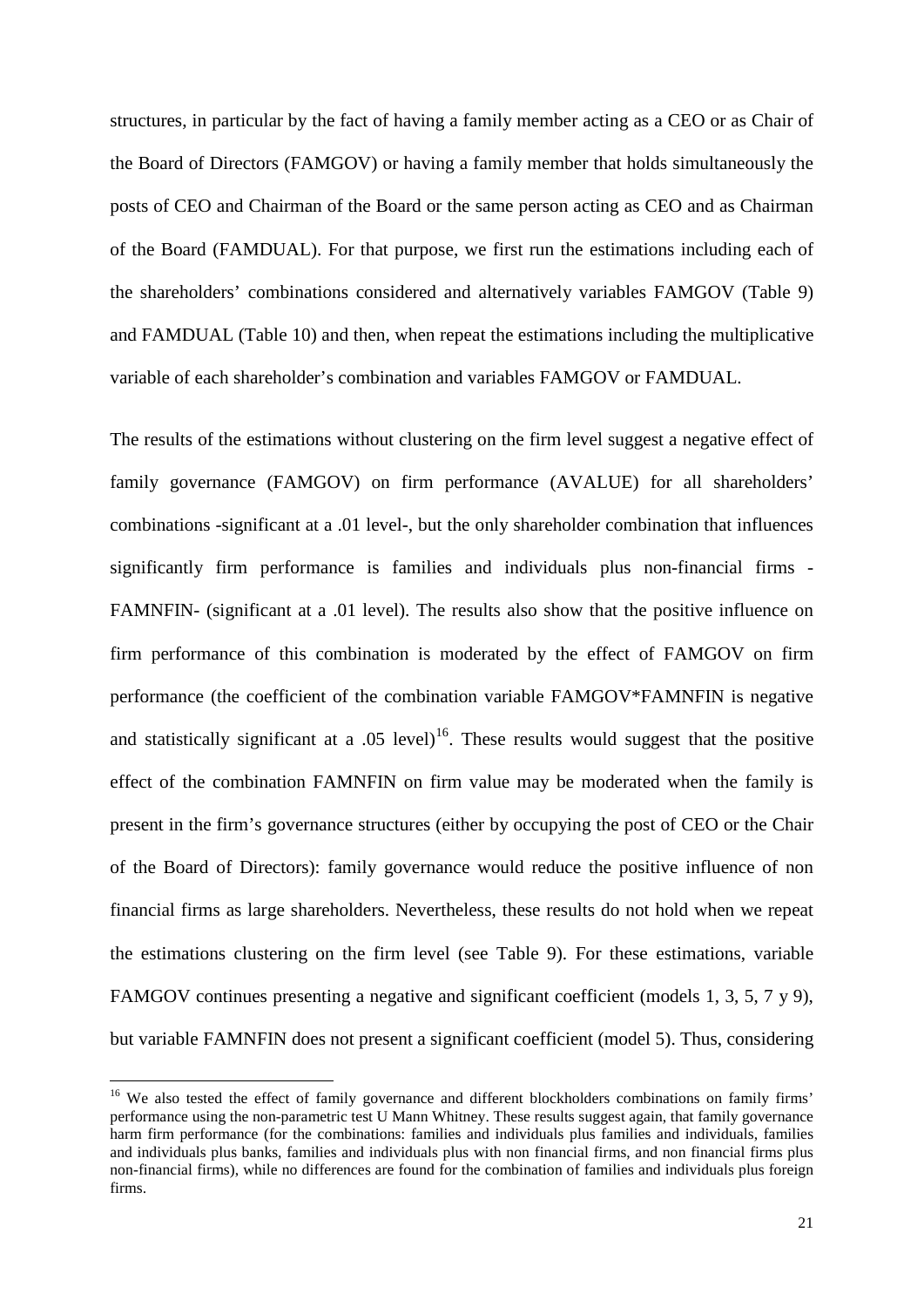the non-significant of any shareholders' combinations after considering the possible influence on firm performance of FAMGOV and using pool estimations clustered on the firm level, we are just able to affirm that the presence of families in the firms' governance structures decreases firm value.

#### -Insert Table 9-

Finally, we test whether family duality may affect the influence on family firm performance of the considered shareholders combinations. The results of the estimations, whether clustering or not on the firm level, do not suggest in general a significant effect of family duality (FAMDUAL) for any blockholders' combinations (models 1, 3, 5, 7 and 9, although the coefficient of FAMDUAL is in all cases negative). Besides, although for the pool regressions, for the shareholders' combination families and individuals and non financial firms, the results suggest that family duality would moderate the positive influence of the shareholders' combination FAMNFIN on firm value, again, when clustering the estimations on the firm level, no significant results concerning an interaction between variable FAMDUAL and any shareholders' combination were obtained (see Table 10).

Thus, overall, these results do not support hypothesis 2 as we do not find, when using pool regressions and clustering the estimations on the firm level and once families' control in firms' governance structures is considered, that different shareholders' combinations influence significantly firm value (and therefore, their possible influence on firm value is not moderated by families' control). What we find is that, as previously reported in the literature, family control matters. Specifically, the results reveal a negative influence on firm value of families' presence as CEOs or Chairmen of the Boards of Directors.

-Insert Table 10-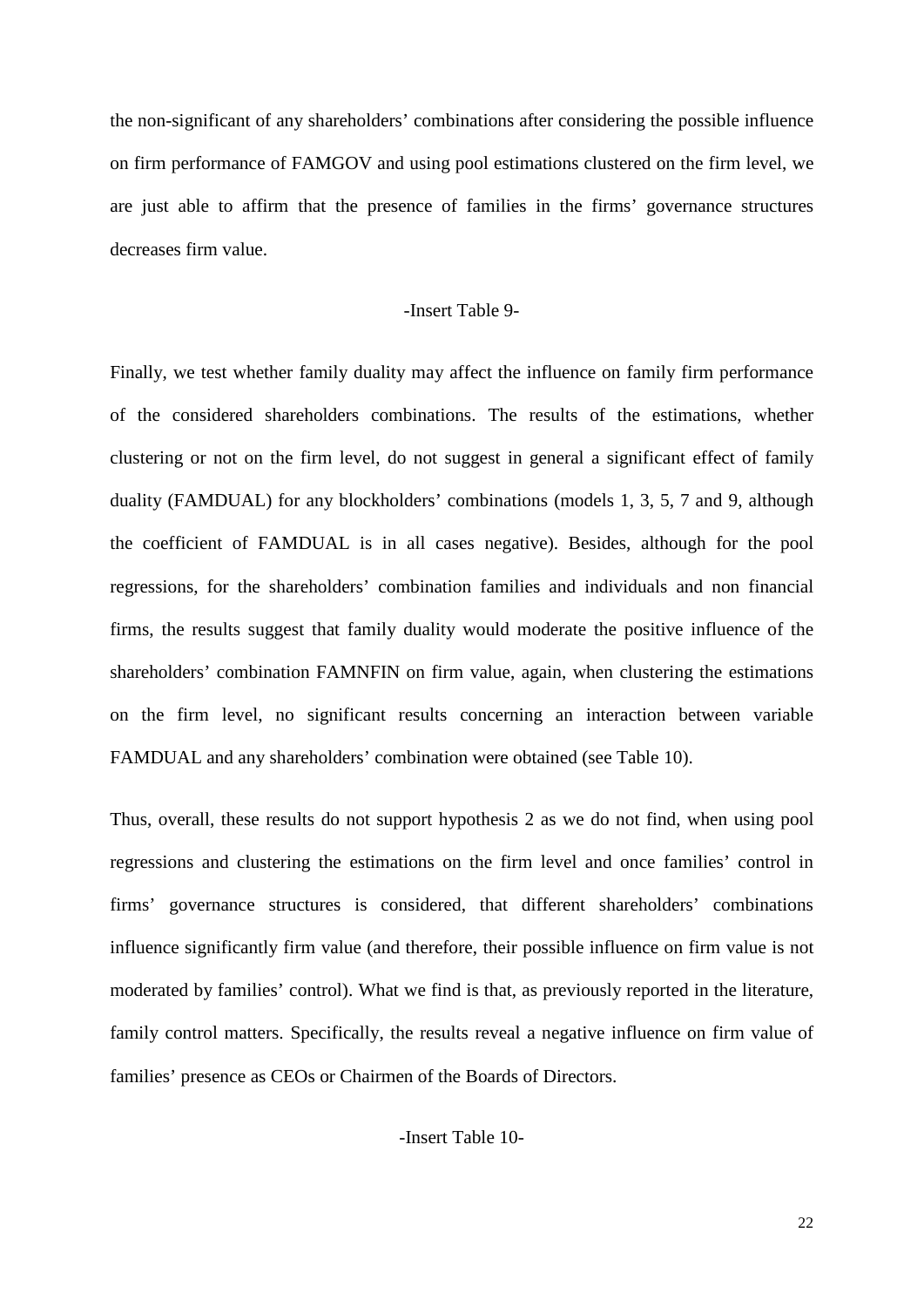#### 4.3. Additional results

As additional analyses, we have repeated the estimations using as dependant variables accounting performance measures: industry adjusted ROA and ROE and we have considered the possible influence of generational effects on family firm performance.

In that which concerns to accounting performance measures, the results of the estimations clustering on the firm level do not reveal that any shareholders' combination influences significantly neither ratio ROA nor ratio ROE. Besides, FAMGOV turns out to be negative and significant in all the models when using as dependant variable ratio AROA, suggesting, similarly to what happens with ratio AVALUE, a negative effect of family control on firm profitability, but no shareholders' combination influences significantly ratio AROA. For ratio AROE, no model turns out to be statistically significant.

Family generations in charge of the family business may influence firm performance as the behaviour of founders and descendants may be different. For instance, professional managers are often thought to be more productive than family descendants, who are chosen from a restrictive labour pool, although hiring a professional manager may also lead to misalignment of interests (Burkart *et al.*, 2003). As a consequence there could exist a founder/descendant effect associated to family governance, but also to family ownership. Actually, different studies report that founders enhance firm performance (Adams *et al*., 2009; Barontini and Caprio, 2006; McConaughy *et al*., 1998; Villalonga and Amit, 2006). Thus, we considered the possible effect of family generation (both in ownership and in governance) on performance by defining the following variables: FSHFOUNDER (a variable that measures the percentage of shares in the hands of the largest shareholder-founder), FOUNDERCEO (a dummy variable that adopts value one if the family firm has a founder CEO and zero otherwise) and FOUNDERCHAIRMAN (a dummy variable that adopts value one if the firm Chairman is the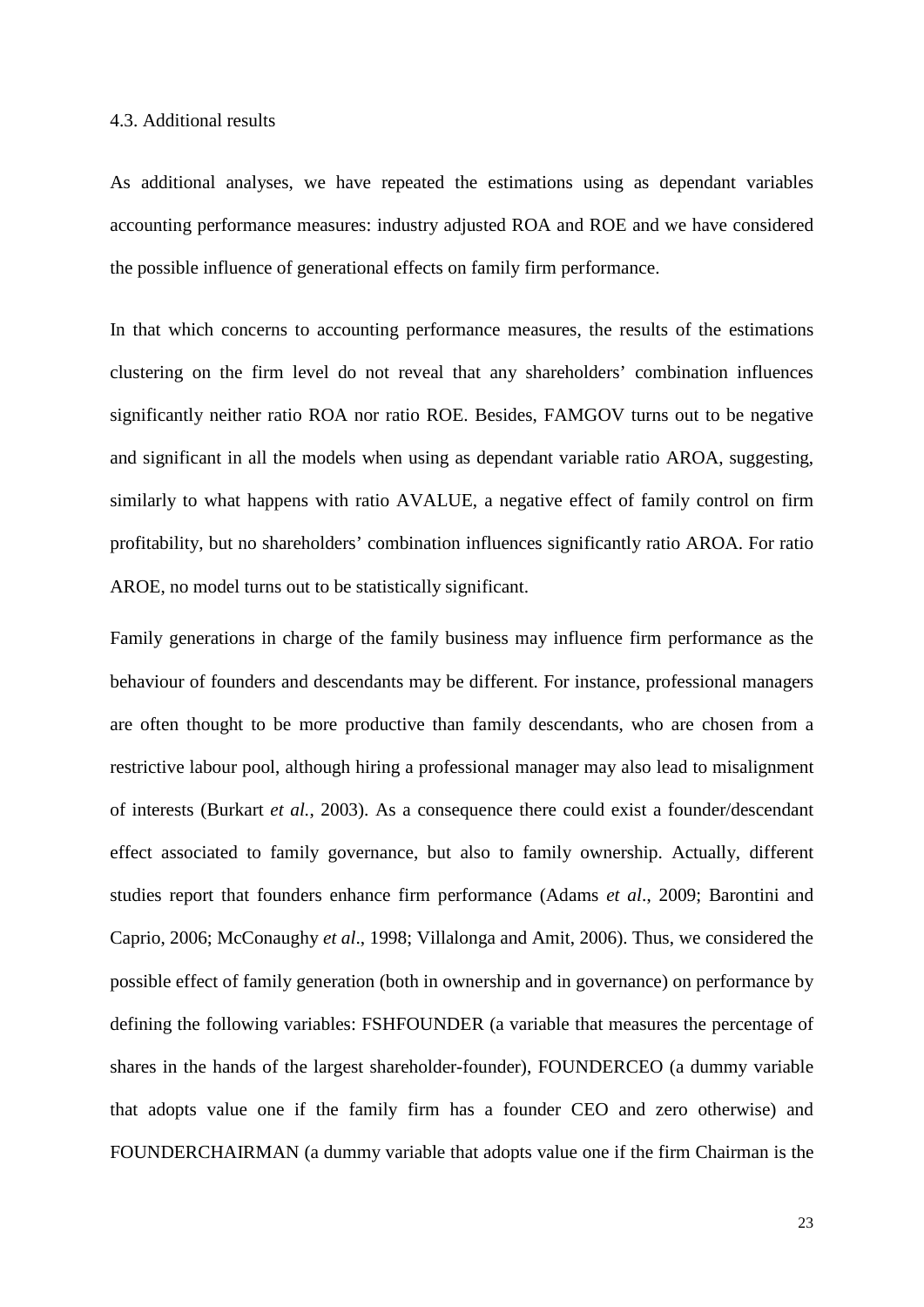founder on the firm and zero otherwise). First, we have analysed the generational ownership related effect (variable FSHFOUNDER). Although not shown, the results of the pool regressions clustered at the firm level support that founders' ownership influences positively and significantly firm performance (at a .01 level ratio AVALUE and at a .05 level ratio AROA). Second, we have analysed possible generational governance related effects. In order to do that, we introduced in the regression models variables FOUNDERCEO and FOUNDERCHAIRMAN. Although not shown, neither values present any significant influence on firm performance when using pool regression estimations clustered at the firm level. Thirdly, as our family firm definition includes "families and individuals" we defined a dummy variable, FAMINDV, that adopts value one if the family firm has a family as owner or zero if its owner is an individual. We have included this variable in the regression models, and its coefficient, although negative, does not turn out to be statistically significant. Thus, whether the large shareholder is a family or an individual does not seem to influence the results obtained from the analyses.

### **5. Discussion**

Our analyses show that the methodology employed may derive in different results and that the performance measure employed also influences the results. In particular, considering the results of the pool regression clustering on the firm level, our results do not seem to support hypothesis 1 as we do not find, for any performance measures (AVALUE, AROA or AROE) that any shareholders' combination influences significantly family firm performance.

These results contradict the findings of Maury and Pajuste (2005) who report, for Finnish companies, that the relation between multiple blockholders and firm value is significantly affected by the nature of the large shareholders. Specifically, they report a negative influence on Tobin's q ratio of the presence of families as second largest shareholders and a positive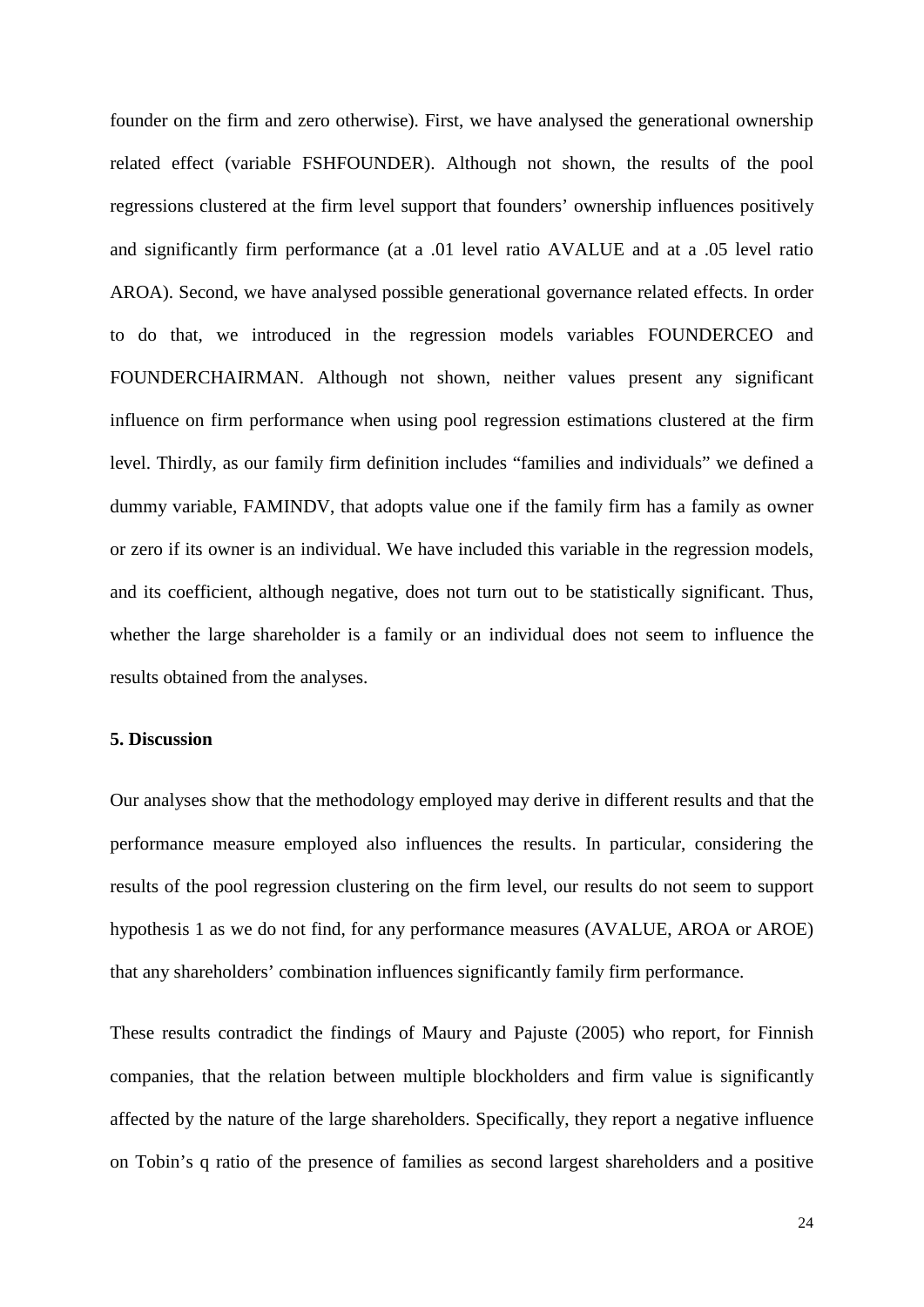influence of institutional investors. Likewise, Jara-Bertin et al. (2008), for data from 11 European countries, report a negative influence on firm performance of the presence of families as second largest shareholders and Nieto et al. (2009) find for a sample of listed firms from 15 European countries that while pension and mutual funds as blockholders increase family firm performance (a result also reported by Jara-Bertin et al., 2008), other blockholders destroy value.

The different results we obtain may be due, partly, to the institutional setting of the samples employed, the performance measures employed, the definition of variables and the methodologies employed. Nevertheless, as previously reported in the literature (see, for instance, Anderson and Reeb, 2003), our results point to the importance of considering not only the identity of the large shareholders, but also the control exercised by families within family firms. Specifically, we find that after considering the possible influence on firm performance of family control and using pool estimations clustered on the firm level, we are not able to affirm that different shareholders' combinations influence significantly firm value (and therefore, their possible influence on firm value is not moderated by families' control). What we find is that family control matters. Specifically, our results reveal a negative influence on firm value of families' presence as CEOs or Chairmen of the Boards of Directors. Moreover, our results also reinforce previous studies that point to the importance of founders in family firms (Adams *et al*., 2009; Barontini and Caprio, 2006; McConaughy *et al*., 1998; Villalonga and Amit, 2006). Specifically, we find, for family firms with other large shareholders, a positive founder-ownership effect, but that the post occupied by founders does not influence firm performance.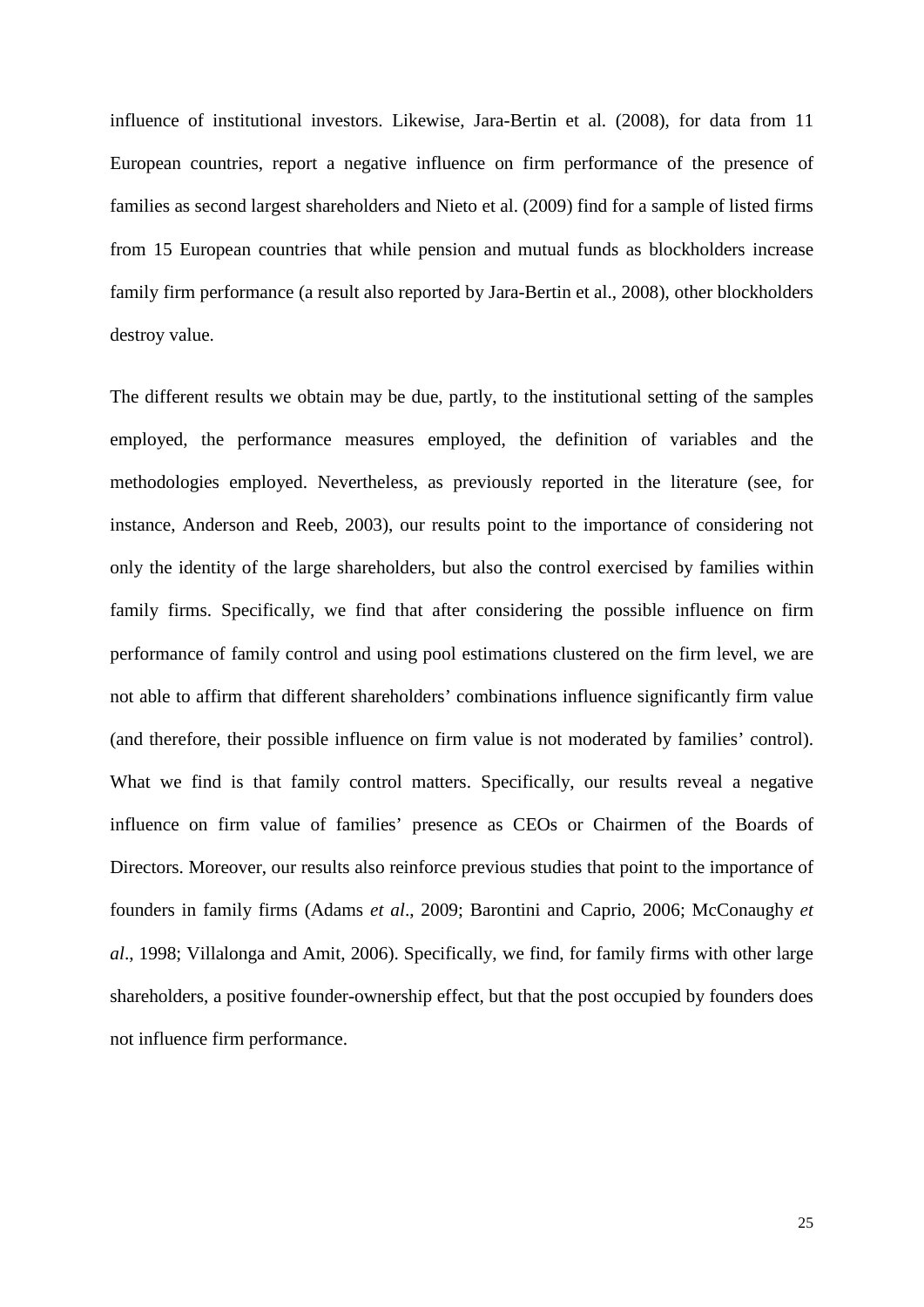#### **6. Conclusions**

This paper describes the nature or typology of family firms' largest (first and second one) shareholders. For Spanish family listed firms, we describe the two largest shareholders and their most common combinations and analyse how different shareholder's combinations and governance structures may influence family firms' performance.

For a Western Continental European French civil law economy with a high ownership concentration, high percentage of pyramidal groups and a large proportion of family firms, we find that -as opposed to the general rule in Europe- in the particular case of Spain the most frequent combination of shareholders within family firms is a family or an individual as the largest shareholder plus another family or individual as the second large shareholder. Nevertheless, other common combinations like families and individuals plus banks, families and individuals plus non financial firms, families and individuals and foreign firms and non financial firms together with other non financial firms are also present. Considering the results obtained for market and accounting performance measures, the possible influence of families' control on firm performance and the pool estimations after clustering on firm level, no shareholders' combination influences consistently and significantly firm performance. These results contradict previous findings for other markets (Maury and Pajuste, 2005).

Our results reinforce previous empirical findings that report that family firm's corporate governance structures play an important role in family firms. We find that non-family governed firms outperform family-governed firms. Our results also suggest that there may exist a positive founder-ownership effect.

Overall, this paper suggests that shareholders' combinations may not influence significantly family firm performance and that, as previously reported in the literature, the way family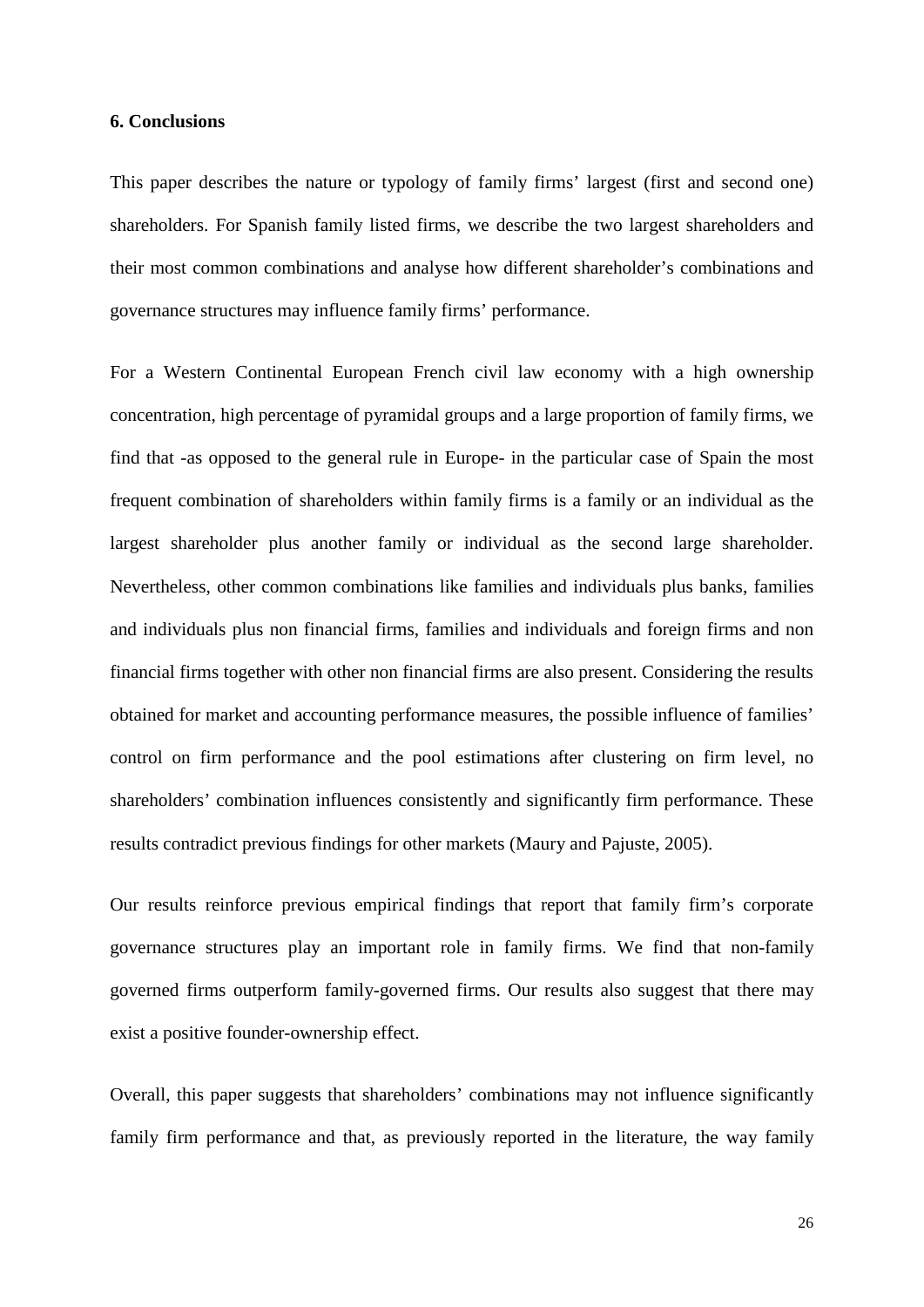firms design their corporate governance structures is particularly important (Anderson and Reeb) and should be taken into account in family firms' performance related studies.

#### **Limitations and Future research**

Future studies in this line should take into account the gap or difference between the ownership held by the largest and the second large shareholder within family firms. This relation could be balanced or very unbalanced and it may influence firm performance. To include in the analyses more data or information about the large shareholders could also be interesting, i.e. its date of entry in the firm, how long it stays and why, etc. Moreover, as family involvement in firm corporate governance structures seems to influence family firm performance, future studies should analyse more corporate governance related variables, i.e. the number of family directors on the Board of Directors, the presence of the different combinations of large shareholders on the Board, etc. Besides, in addition of employing panel data methodologies and considering the endogeneity of ownership (the different results obtained when employing different methodologies prove that the methodology employed matters), we should also study whether other large shareholders (the third, the fourth, etc.) alter families influence on firms' corporate governance structures and generational effects could be measured in a more precise way and for all the large shareholders that are families. Moreover, as pointed out in the Discussion Section, the geographic and institutional setting may also influence the analyses. More international and cross-cultural research into this subject, would enhance our understanding of the importance of different shareholders within family firms. But not only more empirical studies are needed; theoretical models that analyse these issues will enhance our understanding and contribute greatly to the family firms' literature.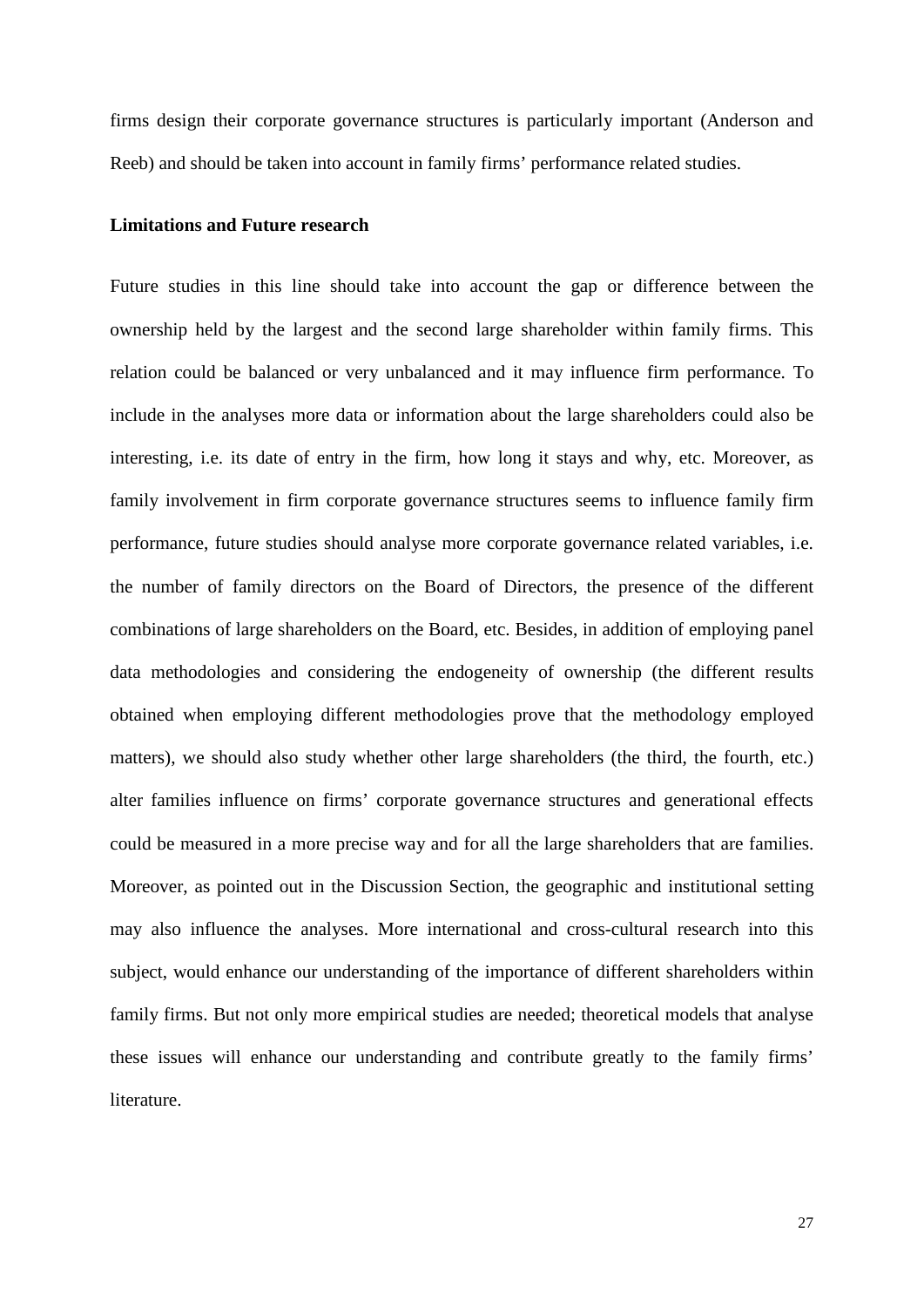In summary, the role of different shareholders' combinations on family firms' corporate governance structures and performance may constitute an interesting topic that should be the object of further analyses.

# **ACKNOWLEDGMENTS**

We acknowledge the financial support provided by the Spanish Ministry of Science and Innovation, Projects ECO2008-01439 and ECO2009-10358. We acknowledge also all the suggestions made by the reviewers and the chair of the session of the 10th World Family Business Research Conference (IFERA), held in Lancaster (UK) in 2010. Particularly we would like to thank the suggestions and comments of the editor, the associate editor and of the two reviewers.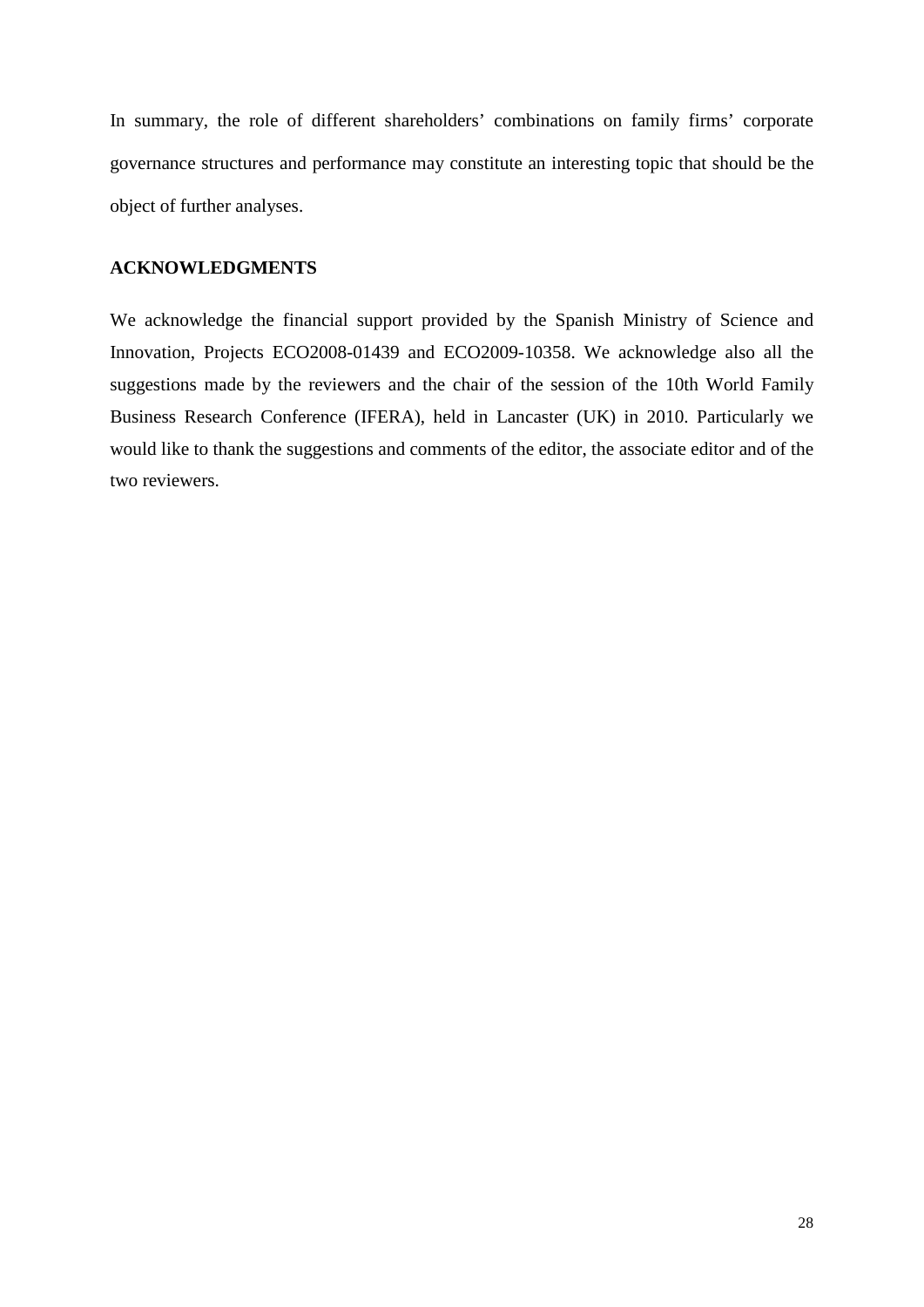#### **REFERENCES**

Acker, L., & Athnassakos, A. (2003). A simultaneous equation analysis of analyst' forecast bias and institutional ownership. *Journal of Business, Finance and Accounting*, 30, 1017- 1041.

Adams, R.B., Almeida, H. & Ferreira, D. (2009). Understanding the relationship between Founder-CEOs and firm performance. *Journal of Empirical Finance*, 16 (1), 136-150.

Andres, C. (2008). Large shareholders and firm performance –an empirical examination of founding-family ownership. *Journal of Corporate Finance*, 14, 431-445.

Anderson, R. C., & Reeb, D.M. (2003). Founding-family ownership and firm performance. Evidence from the S&P 300. *The Journal of Finance*, 58 (3), 1301-1328.

Anderson, R.C., & Reeb, D. (2004). Board composition: Balancing Family Influence in S&P 500 Firms. *Administrative Science Quarterly*, 49 (2), 209-237.

Barontini, R. & Caprio, L. (2006). The effect of family control on firm value and performance: evidence from continental Europe. *European Financial Management*, 12 (5), 689-723.

Bennedsen, M., & Wolfenzon, D. (2000). The balance of power in closely-held corporations. *Journal of Financial Economics*, 58 (1-2), 113-139.

Berle, A., & Means, G. (1932). *The modern corporation and private property*. New York: McMillan.

Bebchuck, L.A. (1999). *A rent-protection theory of corporate ownership and control*. WP NBER, 7203.

Bukart M., Panunzi F., & Shleifer A. (2003). Family Firms. *Journal of Finance,* 58 (5), 2167- 2201.

Block, J.H., Jaskiewicz, P., Miller, D. (2010). *Ownership versus management effects on performance in family and founder companies: a Bayesian analysis*. MPRA Paper No. 23526, (Online at<http://mpra.ub.uni-muenchen.de/23526/> posted 26. June 2010 / 21:21).

Cable, J. (1985). Capital market information & Industrial performance: the role of West German banks. *The Economic Journal*, 95 (377), 118-132.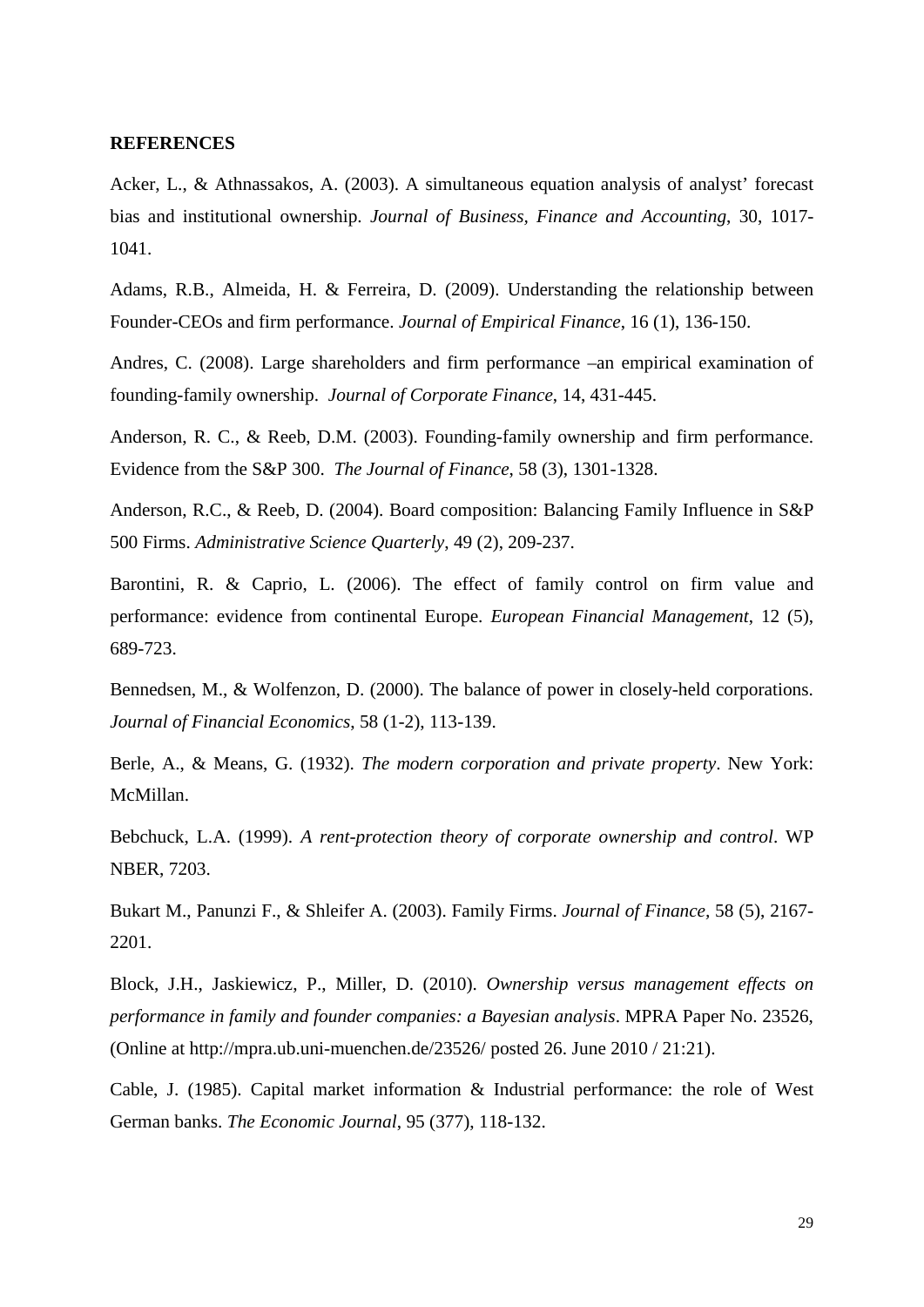Casasola, M.J., & Tribó, J.A. (2004). *Banks as blockholders*. WP 04-01, Universidad Carlos III.

Chaganti, R., & Damanpour, F. (1991). Institutional ownership, capital structure and firm performance. *Strategic Management Review*, 12 (7), 479-492.

Chrisman, J.J., Chua, J.H., & Litz, R. (2003). A unified systems perspective of family firm performance: an extension and integration. *Journal of Business Venturing*, 18, 467-472.

Claessens, S., Djankov, S., & Pohl, G. (1997). Ownership and corporate governance: evidence from the Czech Republic, World Bank, WP 1737.

Claessens, S., Djankov, S., & Lang, L. (2000). The separation of ownership and control in East Asian Corporations. *The Journal of Financial Economics*, 58, 81-112.

Claessens, S., Djankov, S., Fan, J. & Lang, L. (2002). Disentangling the incentive and entrenchment effects of large shareholdings. *Journal of Finance*, 57 (6), 2741-2711.

De Miguel, A., Pindado, J. & De la Torre, Ch. (2004). Ownership structure and firm value: new evidence from Spain. *Strategic Management Journal*, 25, 1199-1207.

Demsetz, H., & Lehn, K. (1985). The structure of corporate ownership: causes and consequences. *Journal of Political Economy*, 93, 1155-1177.

Doing Business (2010). Doing business in Spain, comparing regulation in 183 economies. The World Bank and the International Finance Corporation.

Dyck, A., & Zingales, L. (2002). Private benefits of control: an international comparison, NBER WP, 8711.

Faccio, M., & Lang, L. (2002). The ultimate ownership of Western European corporations. *Journal of Financial Economics*, 65, 365-395.

Fama, E., & Jensen, M. (1983). Separation of ownership and control. *Journal of Law and Economics,* 26, 301-325.

Gompers, P.A., Ishi, J.L. & Metrick, A. (2004). Incentives versus control: An analysis of U.S. Dual Class companies, Working paper, Harvard University.

Grossman, S., & Hart, O. (1980). Takeover bids and the free-rider problem and the theory of the corporation. *Bell Journal of Economics*, 11, 42-64

Gutierrez, M., & Tribó, J. (2004). *Private benefits extraction in closely-held corporations: the case for multiple large shareholders*, ECGI Working paper Series, 53, October.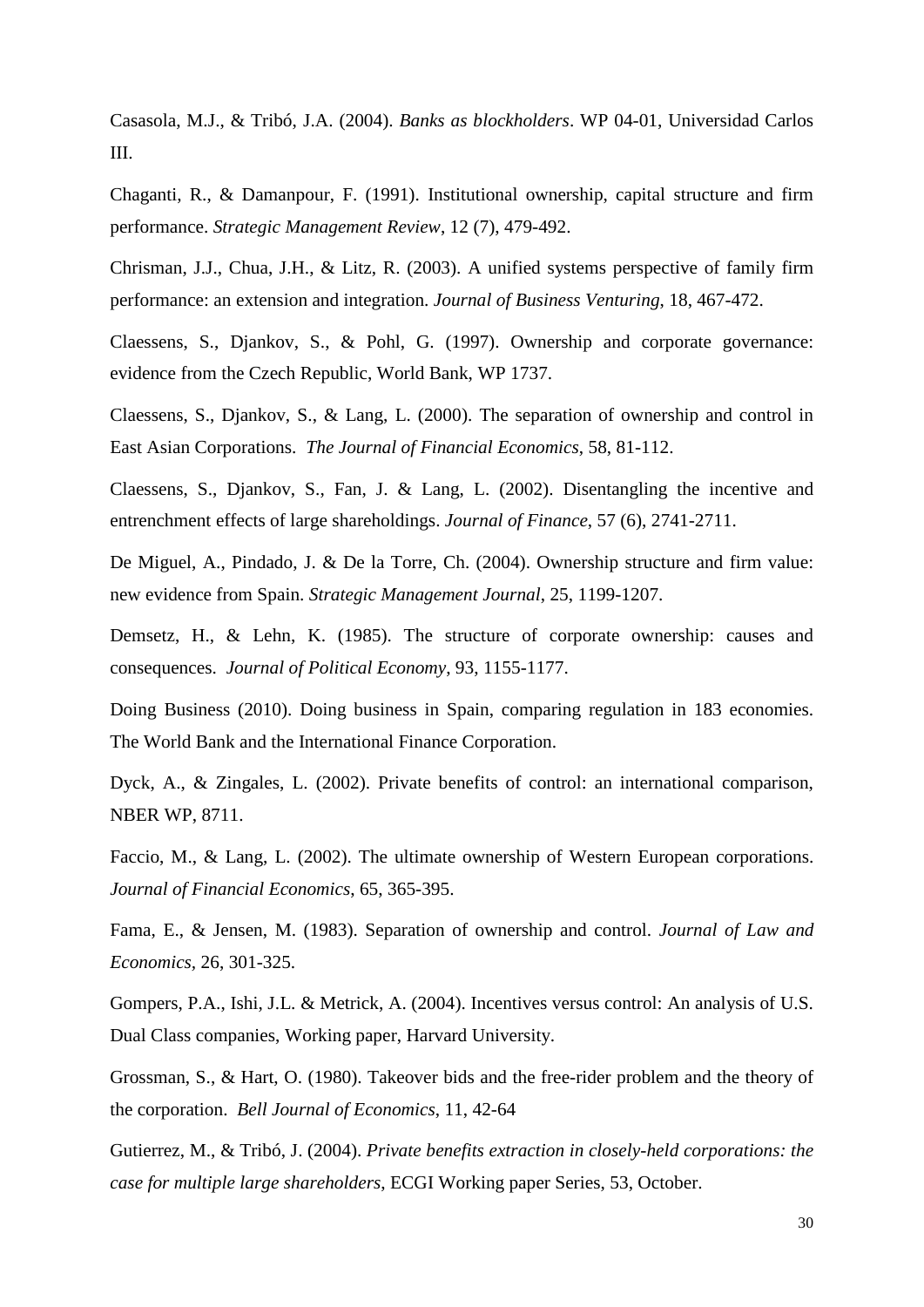Hoshi, T., Kashyap, A., & Sharfstein, D. (1990). The role of banks in reducing the costs of financial distress in Japan. *Journal of Financial Economics*, 27 (1), 67-88.

Jara-Bertín, M., López-Iturriaga, F., & López de Foronda, O. (2008).The contest to the control in European Family Firms: How other shareholders affect firm value. *Corporate Governance: An International Review*, 16 (3), 146-159.

Jensen, M., & Meckling, W. (1976). Theory of the firm: managerial behaviour, agency costs and ownership structure. *Journal of Financial Economics*, 3, 305-360.

King; B.F. (1966). Market and industry factors in stock price behaviour. *Journal of Business*, January, 139-90.

La Porta, R., López de Silanes, F., Shleifer, A., & Vishny, R. (1998). Law and Finance. *Journal of Political Economy*, 106, 1113-1155.

La Porta, R., López de Silanes, F. & Shleifer, A. (1999). Corporate ownership around the world. *The Journal of Finance*, 54 (2), 471-517.

La Porta, R., López de Silanes, F., Shleifer, A., & Vishny, R. (2000). Investor protection and corporate governance. *Journal of Financial Economics*, 58 (1-2), 3-27.

Laeven, L., & Levine, R. (2008). Complex ownership structures and corporate valuations. *The Review of Financial Studies,* 21 (2), 579-604.

Lehmann, E. & Weigand, J. (2000). Does the governed corporation perform better? Governance structures and corporate performance in Germany. *European Finance Review*, 4 (2), 157-95.

Lemmon, M. & Lins, K. (2003). Ownership structure, corporate governance and firm value: evidence from the East Asian financial crisis. *The Journal of Finance*, 58, 1445-1468.

Livingston, M. (1977). Industry movements of common stock. *The Journal of Finance*, June, 861-74.

López de Foronda, O., López-Iturriaga, F., & Santamaría Mariscal, M. (2007). Ownership structure, sharing of control and legal Framework: International evidence. *Corporate Governance: An International Review*, 15 (6), 1130-1143.

Maury, B., & Pajuste, A. (2005). Multiple large shareholders and firm value. *Journal of Banking and Finance*, 29, 1813-1834.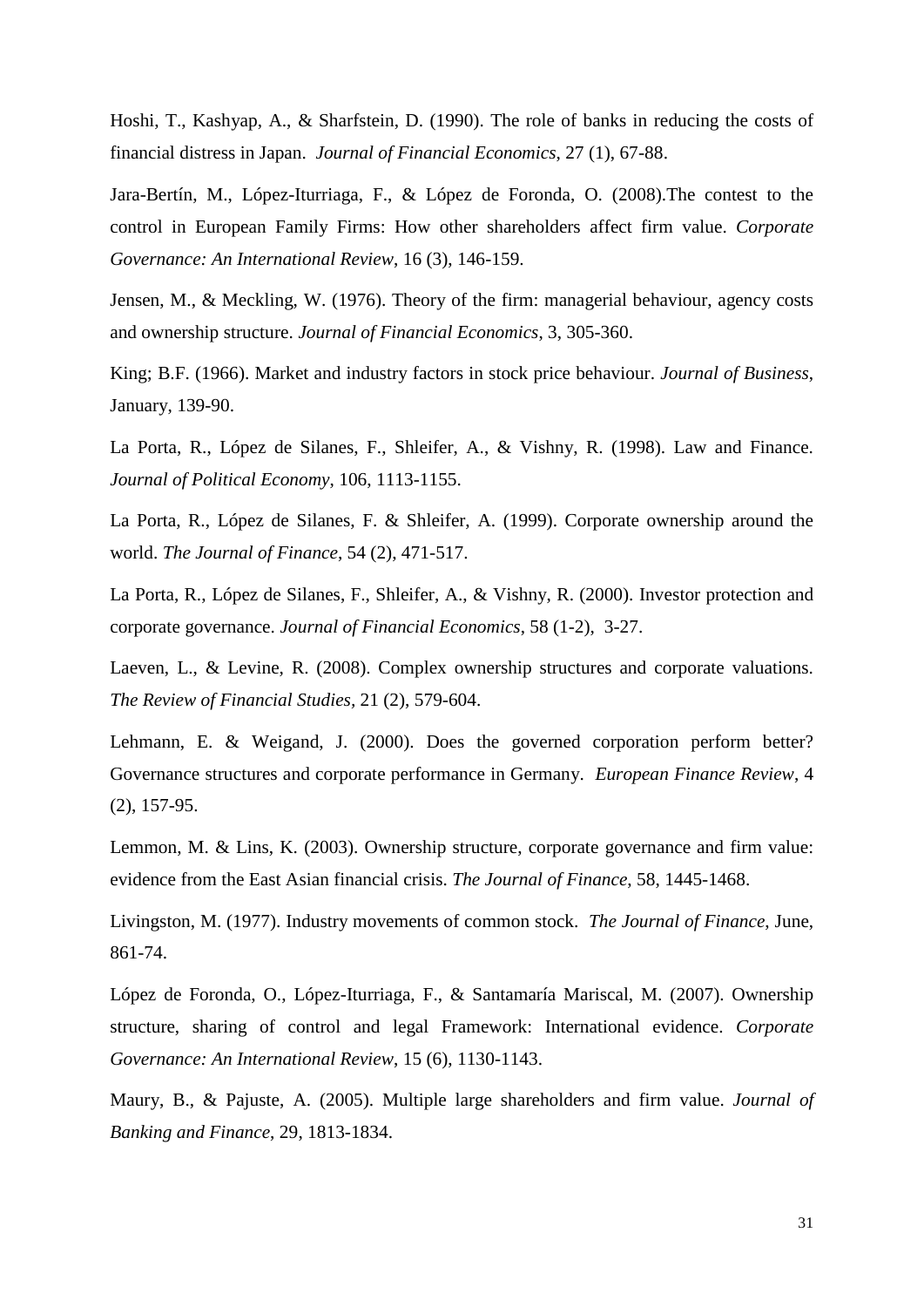Maury, B. (2006). Family ownership and firm performance, Evidence from Western European Corporations. *Journal of Corporate Finance*, 12, 321-341.

McConaughy, D.L., Walker, M.C. Henderson, G. & Mishra, C. (1998). Founding family controlled firms: efficiency and value. *Review of Financial Economics*, 7 (1), 1-19.

McConnell, J.J., & Servaes, H. (1990). Additional evidence on equity ownership and corporate value. *Journal of Financial Economics*, 27, 595-612.

Nenova, T. (2003). The value of corporate voting rights and control: a cross-country analysis: A cross-country analysis. *Journal of Financial Economics***,** 68, 325-351.

Nickel. S., Nicolistsas, D., & Dryden, N. (1997). What makes firms perform well?. *European Economic Review*, 41 (3), 783-796.

Nieto Sánchez, M.J., Fernández Rodríguez, Z., Casasola Martínez, Mª.J., & Usero Sánchez, B. (2009). Impacto de la implicación familiar de otros accionistas de referencia en la creación de valor. *Revista de Estudios Empresariales*, 2, 5-20.

Pagano, M. & Röell, A., (1998). 'The choice of stock ownership structure: agency costs, monitoring and the decision to go public. *Quarterly Journal of Economics*, 113, 187-225.

Pedersen, T., & Thomsen, S. (2003). Ownership structure and value of the largest European firms: the importance of owner identity. *Journal of Management and Governance*, 7, 27-55.

Randoy, T., & Goel, S. (2003). Ownership structure, founder leadership and performance in Norwegian SMEs: implications for financing entrepreneurial opportunities. *Journal of Business Venturing*, 18, 619-367.

Roe, M.J. (2000). Political preconditions to separating ownership from corporate control. *Standford Law Review*, 53, 539-606.

Sacristán-Navarro, M., & Gómez-Ansón, S. (2007). Family ownership and Pyramids in the Spanish Market. *Family Business Review*, 20 (3), 247-265.

Sacristán-Navarro, M.; Gómez-Ansón, S. & Cabeza-García, L. (2011). Family Ownership and Control, the Presence of Other Large Shareholders, and Firm Performance: Further Evidence. *Family Business Review*, 24 (1), 71-93.

Schulze, W., Lubatkin, M.H. & Dino, R.D. (2003). Exploring the agency consequences of ownership dispersion among the directors of private family firms. *Academy of Management Journal*, 48 (2), 174-194.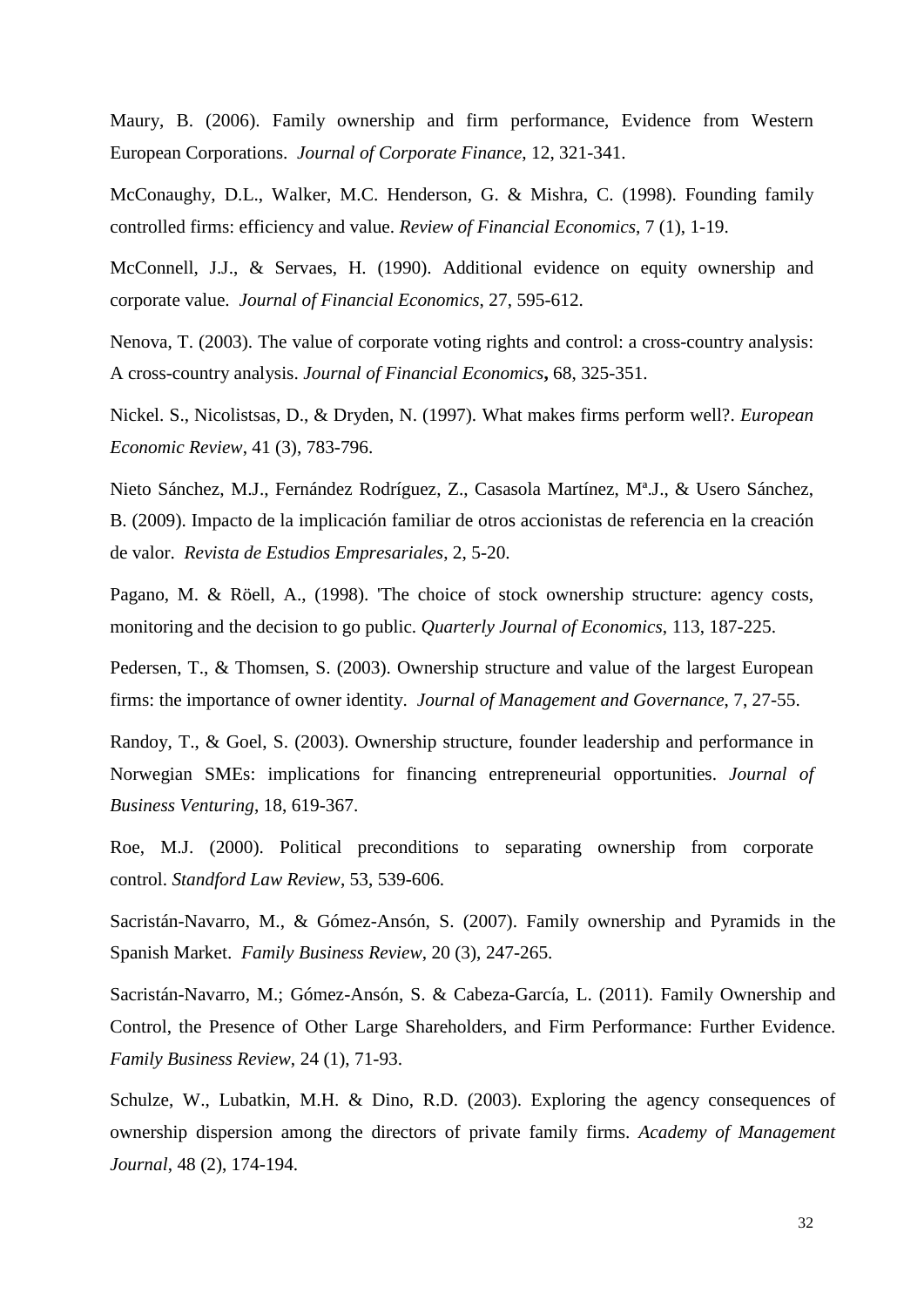Sciascia, S., Mazzola, P., Astrachan, J. & Pieper, T. (2010). The role of family ownership in international entrepreneurship: exploring nonlinear effects. *Journal of Small Business Economy*, On Line, 10 March.

Shleifer, A., & Vishny, R.W. (1997). A Survey of corporate governance. *The Journal of Finance*, 52, 737-783.

Shleilfer, A., & Vinshy, R. (1996). A theory of privatization. *The Economic Journal*, 106, 309-319.

Tribó, J.A., & Casasola, Mª.J. (2010). Banks as firm's blockholders: a study in Spain. *Applied Financial Economics*, 20, 425-438.

Thomsen, S., & Pedersen, T. (2000). Ownership structure and economic performance in the largest European countries. *Strategic Management Journal*, 21, 689-705.

Villalonga, B., & Amit, R. (2006). How do family ownership, control and management affect firm value?. *Journal of Financial Economics*, 80 (2), 385-417.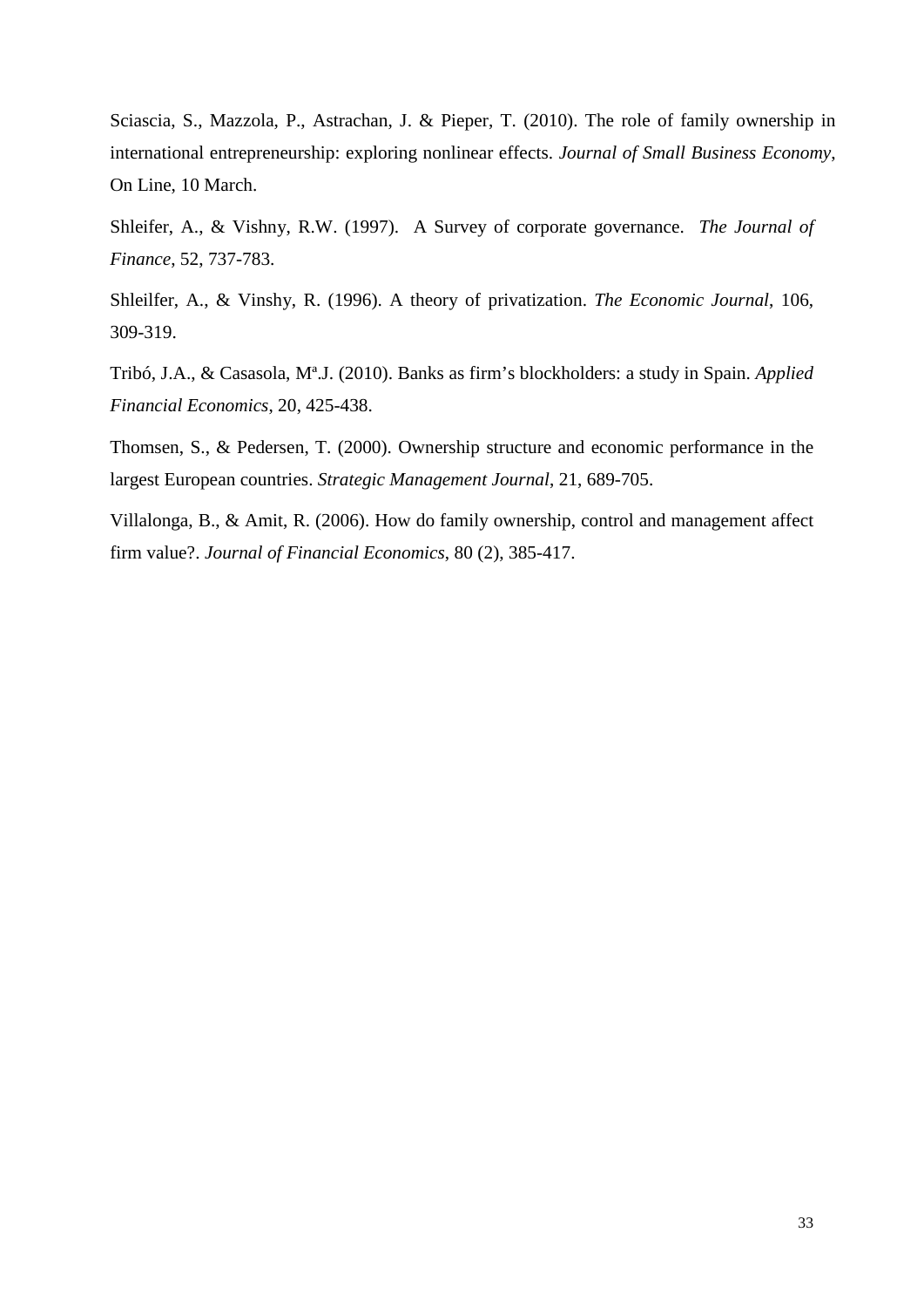# **Table 1: Empirical literature review: Large shareholders' identity and firm performance**

| References                                     | Sample                                                                         | <b>Focuses</b><br>specifically on<br>family firms | Performance measure                                                                                 | <b>Results</b>                                                                                                                                                                                                                                                                                                                                                                                                                                                            |
|------------------------------------------------|--------------------------------------------------------------------------------|---------------------------------------------------|-----------------------------------------------------------------------------------------------------|---------------------------------------------------------------------------------------------------------------------------------------------------------------------------------------------------------------------------------------------------------------------------------------------------------------------------------------------------------------------------------------------------------------------------------------------------------------------------|
| Panel A: Role of the large shareholders        |                                                                                |                                                   |                                                                                                     |                                                                                                                                                                                                                                                                                                                                                                                                                                                                           |
| <b>Andres (2008)</b>                           | 275 German exchange-<br>listed companies                                       |                                                   | Return on Assets (EBITDA), Return<br>on Assets (EBIT), Tobin's Q                                    | If families are large shareholders, the performance is not distinguishable from other firms.<br>Other blockholders either affect firm performance adversely or have no detectable<br>influence on performance measures.                                                                                                                                                                                                                                                   |
| Leaven and Levine<br>(2006)                    | 1657 publicly traded firms<br>European<br>13<br>across<br>countries, year 2000 | Non specifically                                  | Tobin's Q valuation                                                                                 | A negative association between valuations and the dispersion of cash flow rights that<br>becomes more pronounced when the holders of the largest cash flow rights are of different<br>types (family, financial institutions). Large shareholders are less likely to cooperate when<br>they are of different types.                                                                                                                                                        |
| Lehmand and Weigand<br>(2000)                  | 361<br>German<br>listed<br>companies, 1990-1996                                | Non specifically                                  |                                                                                                     | The presence of a strong second largest shareholder enhances profitability. The presence<br>of large shareholders does not necessarily enhance profitabilityhaving financial<br>institutions as largest shareholders improves corporate performance.                                                                                                                                                                                                                      |
| Pedersen and Thomsen<br>(2003)                 | 214 companies from 11<br>European countries                                    | Non specifically                                  | Market to book<br>(market price<br>common shares/ common equity)                                    | Ownership concentration has a positive effect on firm value when the largest shareholder<br>is a financial institution or another corporation. If the largest is a family or an individual no<br>effect on firm value and a negative effect if the largest is a government organization.<br>Owner identity matters.                                                                                                                                                       |
| Panel B.2: Role of second largest shareholders |                                                                                |                                                   |                                                                                                     |                                                                                                                                                                                                                                                                                                                                                                                                                                                                           |
| Tribó and Casasola<br>(2010)                   | Listed and unlisted firms<br>over the period 1996-2000                         | Non specific                                      | Return on Assets (ROA) and Tobin'<br>Q                                                              | The effect on a firm's returns is negative when a bank buys the largest stake and forms<br>coalitions with other banks.                                                                                                                                                                                                                                                                                                                                                   |
| Jara-Bertin et al. (2008)                      | Data from 11 European<br>countries, 1996-2000                                  | Non specifically                                  | Market value (market to book)                                                                       | In firms in which the largest shareholder is the family, a second family shareholder reduces<br>firm value. Better legal protection of shareholders not members of the controlling coalition<br>increases the value of family firms.                                                                                                                                                                                                                                      |
| López de Foronda et al.<br>(2007)              | Data from 15 European<br>countries, 1,216 firms                                | Non specifically                                  | Market to book value ratio                                                                          | The ownership of the second shareholder becomes positively related to the firm's value,<br>especially in civil law countries.                                                                                                                                                                                                                                                                                                                                             |
| Maury and Pajuste<br>(2005)                    | Finnish listed companies<br>1993-2000                                          | Non specifically                                  | Tobin's Q (market value of shares<br>and book value of debt over the<br>book value of total assets) | Families are more prone to private benefit extraction if they are not monitored by another<br>blockholder. - a higher voting stake by another family is negatively related to firm value for<br>FF. A financial institution is positively related to firm value in FF. Firm value increases<br>when voting power is distributed equally.<br>The relation between multiple blockholders and firm value is significantly affected by the<br>identity of these shareholders. |
| Nieto et al. (2009)                            | 15<br>firms<br>Listed<br>from<br>European Union countries<br>period 2004-05    | Yes                                               | Tobin's Q (market to book ratio adj.<br>by sector, country and year)                                | The existence of other blockholders jointly with the family ownership moderates the<br>relationship between family firm and performance: mutual and pension funds create value,<br>other companies as the second blockholders destroy value.                                                                                                                                                                                                                              |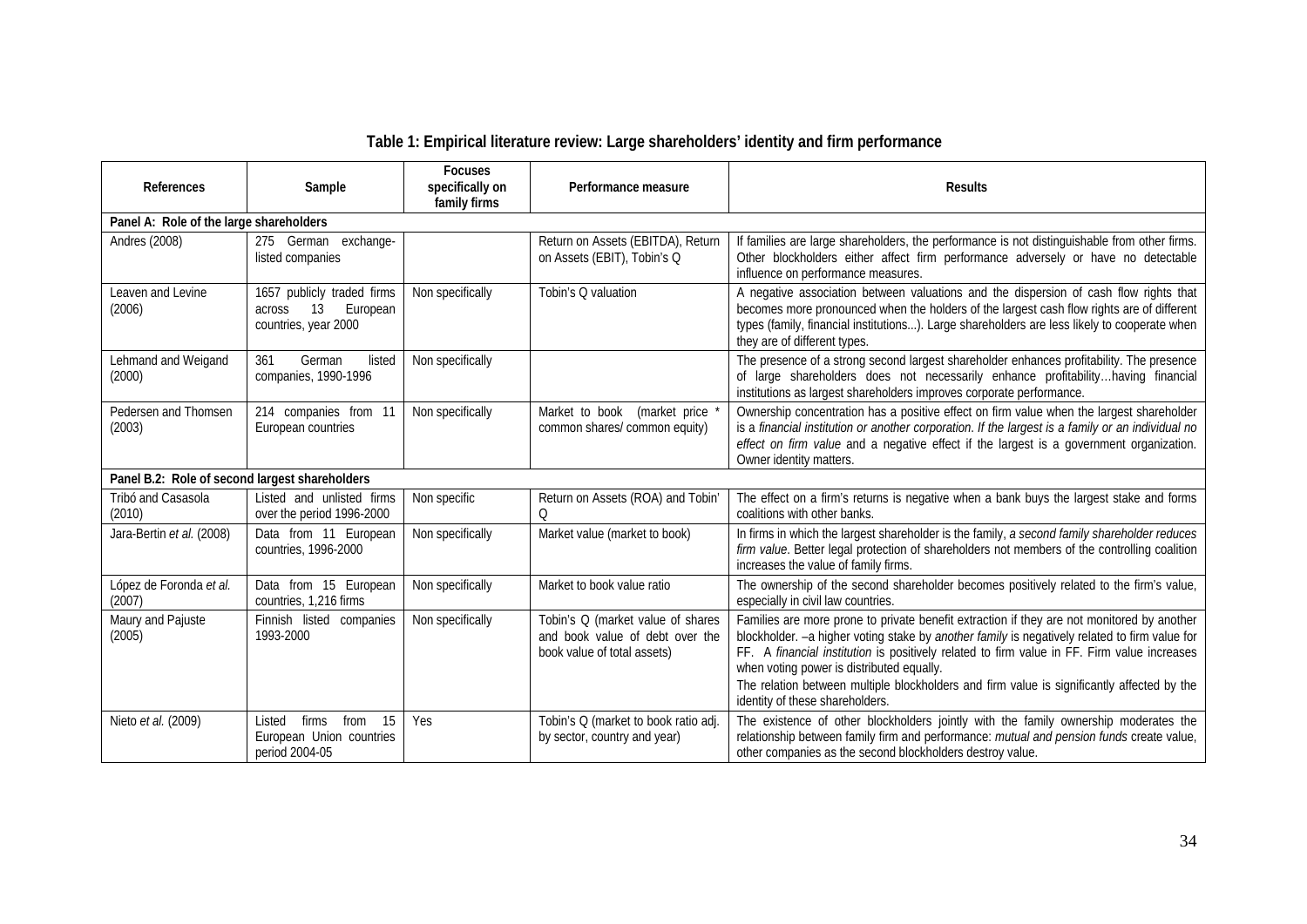| Industry (SIC Codes)                | Number of observations | Percentage (%) of observations |
|-------------------------------------|------------------------|--------------------------------|
| $\mathbf{1}$                        | $\overline{2}$         | 6.6                            |
| 12                                  | 9                      | 2.8                            |
| 14                                  | $\mathbf{1}$           | $.3\,$                         |
| 15                                  | 85                     | 26.2                           |
| 16                                  | 12                     | 3.7                            |
| 20                                  | 34                     | 10.5                           |
| 22                                  | $\boldsymbol{6}$       | 1.8                            |
| 23                                  | 12                     | 3.7                            |
| 26                                  | 16                     | 4.9                            |
| 28                                  | $\boldsymbol{6}$       | 1.8                            |
| 31                                  | $\mathfrak{Z}$         | .9                             |
| 32                                  | 12                     | 3.7                            |
| 33                                  | 14                     | 4.3                            |
| 34                                  | $\boldsymbol{6}$       | 1.8                            |
| 35                                  | $\, 8$                 | 2.5                            |
| 38                                  | 12                     | 3.7                            |
| 41                                  | $\, 8$                 | 2.5                            |
| 42                                  | $\mathbf{1}$           | $.3\phantom{0}$                |
| 48                                  | 22                     | 6.8                            |
| 49                                  | $\, 8$                 | 2.5                            |
| 51                                  | $\mathfrak{Z}$         | .9                             |
| 70                                  | 12                     | 3.7                            |
| 72                                  | $\boldsymbol{6}$       | 1.8                            |
| 73                                  | $\, 8$                 | 2.5                            |
| 79                                  | 4                      | 1.2                            |
| 80                                  | $\overline{2}$         | $6.6$                          |
| 87                                  | 12                     | 3.7                            |
| Total                               | 324                    | 100%                           |
| Panel B: Sample annual distribution |                        |                                |
| Year                                | Number of observations | Percentage (%) of observations |
| 2003                                | 44                     | 13.5                           |
| 2004                                | 46                     | 14.2                           |
| 2005                                | 48                     | 14.8                           |
| 2006                                | 58                     | 17.8                           |
| 2007                                | 67                     | 20.6                           |
| 2008                                | 61                     | 18.8                           |
| Total                               | 324                    | 100%                           |

# **Table 2: Sample industry and annual classification**

The sample consists of 80 Spanish non-financial family listed firms over the period 2003-2008, 324 observations.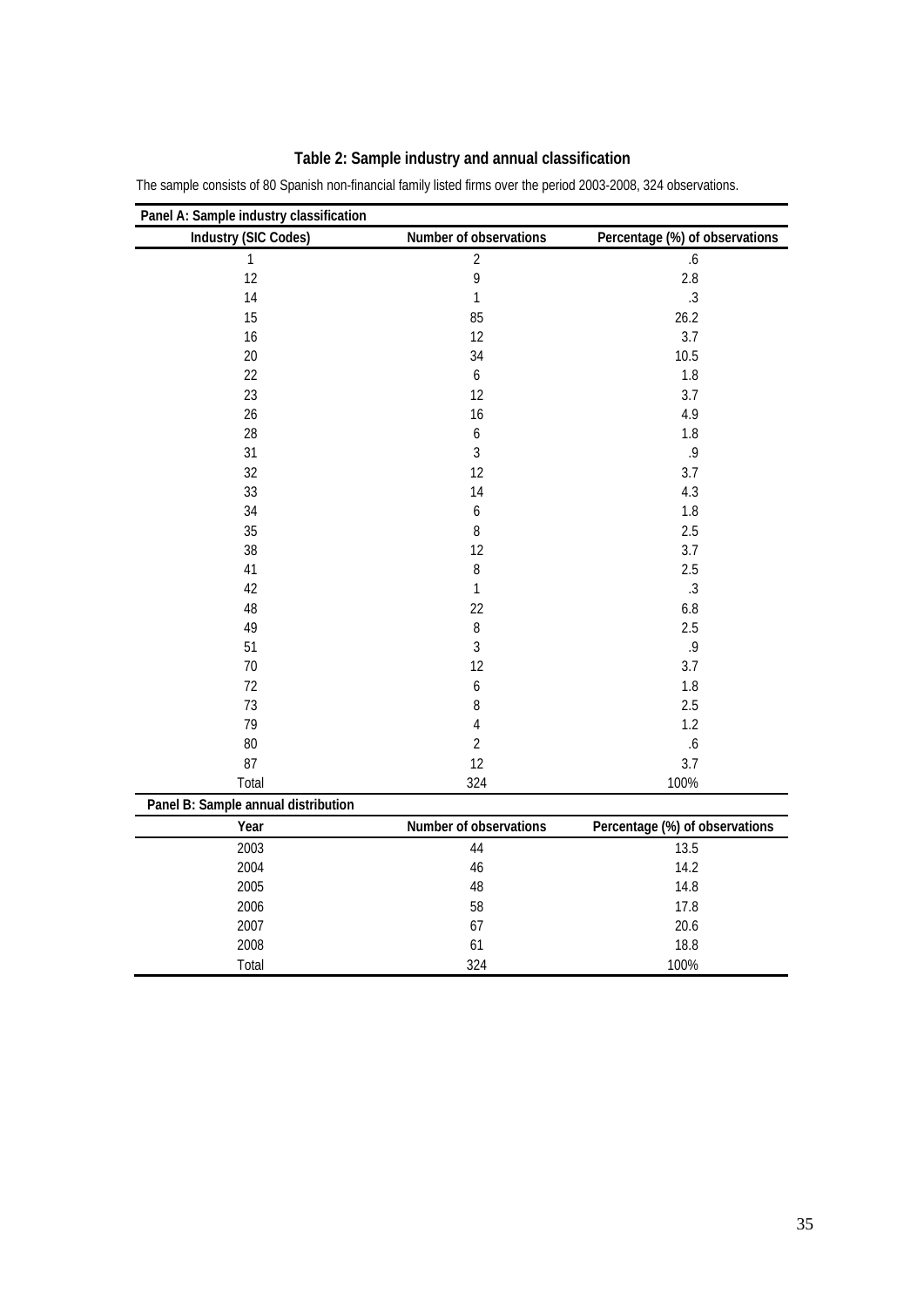# **Table 3: Variables of the study**

| Variables                 | Description                                                                                                                                                                        |
|---------------------------|------------------------------------------------------------------------------------------------------------------------------------------------------------------------------------|
| FF                        | Family firms: when families and individuals are either a large shareholder of<br>the firms or the ultimate firm's owners and own more than 10% of the voting<br>rights of the firm |
| <b>AVALUE</b>             | Adjusted market to book value of equity (MB- industry median each year)                                                                                                            |
| <b>FAMGOV</b>             | Dummy variable that equals one if the family firm has either any member of<br>the family owner group acting as family CEO and/or as Family Chairman and<br>zero otherwise.         |
| <b>FAMDUAL</b>            | Dummy variable that adopts value of one if a family CEO is the same person<br>or a member of the same family as the Chairman of the Board of Directors<br>and zero in other cases  |
| <b>FAMFAM</b>             | Dummy variable that adopts value 1 if the two largest shareholders are<br>families and zero otherwise                                                                              |
| <b>FAMBANK</b>            | Dummy variable that adopts value 1 for the combination of the two largest<br>shareholders: family plus bank and zero otherwise                                                     |
| <b>FAMNFIN</b>            | Dummy variable that adopts value 1 for the combination of the two largest<br>shareholders: family plus non-financial firms and zero otherwise.                                     |
| <b>NEINNEIN</b>           | Dummy variable that adopts value 1 for the combination of the two largest<br>shareholders: non-financial firms plus non-financial firms and zero otherwise.                        |
| <b>FAMFOR</b>             | Dummy variable that adopts value 1 for the combination of the two largest<br>shareholders: family plus bank and zero otherwise.                                                    |
| <b>FAMGOV X FAMFAM</b>    | Product of dummy variables FAMGOV and FAMFAM                                                                                                                                       |
| <b>FAMGOV X FAMBANK</b>   | Product of dummy variables FAMGOV and FAMBANK                                                                                                                                      |
| <b>FAMGOV X FAMNEIN</b>   | Product of dummy variables FAMGOV and FAMNFIN                                                                                                                                      |
| <b>FAMGOV X FAMNFOR</b>   | Product of dummy variables FAMGOV and FAMFOR                                                                                                                                       |
| <b>FAMGOV X NFINNFIN</b>  | Product of dummy variables FAMGOV and NFINNFIN                                                                                                                                     |
| <b>FAMDUAL X FAMFAM</b>   | Product of dummy variables FAMDUAL and FAMFAM                                                                                                                                      |
| FAMDUAL X FAMBANK         | Product of dummy variables FAMDUAL and FAMBANK                                                                                                                                     |
| <b>FAMDUAL X FAMNEIN</b>  | Product of dummy variables FAMDUAL and FAMNFIN                                                                                                                                     |
| <b>FAMDUAL X FAMNFOR</b>  | Product of dummy variables FAMDUAL and FAMFOR                                                                                                                                      |
| <b>FAMDUAL X NFINNFIN</b> | Product of dummy variables FAMDUAL and NFINNFIN                                                                                                                                    |
| (L) SIZE                  | (Natural logarithm of) book total sales in thousand Euros                                                                                                                          |
| LEV                       | Book value of total debt/book value of total assets                                                                                                                                |
| (L) AGE                   | (Natural logarithm of) firm age                                                                                                                                                    |
| <b>WEDGE</b>              | Difference between control rights and cash flow rights following Claessens et<br>al. (2000, 2002), Faccio and Lang (2002) and La Porta et al. (1999)<br>methodology                |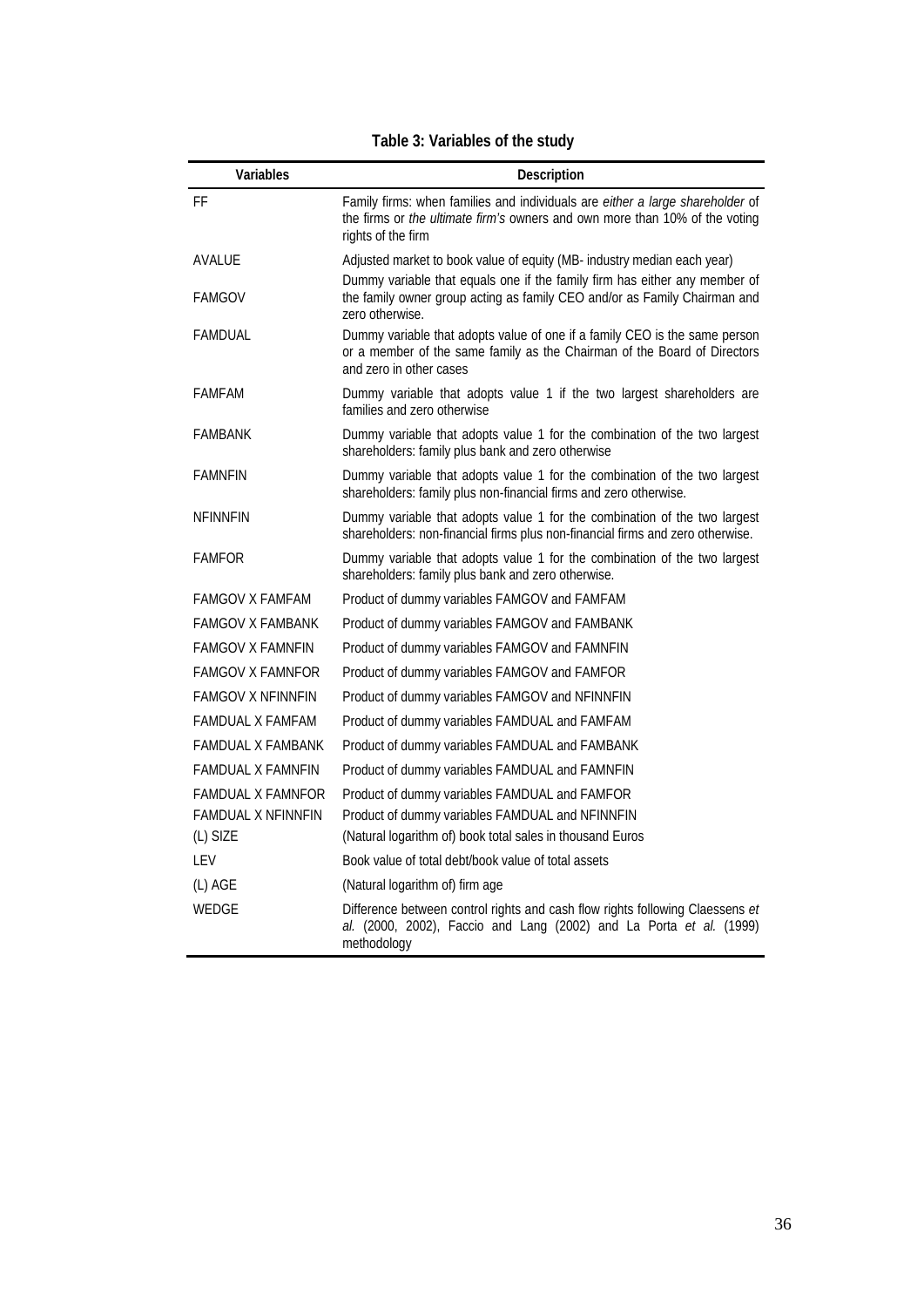|                                 | Number of<br>observations | Frequency (%) |       | First largest shareholder ownership |       |         |
|---------------------------------|---------------------------|---------------|-------|-------------------------------------|-------|---------|
|                                 |                           |               | Min.  | Max.                                | Mean  | St. Dev |
| <b>Families and individuals</b> | 222                       | 60.99         | 10.20 | 80.63                               | 36.08 | 17.62   |
| Non financial firms             | 92                        | 25.27         | 10.02 | 97.72                               | 46.23 | 24.40   |
| Other financial firms           | 9                         | 2.47          | 11.11 | 23.77                               | 19.75 | 4.16    |
| <b>Banks</b>                    |                           | 0.2           | 22.51 | 22.51                               | 22.51 | 0       |
| Total firm's Obs.               | 324                       | 100           |       |                                     |       |         |

# **Table 4: Type and percentage of shares held by the first largest shareholder of family firms**

The sample consists of 80 Spanish non-financial family listed firms over the period 2003-2008, 324 observations.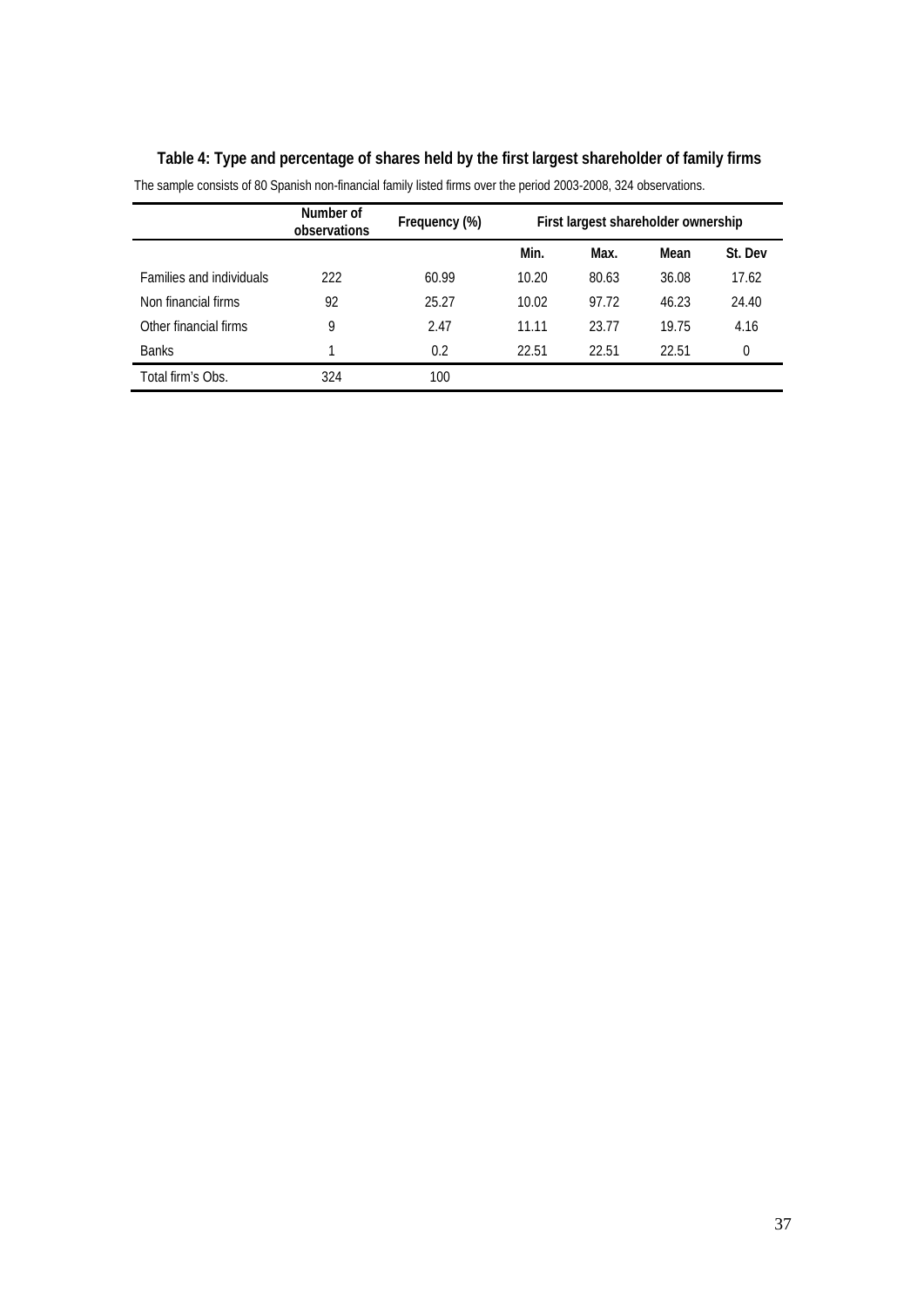#### **Table 5: Percentage of shares held by the second largest shareholders**

The sample consists of 53 Spanish non-financial listed family firms with a second large shareholder over the period 2003-2008, 165 observations.

|                                                                           | Number of<br><b>Observations</b> | Frequency (%) |       | Second largest shareholders' ownership |       |          |
|---------------------------------------------------------------------------|----------------------------------|---------------|-------|----------------------------------------|-------|----------|
|                                                                           |                                  |               | Min.  | Max.                                   | Mean  | Std. Dev |
| <b>Families and individuals</b>                                           | 86                               | 52.12         | 10.17 | 36.14                                  | 16.86 | 5.15     |
| Non financial firms                                                       | 31                               | 18.79         | 10    | 29.29                                  | 15.51 | 5.46     |
| <b>Banks</b>                                                              | 27                               | 16.36         | 10    | 27.65                                  | 13.45 | 4.70     |
| Foreign firm                                                              | 15                               | 9.09          | 10.09 | 23.94                                  | 13.19 | 3.93     |
| Other financial firms                                                     | 4                                | 2.42          | 14.77 | 16.36                                  | 15.41 | .71      |
| (Pensions,<br><b>Miscellaneous</b><br>mutual funds, nominee and<br>State) | $\mathfrak{D}$                   | 1.21          | 10.15 | 16.99                                  | 13.57 | 4.84     |
| Total firm's Obs.                                                         | 165                              | 100           |       |                                        |       |          |

#### **Table 6: Shareholders' combinations (first and second largest shareholders)**

The sample consists of 53 Spanish non-financial listed family firms with a second large shareholder over the period 2003-2008, 165 observations.

| <b>FSH</b>                      | <b>SSH</b>                      | Number of cases | Percentage |
|---------------------------------|---------------------------------|-----------------|------------|
| <b>Families and Individuals</b> | <b>Families and Individuals</b> | 74              | 44.8       |
| <b>Families and Individuals</b> | <b>Banks</b>                    | 24              | 14.5       |
| <b>Families and Individuals</b> | Non financial firms             | 15              | 9.1        |
| Non financial firm              | Non financial firm              | 14              | 8.5        |
| <b>Families and Individuals</b> | Foreign firm                    | 14              | 8.5        |
| Other non financial firms       | <b>Families and Individuals</b> | 8               | 4.8        |
| Non financial firm              | <b>Families and Individuals</b> | 5               | 3          |
| <b>Families and Individuals</b> | Other financial firms           | 4               | 2.4        |
| Non financial firm              | <b>Banks</b>                    | 3               | 1.8        |
| Other combinations              |                                 | 4               | 4.4        |
| Total cases                     |                                 | 165             | 100%       |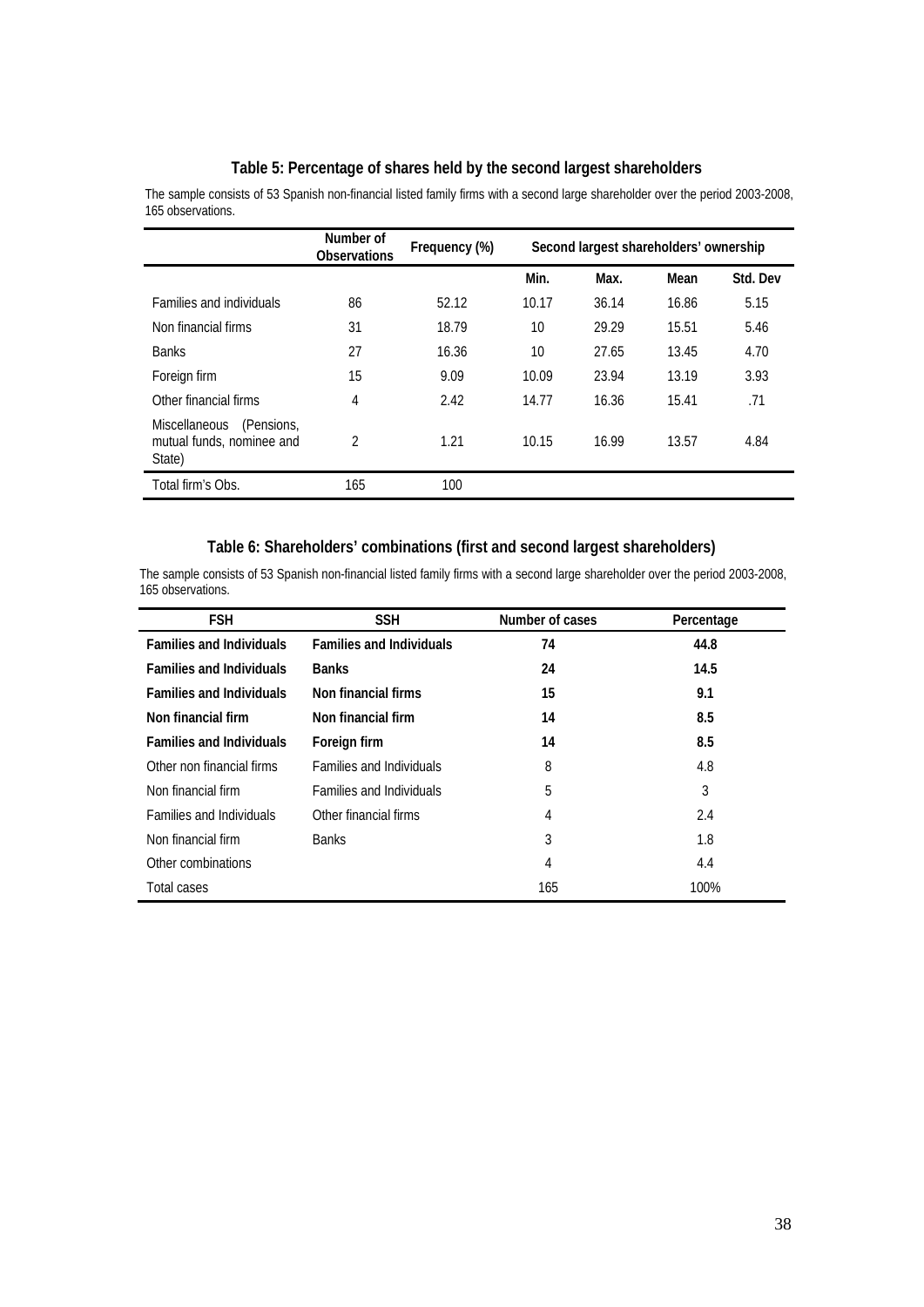#### **Table 7: Descriptive statistics and correlations for family firms with a second large shareholder**

The sample consists of 53 Spanish non-financial listed family firms with a second significant shareholder over the period 2003-2008, 165 observations. Without missing sampling variables, a necessary condition to run regression models, the sample is reduced to 140 observations (53 firms).

| <b>Variables</b> | Mean <sup>[a]</sup> | Std. Dev. | <b>AVALUE</b> | <b>SIZE</b> | <b>LEV</b> | <b>AGE</b> | WEDGE | <b>FAMGOV</b> |
|------------------|---------------------|-----------|---------------|-------------|------------|------------|-------|---------------|
| <b>AVALUE</b>    | .30                 | .86       |               |             |            |            |       |               |
| <b>SIZE</b>      | 1,350,915           | 3,077,347 | .09           |             |            |            |       |               |
| <b>LEV</b>       | .53                 | .24       | $-12$         | $.49***$    |            |            |       |               |
| <b>AGE</b>       | 41.84               | 22.19     | $-46***$      | .09         | $.36***$   |            |       |               |
| <b>WEDGE</b>     | 2.37                | 5.96      | $-.05$        | $.39***$    | $.19***$   | $-.08$     |       |               |
| <b>FAMGOV</b>    | 70.71%              |           | $-26***$      | $-.36***$   | $-18**$    | $-.21**$   | $-13$ |               |
| <b>FAMDUAL</b>   | 55.00%              |           | $-17**$       | $-.085***$  | $-.02$     | $-.08$     | .03   | $.24***$      |

[a] For dummy variables, the frequency is reported

\* Statistically significant at .1 \*\*Statistically significant at .05 \*\*\*Statistically significant at .01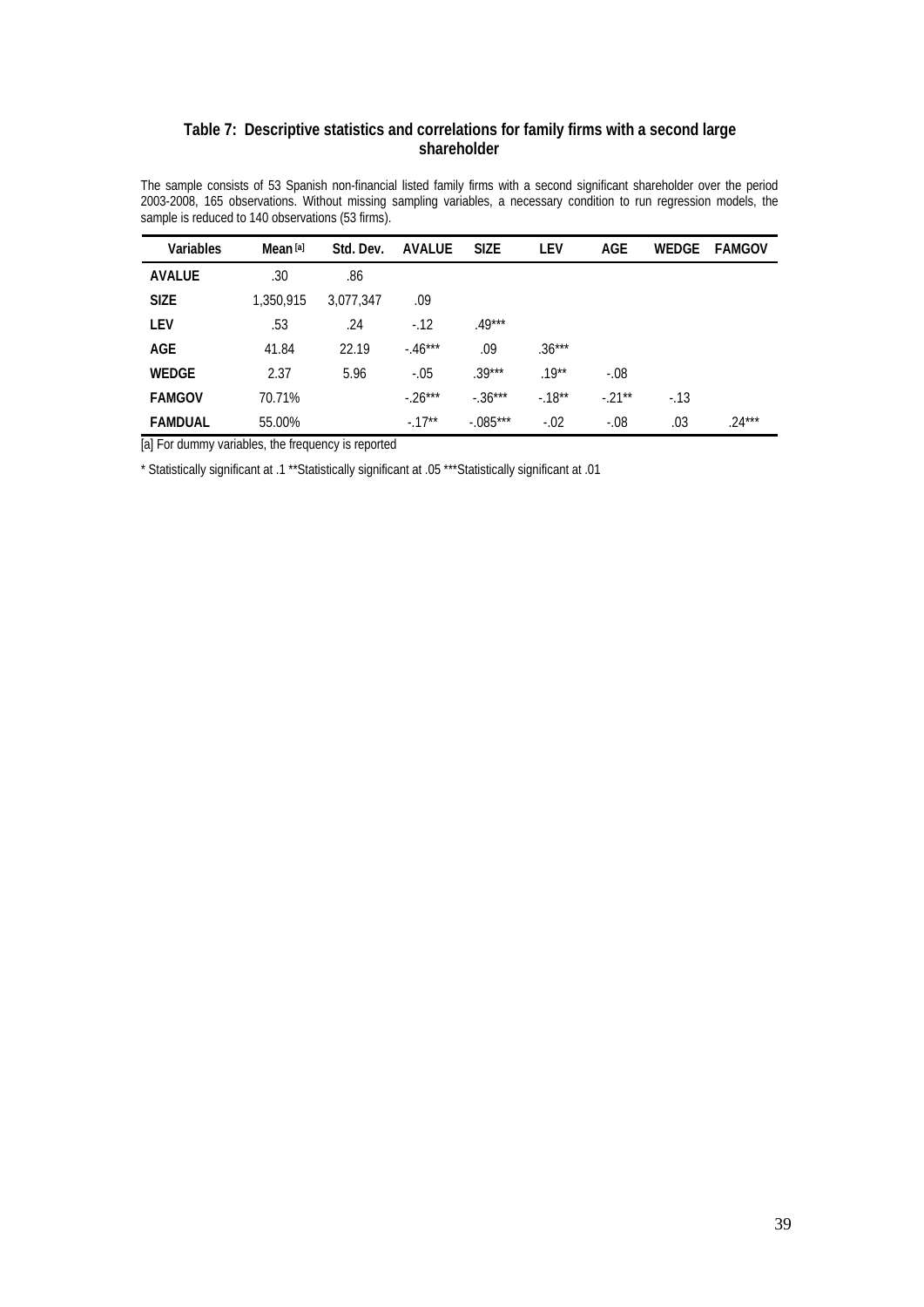#### **Table 8: Shareholders' combinations and family firms' performance (AVALUE)**

The sample consists of 53 Spanish non-financial family firms with a second shareholder over the period 2003-2008, 165 observations. Without missing sampling variables, a necessary condition to run regression models, the sample is reduced to 140 observations (53 firms). Robust Corrected Standards Errors are shown in brackets. Model 1 reports the estimations of a pool regression analysis and Model 2 reports the estimations of a pool regression analysis clustered on firm level.

| Variable         | Model 1     | Model 2  |
|------------------|-------------|----------|
|                  | .13         | .13      |
| <b>FAMFAM</b>    | (.16)       | (.25)    |
|                  | $-.02$      | $-.02$   |
| <b>FAMBANK</b>   | (.14)       | (.19)    |
| <b>FAMNFIN</b>   | $.67**$     | .67      |
|                  | (.29)       | (.53)    |
| <b>NFINNFIN</b>  | $-11$       | $-.11$   |
|                  | (.15)       | (.20)    |
| <b>FAMFOR</b>    | $-.31*$     | $-.31$   |
|                  | (.17)       | (.22)    |
| <b>LSIZE</b>     | $-.05$      | $-.05$   |
|                  | (.03)       | (.05)    |
| LEV              | .02         | .02      |
|                  | (.40)       | (.58)    |
| LAGE             | $.64***$    | $.64***$ |
|                  | (.17)       | (.22)    |
| WEDGE            | 7.65-03     | 7.65-03  |
|                  | $(9.21-03)$ | (.01)    |
| F                | $4.00***$   | $1.90*$  |
| R-squared        | .30         | .30      |
| No. firms        |             | 53       |
| No. observations | 140         | 140      |

\* Statistically significant at .1

\*\*Statistically significant at .05 \*\*\*Statistically significant at .01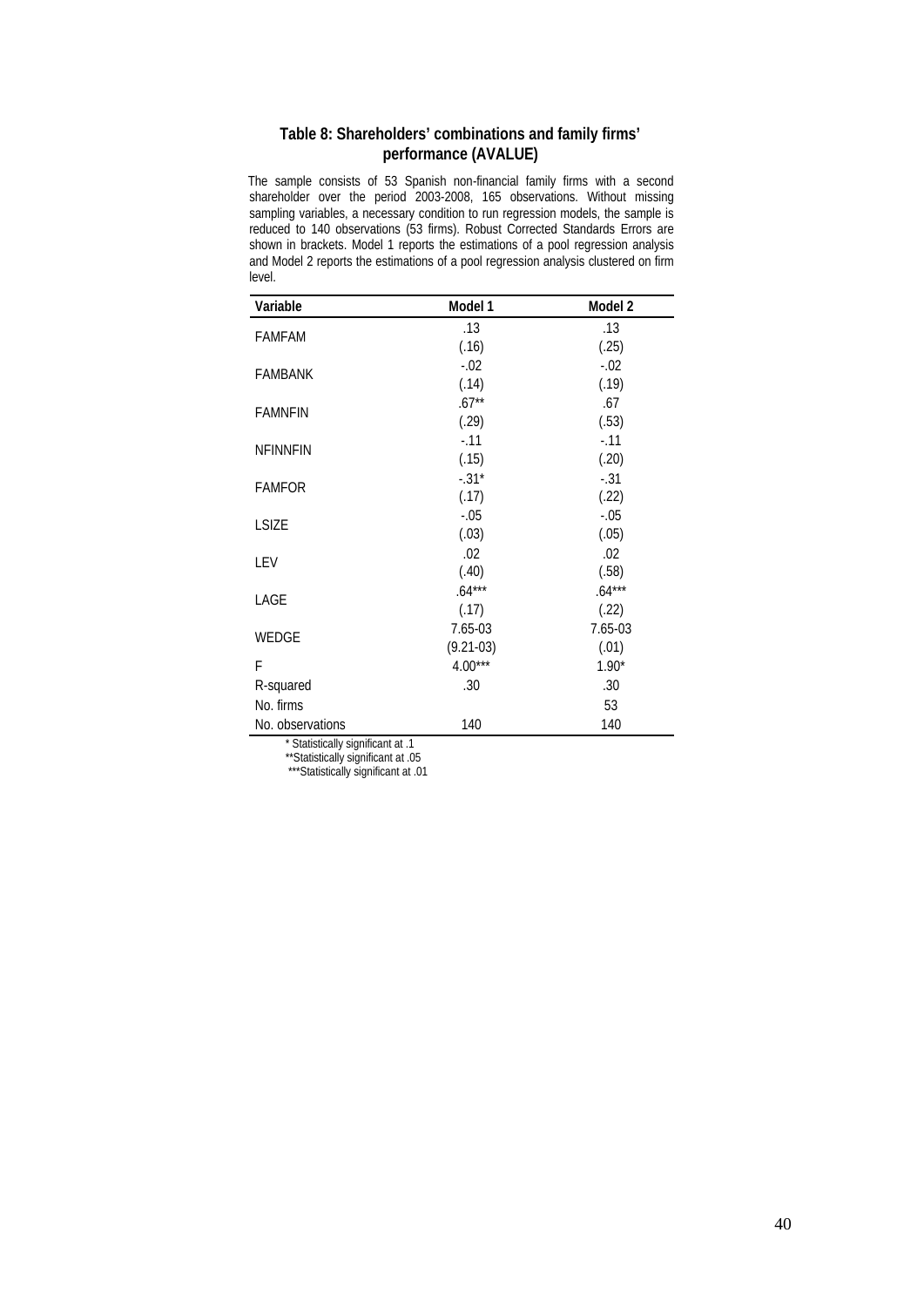### **Table 9: Shareholders' combinations, families' involvement in corporate governance and family firms' performance (AVALUE)**

The sample consists of 53 Spanish non-financial family firms with a second large shareholder over the period 2003-2008, 165 observations. Without missing sampling variables, a necessary condition to run regression models, the sample is reduced to 140 observations (53 firms). Robust Corrected Standards Errors are shown in brackets. Pool regressions clustered on the firm level are reported in the Table.

| Variable                 | Model 1           | Model 2           | Model 3           | Model 4            | Model 5            | Model 6            | Model 7            | Model 8           | Model 9            | Model 10           |
|--------------------------|-------------------|-------------------|-------------------|--------------------|--------------------|--------------------|--------------------|-------------------|--------------------|--------------------|
| <b>FAMGOV</b>            | $-.74**$<br>(.32) | $-0.66$<br>(.41)  | $-.70**$<br>(.29) | $-0.69**$<br>(.32) | $-.69***$<br>(.25) | $-.48**$<br>(.20)  | $-0.69**$<br>(.29) | $-.73**$<br>(.31) | $-0.66**$<br>(.29) | $-.66***$<br>(.29) |
| <b>FAMFAM</b>            | $-0.17$<br>(.24)  | $-.03$<br>(.43)   |                   |                    |                    |                    |                    |                   |                    |                    |
| <b>FAMBANK</b>           |                   |                   | .03<br>(.16)      | .06<br>(.31)       |                    |                    |                    |                   |                    |                    |
| <b>FAMNFIN</b>           |                   |                   |                   |                    | .65<br>(.41)       | $1.79**$<br>(.88)  |                    |                   |                    |                    |
| <b>NFINNFIN</b>          |                   |                   |                   |                    |                    |                    | $-.01$<br>(.23)    | $-28$<br>(.30)    |                    |                    |
| <b>FAMFOR</b>            |                   |                   |                   |                    |                    |                    |                    |                   | $-23$<br>(.23)     | $-24$<br>(.23)     |
| FAMGOVX FAMFAM           |                   | $-0.18$<br>(.41)  |                   |                    |                    |                    |                    |                   |                    |                    |
| <b>FAMGOVX FAMBANK</b>   |                   |                   |                   | $-.03$<br>(.37)    |                    |                    |                    |                   |                    |                    |
| <b>FAMGOVX FAMNFIN</b>   |                   |                   |                   |                    |                    | $-1.53*$<br>(0.89) |                    |                   |                    |                    |
| <b>FAMGOV X NFINNFIN</b> |                   |                   |                   |                    |                    |                    |                    | .40<br>(.44)      |                    |                    |
| <b>FAMGOVX FAMFOR</b>    |                   |                   |                   |                    |                    |                    |                    |                   |                    |                    |
| <b>LSIZE</b>             | $-.00$<br>(.05)   | $-.00$<br>(.04)   | $-.00$<br>(.06)   | $-0.00$<br>(.05)   | $-.01$<br>(.04)    | $-.02$<br>(.04)    | $-.01$<br>(.05)    | $-.02$<br>(.06)   | $-.01$<br>(.05)    | $-.01$<br>(.05)    |
| LEV                      | .02<br>(.60)      | $-.05$<br>(.58)   | $-.00$<br>(.62)   | $-0.00$<br>(.42)   | .14<br>(.55)       | .28<br>(.51)       | .00.<br>(.62)      | $-.03$<br>(.64)   | $-.02$<br>(.62)    | $-0.02$<br>(.61)   |
| LAGE                     | $.83***$<br>(.23) | $.83***$<br>(.23) | $.83***$<br>(.22) | $.82***$<br>(.23)  | $.76***$<br>(.19)  | $.66***$<br>(.18)  | $.82***$<br>(.23)  | $.81***$<br>(.23) | $.82***$<br>(.22)  | $.82***$<br>(.22)  |
| WEDGE                    | $-.00$<br>(.02)   | $-.00$<br>(.01)   | $-.00$<br>(.02)   | $-0.00$<br>(.02)   | .00<br>(.01)       | .00<br>(.01)       | $-0.00$<br>(.02)   | $-.00$<br>(.02)   | $-0.00$<br>(.02)   | $-.00$<br>(.02)    |
| F                        | $2.96**$          | $3.42***$         | $3.21**$          | $3.25**$           | $3.51***$          | $5.96***$          | $3.08**$           | $2.63**$          | $3.08**$           | $3.08**$           |
| R-squared                | .35               | .35               | .34               | .34                | .40                | .46                | .34                | .35               | .35                | .35                |
| No. firms                | 53                | 53                | 53                | 53                 | 53                 | 53                 | 53                 | 53                | 53                 | 53                 |
| No. observations         | 140               | 140               | 140               | 140                | 140                | 140                | 140                | 140               | 140                | 140                |

\* Statistically significant at .1

\*\*Statistically significant at .05

\*\*\*Statistically significant at .01